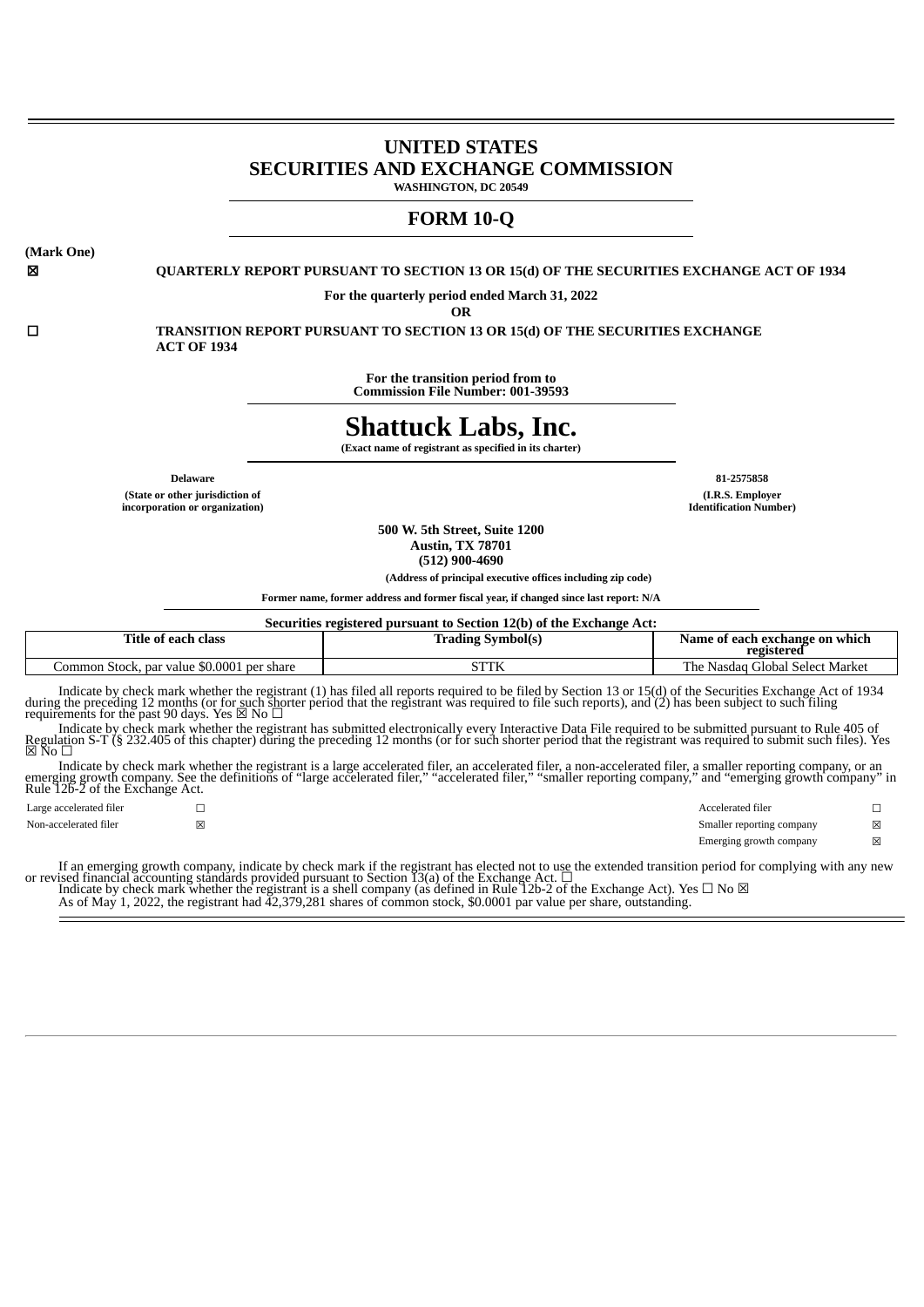# **SHATTUCK LABS, INC. TABLE OF CONTENTS**

|          |                                                                                                    | Page |
|----------|----------------------------------------------------------------------------------------------------|------|
| PART I   | <b>FINANCIAL INFORMATION</b>                                                                       | 1    |
| Item 1.  | <b>Financial Statements (Unaudited)</b>                                                            | 1    |
|          | Balance Sheets as of March 31, 2022 and December 31, 2021                                          | 1    |
|          | Statements of Operations and Comprehensive Loss for the Three Months Ended March 31, 2022 and 2021 | 2    |
|          | Statements of Changes in Stockholders' Equity for the Three Months Ended March 31, 2022 and 2021   | 3    |
|          | Statements of Cash Flows for the Three Months Ended March 31, 2022 and 2021                        | 4    |
|          | Notes to the Unaudited Interim Financial Statements                                                | 5    |
| Item 2.  | Management's Discussion and Analysis of Financial Condition and Results of Operations              | 16   |
| Item 3.  | Quantitative and Qualitative Disclosures About Market Risk                                         | 24   |
| Item 4.  | <b>Controls and Procedures</b>                                                                     | 24   |
| PART II  | <b>OTHER INFORMATION</b>                                                                           | 25   |
| Item 1.  | <b>Legal Proceedings</b>                                                                           | 25   |
| Item 1A. | <b>Risk Factors</b>                                                                                | 25   |
| Item 2.  | Unregistered Sales of Equity Securities and Use of Proceeds                                        | 25   |
| Item 3.  | <b>Defaults Upon Senior Securities</b>                                                             | 25   |
| Item 4.  | <b>Mine Safety Disclosures</b>                                                                     | 25   |
| Item 5.  | <b>Other Information</b>                                                                           | 25   |
| Item 6.  | <b>Exhibits</b>                                                                                    | 26   |
|          | <b>Signatures</b>                                                                                  | 27   |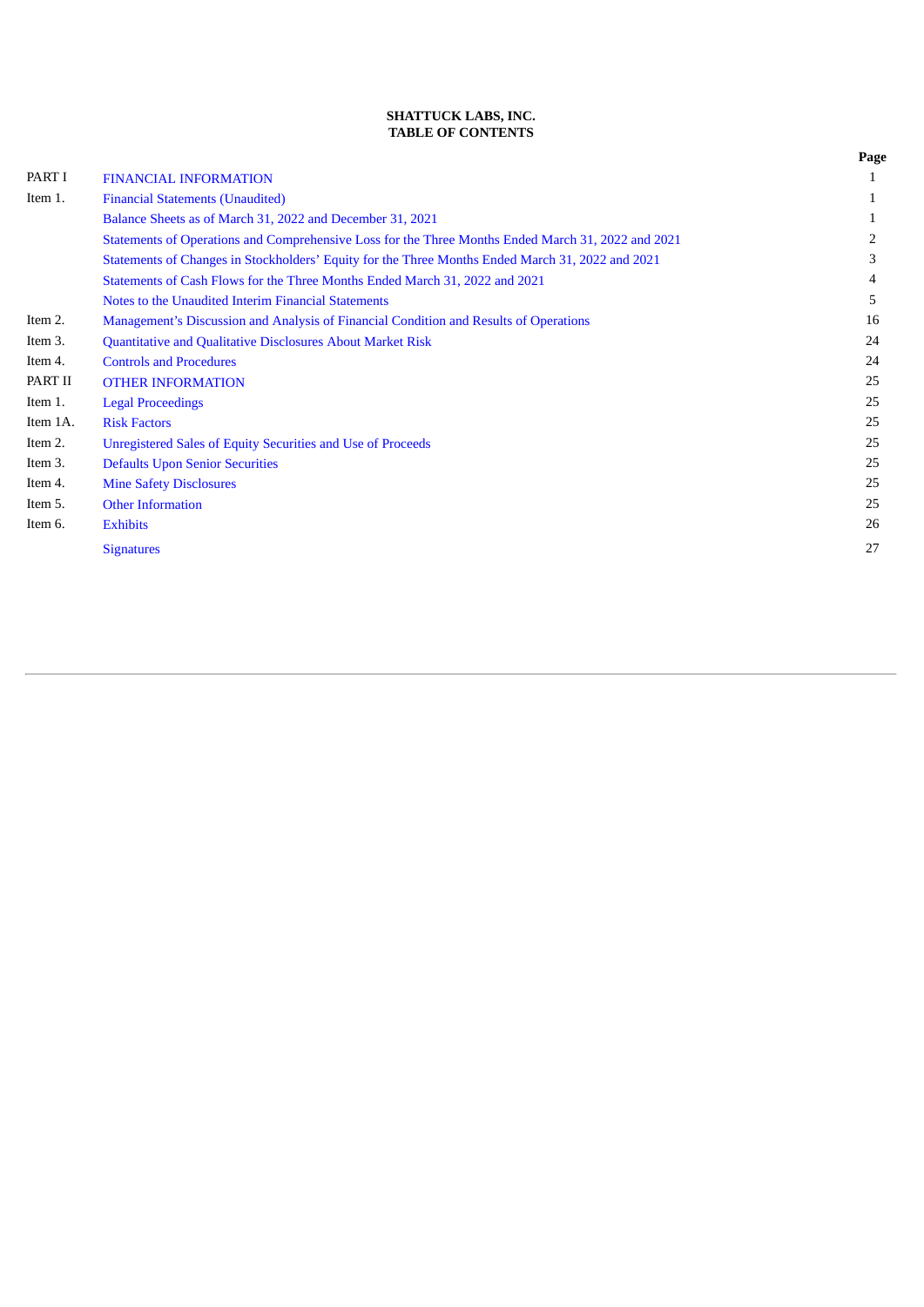# **CAUTIONARY NOTE ABOUT FORWARD-LOOKING STATEMENTS**

This Quarterly Report on Form 10-Q contains "forward-looking statements" within the meaning of the federal securities laws, which statements are subject to substantial risks and uncertainties and are based on estimates and assumptions. All statements, other than statements of historical facts, including statements concerning our plans, objectives, goals, strategies, future events, future revenues or performance, financing needs, plans or intentions relating to products and markets, and business trends and other information referred to under the sections entitled "Risk Factors" and "Management's Discussion and Analysis of Financial Condition and Results of Operations" are forward-looking statements. In some cases, you can identify forward-looking statements by terms such as "may," "might," "will," "objective," "intend," "should," "could," "can," "would," "expect," "believe," "design," "estimate," "predict," "potential," "plan," or the negative of these terms, and similar expressions intended to identify forward-looking statements. Forward-looking statements are not historical facts and reflect our current views with respect to future events. Given the significant uncertainties, you should not place undue reliance on these forward-looking statements.

There are a number of risks, uncertainties and other factors that could cause our actual results to differ materially from the forward-looking statements expressed or implied in this Quarterly Report on Form 10-Q. Such risks, uncertainties and other factors include, among others, the following:

- the timing of the initiation, progress and expected results of our nonclinical studies, our clinical trials and our research and development programs;
- our ability to retain the continued service of our key executives and to identify, hire and retain additional qualified professionals;
- our ability to advance product candidates into, and successfully complete, nonclinical studies and clinical trials;
- the timing or likelihood of regulatory filings and approvals;
- the commercialization of our product candidates, if approved;
- our ability and the potential to successfully manufacture and supply our product candidates for clinical trials and for commercial use, if approved;
- the pricing, coverage, and reimbursement of our product candidates, if approved;
- the implementation of our business model, strategic plans for our business and product candidates;
- the scope of protection we are able to establish and maintain for intellectual property rights covering our technology platforms, including our ARC® and GADLEN<sup>™</sup> product candidates and other product candidates, and the defense of such intellectual property rights;
- our potential need to obtain additional licenses of third-party technology that may not be available to us or are available only on commercially unreasonable terms, and which may cause us to operate our business in a more costly or otherwise adverse manner that was not anticipated;
- our ability to enter into strategic arrangements and/or collaborations and to realize the potential benefits of such arrangements;
- our ability to contract with third-party suppliers and manufacturers and their ability to perform adequately;
- our estimates regarding the market opportunity for our product candidates, if approved;
- our estimates regarding expenses, capital requirements and needs for additional financing, and our ability to obtain additional capital;
- our financial performance;
- developments relating to our competitors and our industry, including competing product candidates and therapies; and
- the ongoing COVID-19 pandemic and associated public health guidance measures.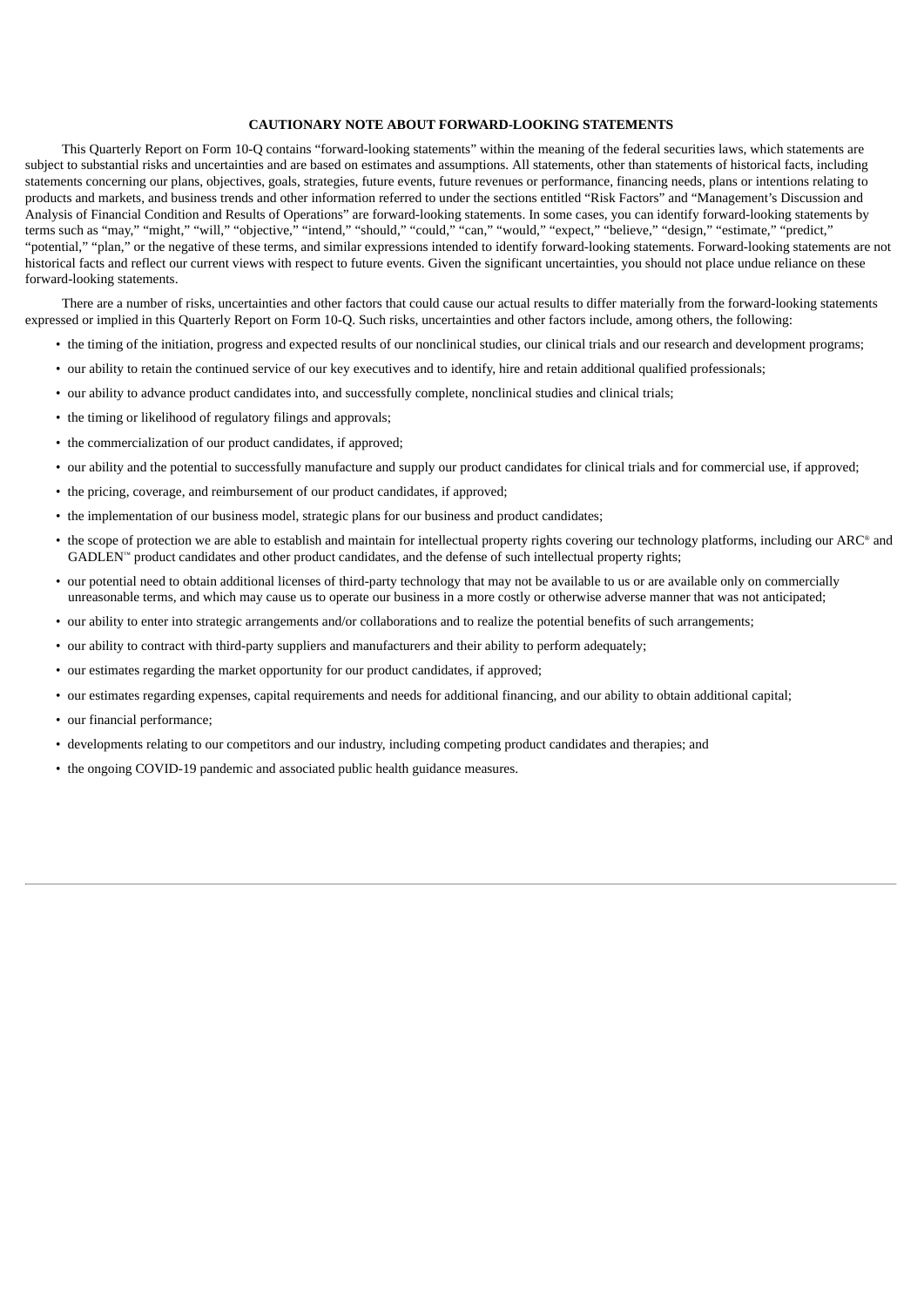There may be other factors that may cause our actual results to differ materially from the forward-looking statements expressed or implied in this Quarterly Report on Form 10-Q, including factors disclosed in "Risk Factors" and "Management's Discussion and Analysis of Financial Condition and Results of Operations." You should evaluate all forward-looking statements made in this Quarterly Report on Form 10-Q in the context of these risks and uncertainties.

We caution you that the risks, uncertainties and other factors referred to above and elsewhere in this Quarterly Report on Form 10-Q may not contain all of the risks, uncertainties and other factors that may affect our future results and operations. Moreover, new risks will emerge from time to time. It is not possible for our management to predict all risks. In addition, we cannot assure you that we will realize the results, benefits or developments that we expect or anticipate or, even if substantially realized, that they will result in the consequences or affect us or our business in the way expected.

<span id="page-3-0"></span>Any forward-looking statements contained in this Quarterly Report on Form 10-Q speak only as of the date hereof and not of any future date, and we expressly disclaim any intent to update any forward-looking statements, whether as a result of new information, future events or otherwise.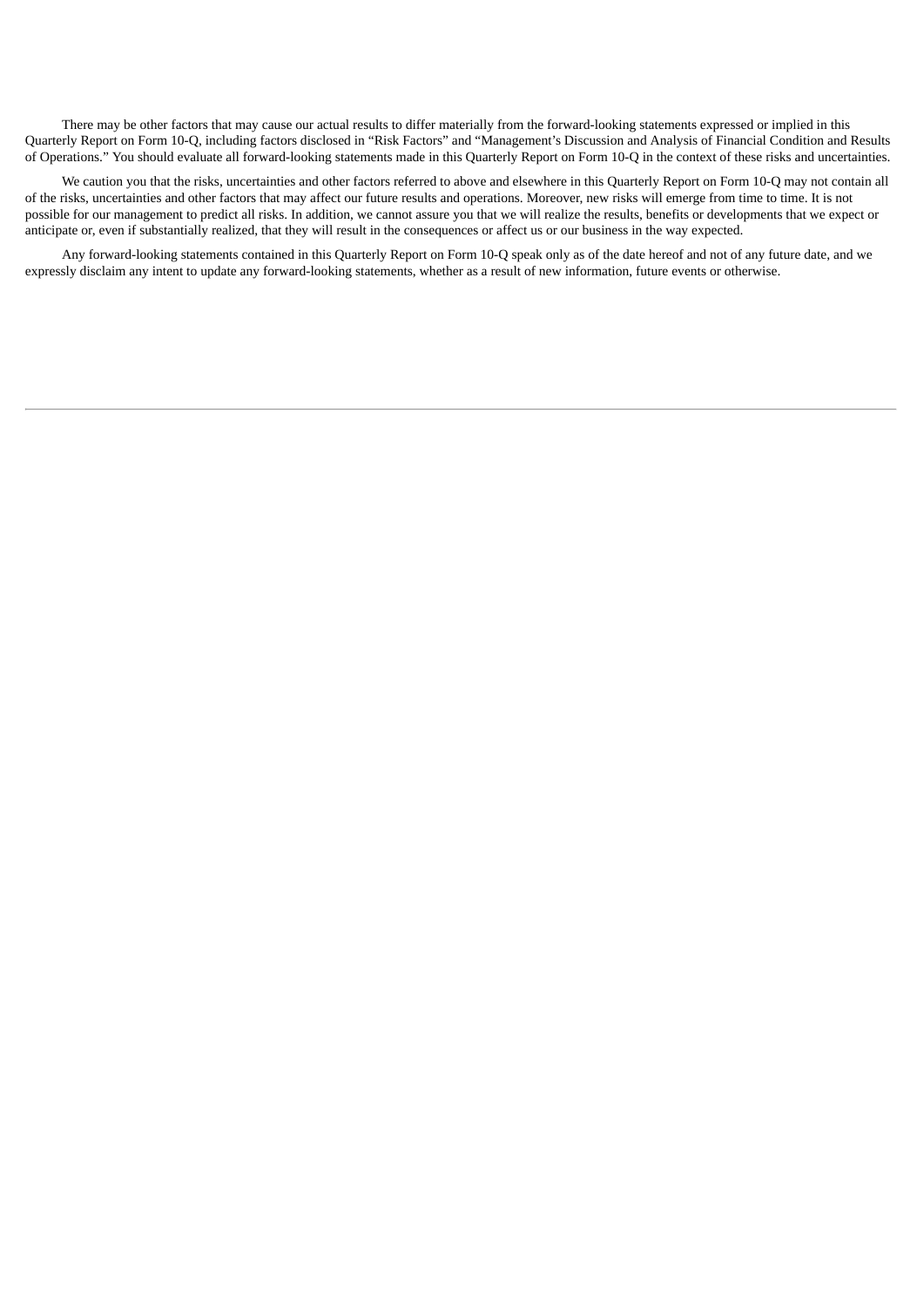# **PART I - FINANCIAL INFORMATION**

# **SHATTUCK LABS, INC. BALANCE SHEETS (In thousands, except share and per share amounts)**

|                                                                                                                                                                                                  |              | March 31, 2022<br>(unaudited) |                | December 31,<br>2021 |
|--------------------------------------------------------------------------------------------------------------------------------------------------------------------------------------------------|--------------|-------------------------------|----------------|----------------------|
| <b>Assets</b>                                                                                                                                                                                    |              |                               |                |                      |
| Current assets:                                                                                                                                                                                  |              |                               |                |                      |
| Cash and cash equivalents                                                                                                                                                                        | \$           | 50,743 \$                     |                | 92,268               |
| Investments                                                                                                                                                                                      |              | 188,482                       |                | 176,536              |
| Prepaid expenses and other current assets                                                                                                                                                        |              | 15,763                        |                | 19,462               |
| Total current assets                                                                                                                                                                             |              | 254,988                       |                | 288,266              |
| Property and equipment, net                                                                                                                                                                      |              | 12,274                        |                | 9,938                |
| Other assets                                                                                                                                                                                     |              | 3,228                         |                | 381                  |
| <b>Total assets</b>                                                                                                                                                                              | \$           | 270,490                       | $\mathfrak{S}$ | 298,585              |
| <b>Liabilities and Stockholders' Equity</b>                                                                                                                                                      |              |                               |                |                      |
| Current liabilities:                                                                                                                                                                             |              |                               |                |                      |
| Accounts payable                                                                                                                                                                                 | $\mathbb{S}$ | $2,593$ \$                    |                | 10,012               |
| Accrued expenses and other current liabilities                                                                                                                                                   |              | 14,221                        |                | 14,574               |
| Total current liabilities                                                                                                                                                                        |              | 16,814                        |                | 24,586               |
| Non-current operating lease liabilities                                                                                                                                                          |              | 4,738                         |                |                      |
| Deferred rent                                                                                                                                                                                    |              |                               |                | 2,213                |
| <b>Total liabilities</b>                                                                                                                                                                         |              | 21,552                        |                | 26,799               |
| Commitments and contingencies (Note 5)                                                                                                                                                           |              |                               |                |                      |
| Stockholders' equity:                                                                                                                                                                            |              |                               |                |                      |
| Common stock, \$0.0001 par value: 300,000,000 shares authorized; 42,378,514 shares issued and outstanding at<br>March 31, 2022 and 42,338,898 shares issued and outstanding at December 31, 2021 |              | 5                             |                | 5                    |
| Additional paid-in capital                                                                                                                                                                       |              | 391,055                       |                | 389,408              |
| Accumulated other comprehensive loss                                                                                                                                                             |              | (527)                         |                | (560)                |
| Accumulated deficit                                                                                                                                                                              |              | (141, 595)                    |                | (117,067)            |
| Total stockholders' equity                                                                                                                                                                       |              | 248,938                       |                | 271,786              |
| Total liabilities and stockholders' equity                                                                                                                                                       | \$           | 270,490                       | \$             | 298,585              |
|                                                                                                                                                                                                  |              |                               |                |                      |

<span id="page-4-0"></span>See accompanying notes to unaudited interim condensed financial statements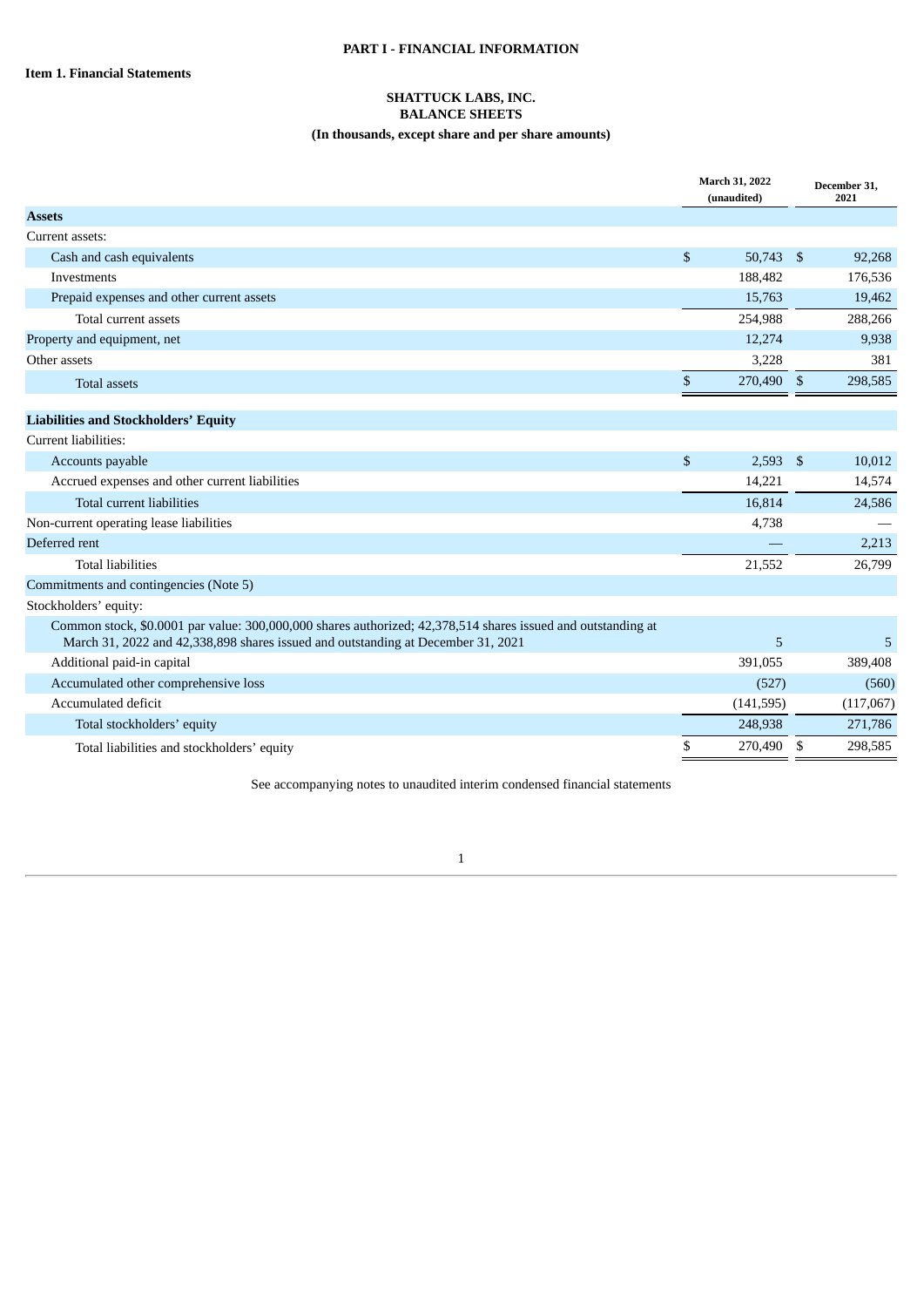# **SHATTUCK LABS, INC. STATEMENTS OF OPERATIONS AND COMPREHENSIVE LOSS (Unaudited)**

# **(In thousands, except share and per share amounts)**

|                                                         | <b>Three Months Ended March 31,</b> |     |            |
|---------------------------------------------------------|-------------------------------------|-----|------------|
|                                                         | 2022                                |     | 2021       |
| Collaboration revenue - related party                   | \$<br>$\overline{\phantom{m}}$      | -\$ | 2,270      |
| Operating expenses:                                     |                                     |     |            |
| Research and development                                | 19,187                              |     | 10,337     |
| General and administrative                              | 4,979                               |     | 4,356      |
| <b>Expense from operations</b>                          | 24,166                              |     | 14,693     |
| Loss from operations                                    | (24, 166)                           |     | (12, 423)  |
|                                                         |                                     |     |            |
| Other income (expense):                                 |                                     |     |            |
| Other                                                   | (362)                               |     | 610        |
| Net loss                                                | \$<br>$(24,528)$ \$                 |     | (11, 813)  |
| Unrealized gain (loss) on investments                   | 33                                  |     | (597)      |
| Comprehensive loss                                      | \$<br>$(24, 495)$ \$                |     | (12, 410)  |
|                                                         |                                     |     |            |
| Net loss per share – basic and diluted                  | \$<br>$(0.58)$ \$                   |     | (0.28)     |
| Weighted-average shares outstanding - basic and diluted | 42,357,625                          |     | 41,774,111 |

<span id="page-5-0"></span>See accompanying notes to unaudited interim condensed financial statements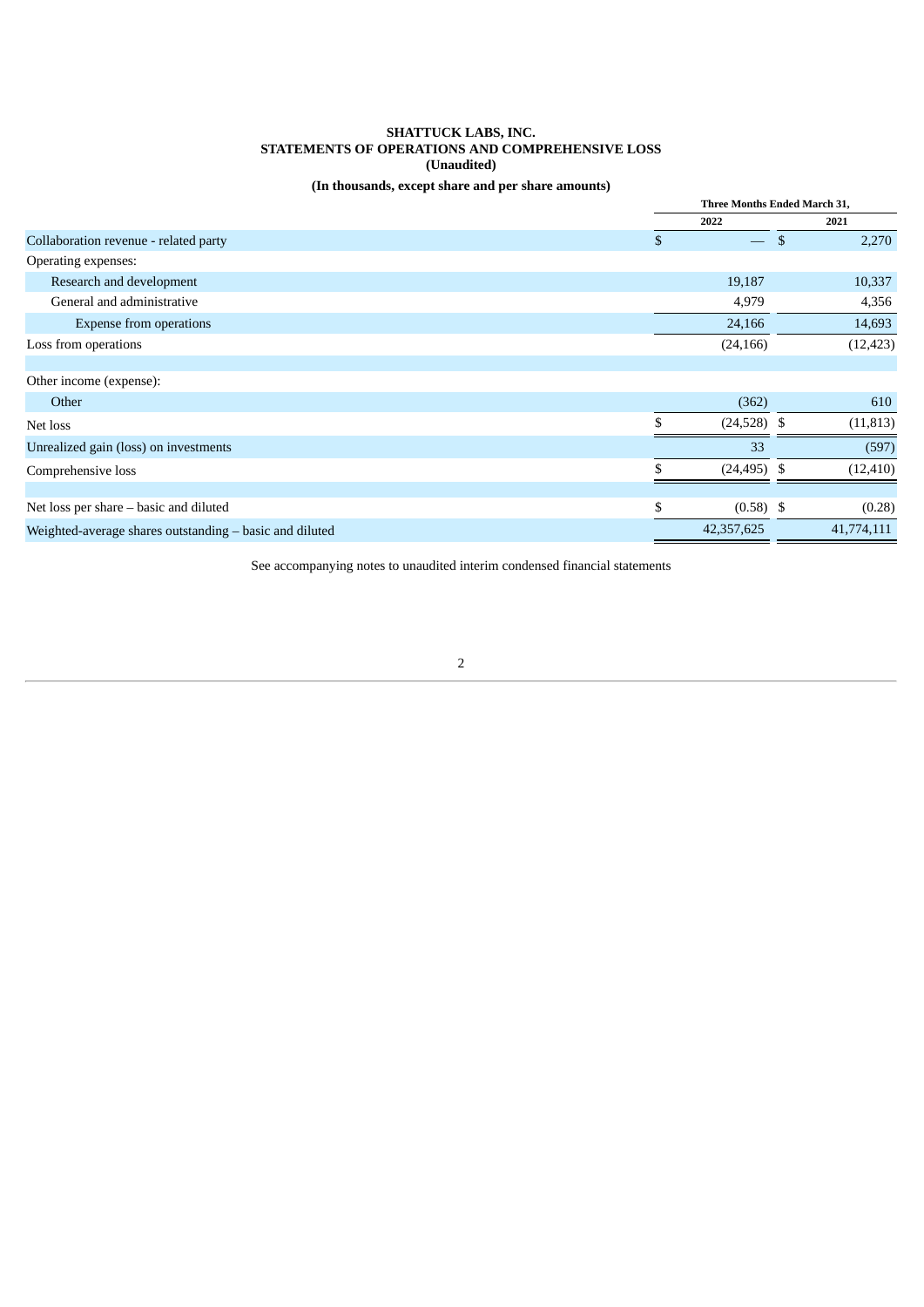# **SHATTUCK LABS, INC. STATEMENTS OF CHANGES IN STOCKHOLDERS' EQUITY (Unaudited)**

| (In thousands, except share amounts) |  |  |
|--------------------------------------|--|--|
|--------------------------------------|--|--|

|                                                                                     | Three Months Ended March 31, 2022    |               |   |                                                |                                               |      |       |                        |                                                |   |          |  |  |
|-------------------------------------------------------------------------------------|--------------------------------------|---------------|---|------------------------------------------------|-----------------------------------------------|------|-------|------------------------|------------------------------------------------|---|----------|--|--|
|                                                                                     | <b>Common Stock</b><br><b>Shares</b> | <b>Amount</b> |   | <b>Additional</b><br>Paid-In<br><b>Capital</b> | Accumulated<br>Other<br>Comprehensive<br>Loss |      |       | Accumulated<br>Deficit | <b>Total</b><br>Stockholders'<br><b>Equity</b> |   |          |  |  |
| Balance at December 31, 2021                                                        | 42,338,898                           | S             | 5 | \$                                             | 389,408                                       | -S   | (560) |                        | (117,067)                                      | S | 271,786  |  |  |
| Exercise of stock options and purchases pursuant to<br>employee stock purchase plan | 39.616                               |               |   |                                                | 134                                           |      |       |                        |                                                |   | 134      |  |  |
| Stock-based compensation expense                                                    |                                      |               |   |                                                | 1,513                                         |      |       |                        |                                                |   | 1,513    |  |  |
| Unrealized gain on investments                                                      |                                      |               |   |                                                |                                               |      | 33    |                        |                                                |   | 33       |  |  |
| Net loss                                                                            |                                      |               |   |                                                |                                               |      |       |                        | (24,528)                                       |   | (24,528) |  |  |
| Balance at March 31, 2022                                                           | 42,378,514 \$                        |               | 5 | \$                                             | 391,055                                       | - \$ | (527) |                        | $(141,595)$ \$                                 |   | 248,938  |  |  |
|                                                                                     |                                      |               |   |                                                |                                               |      |       |                        |                                                |   |          |  |  |

|                                                                       |                     |    |                |                              |      | Three Months Ended March 31, 2021     |               |               |                               |  |
|-----------------------------------------------------------------------|---------------------|----|----------------|------------------------------|------|---------------------------------------|---------------|---------------|-------------------------------|--|
|                                                                       | <b>Common Stock</b> |    |                | <b>Additional</b><br>Paid-In |      | Accumulated<br>Other<br>Comprehensive | Accumulated   |               | <b>Total</b><br>Stockholders' |  |
|                                                                       | Shares              |    | Amount         | Capital                      | Loss |                                       | Deficit       | <b>Equity</b> |                               |  |
| Balance at December 31, 2020                                          | 41,767,431          | -S | 5 <sup>1</sup> | \$<br>382,012                | \$   | $(63)$ \$                             | $(72,093)$ \$ |               | 309,861                       |  |
| Exercise of stock options                                             | 13.543              |    |                | 31                           |      |                                       |               |               | 31                            |  |
| Vesting of common stock previously subject to vesting<br>requirements | 5,037               |    |                |                              |      |                                       |               |               |                               |  |
| Stock-based compensation expense                                      |                     |    |                | 1.180                        |      |                                       |               |               | 1,180                         |  |
| Unrealized loss on investments                                        |                     |    |                |                              |      | (597)                                 |               |               | (597)                         |  |
| Net loss                                                              |                     |    |                |                              |      |                                       | (11, 813)     |               | (11, 813)                     |  |
| Balance at March 31, 2021                                             | 41.786.011 \$       |    | $5^{\circ}$    | \$<br>383.223 \$             |      | $(660)$ \$                            | $(83,906)$ \$ |               | 298,662                       |  |

<span id="page-6-0"></span>See accompanying notes to unaudited interim condensed financial statements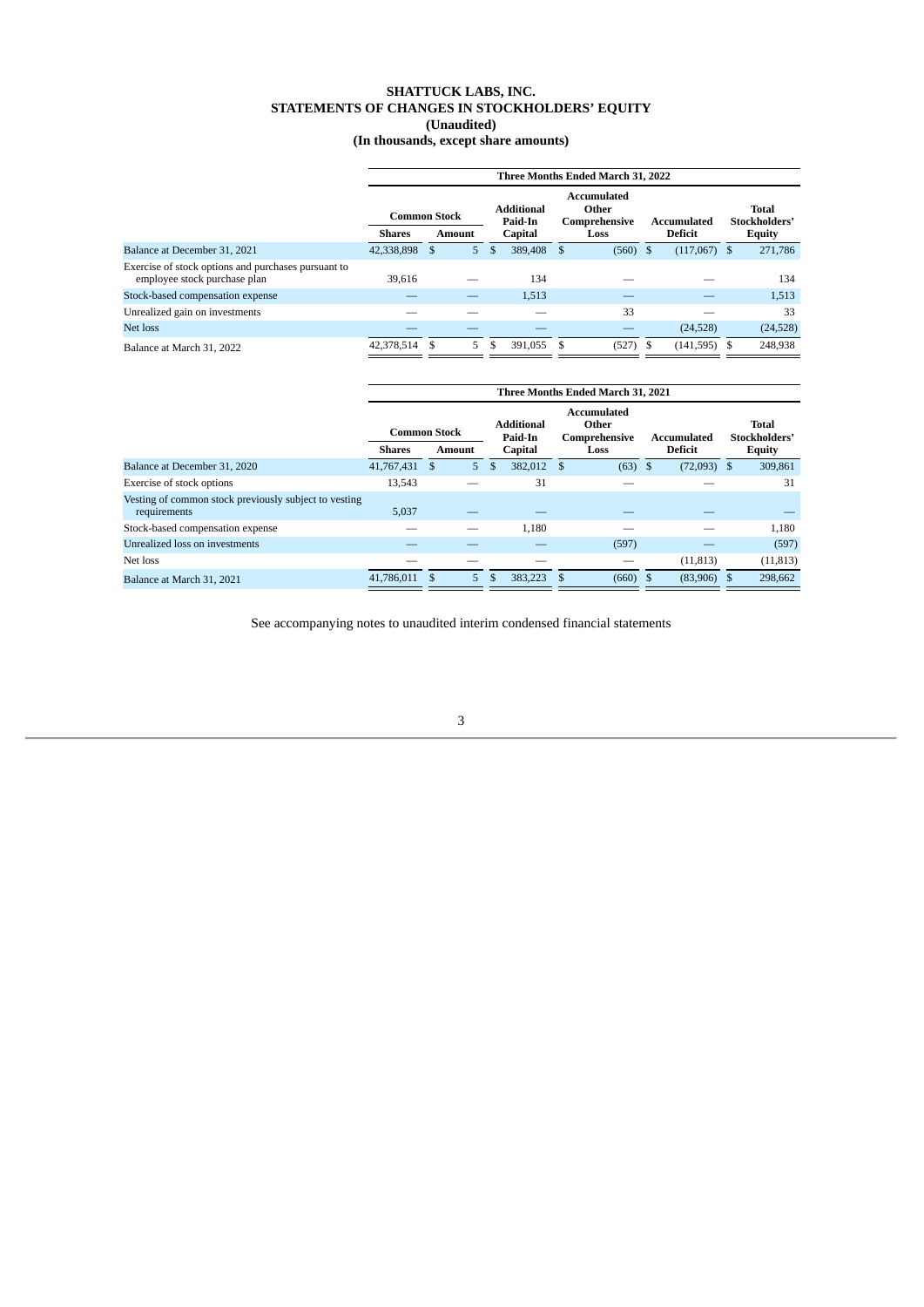# **SHATTUCK LABS, INC. STATEMENTS OF CASH FLOWS (Unaudited) (In thousands)**

|                                                                                                    | <b>Three Months Ended</b> | March 31,    |           |
|----------------------------------------------------------------------------------------------------|---------------------------|--------------|-----------|
|                                                                                                    | 2022                      |              | 2021      |
| Cash flows from operating activities:                                                              |                           |              |           |
| Net loss                                                                                           | \$<br>$(24,528)$ \$       |              | (11, 813) |
| Adjustments to reconcile net loss to net cash used in operations:                                  |                           |              |           |
| Stock-based compensation                                                                           | 1,513                     |              | 1,180     |
| Net amortization of premium on investments                                                         | 981                       |              |           |
| Depreciation                                                                                       | 472                       |              | 228       |
| Non-cash operating lease expense                                                                   | 65                        |              |           |
| Changes in operating assets and liabilities:                                                       |                           |              |           |
| Prepaid expenses and other current assets                                                          | 3,699                     |              | 289       |
| Other assets                                                                                       | 25                        |              | (13)      |
| Accounts payable                                                                                   | (7, 738)                  |              | 1,241     |
| Accrued expenses and other current liabilities                                                     | (601)                     |              | (2,102)   |
| Non-current operating lease liabilities                                                            | (165)                     |              |           |
| Deferred rent                                                                                      |                           |              | 1,210     |
| Deferred revenue - related party                                                                   |                           |              | (1,288)   |
| Net cash used in operating activities                                                              | (26, 277)                 |              | (11,068)  |
| Cash flows from investing activities:                                                              |                           |              |           |
| Purchase of property and equipment                                                                 | (2,488)                   |              | (2,638)   |
| Net change in investments                                                                          | (12, 894)                 |              | (59, 489) |
| Net cash used in investing activities                                                              | (15, 382)                 |              | (62, 127) |
| Cash flows from financing activities:                                                              |                           |              |           |
| Proceeds from the exercise of stock options and purchases pursuant to employee stock purchase plan | 134                       |              | 31        |
| Net cash provided by financing activities                                                          | 134                       |              | 31        |
| Net decrease in cash and cash equivalents                                                          | (41,525)                  |              | (73, 164) |
| Cash and cash equivalents, beginning of period                                                     | 92,268                    |              | 157,898   |
| Cash and cash equivalents, end of period                                                           | \$<br>50,743              | $\mathbb{S}$ | 84,734    |
| Supplemental disclosures of non-cash financial activities:                                         |                           |              |           |
| Operating lease liabilities recognized for operating right-of-use assets                           | \$<br>5,447               | \$           |           |
| Operating right-of-use assets exchanged for operating lease liabilities                            | \$<br>2,945               | \$           |           |
| Unpaid amounts related to purchases of property and equipment                                      | \$<br>319                 | \$           |           |
| Unrealized gain (loss) on investments                                                              | \$<br>33                  | \$           | (597)     |

<span id="page-7-0"></span>See accompanying notes to unaudited interim condensed financial statements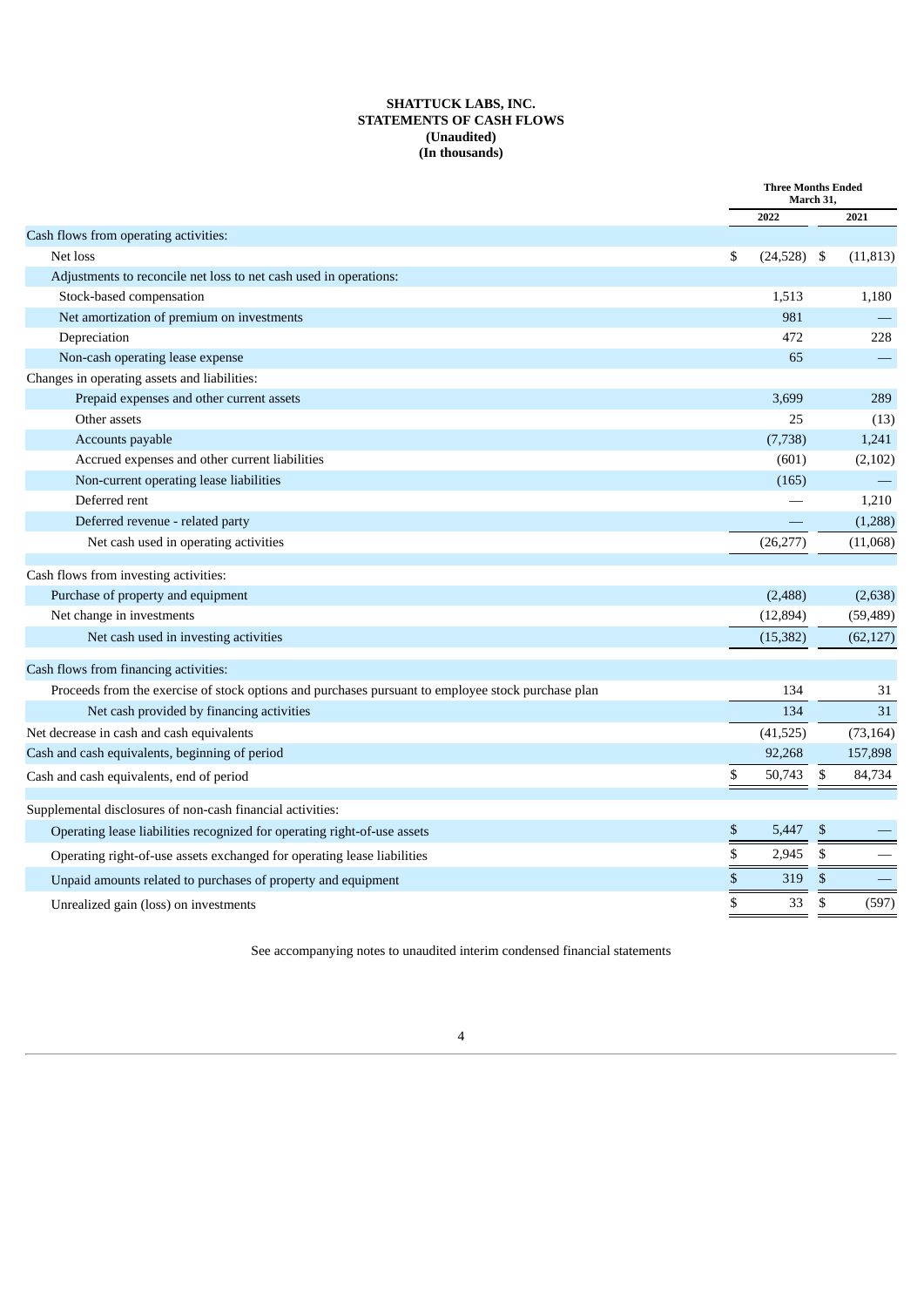# **SHATTUCK LABS, INC. NOTES TO THE UNAUDITED INTERIM FINANCIAL STATEMENTS**

#### **1. Organization and Description of Business**

Shattuck Labs, Inc. (the "Company") was incorporated in 2016 in the State of Delaware and is a clinical-stage biopharmaceutical company developing dual-sided fusion proteins, including its Agonist Redirected Checkpoint ("ARC®") and gamma delta T cell engager ("GADLEN™") platforms, as novel classes of biologic medicines capable of multifunctional activity with potential applications in oncology and inflammatory diseases. Using its proprietary technology, the Company is building a pipeline of therapeutics, initially focused on the treatment of solid tumors and hematologic malignancies. The Company has two clinical-stage product candidates, SL-172154 and SL-279252, and has several compounds in preclinical development.

# *Liquidity*

The Company has incurred losses and negative cash flows from operations since inception and has an accumulated deficit of \$141.6 million as of March 31, 2022. The Company anticipates incurring additional losses and negative cash flows from operations until such time, if ever, that it can generate significant sales of its product candidates currently in development, and is highly dependent on its ability to find additional sources of funding in the form of licensing of its technology, collaboration agreements and/or public and private debt and equity financings. Adequate additional funding may not be available to the Company on acceptable terms, or at all. The failure to raise funds as and when needed could have a negative impact on the Company's financial condition and ability to pursue its clinical operations, research and development and commercialization of its product candidates. Management believes that the Company's cash and cash equivalents and investments of \$239.2 million as of March 31, 2022 are sufficient to fund projected operations of the Company for at least the next twelve months.

# *COVID-19 Pandemic*

The COVID-19 pandemic has had, and is expected to continue to have, a broad adverse impact on the economies and financial markets of many countries, including the geographical areas in which the Company operates and conducts its business and in which the Company's partners operate and conduct their business. The Company and its third-party vendors and consultants have experienced disruptions to their businesses as a result of the COVID-19 pandemic. Specifically, the outbreak has caused disruptions in its ability to manufacture clinical trial materials, including the acquisition of raw materials needed for such manufacturing, enrollment and treatment of patients in clinical trials, and slowdowns and shutdowns of the laboratories and other service providers that are being relied upon in the development of the Company's product candidates.

The extent to which the COVID-19 pandemic or any other health epidemic may impact the Company's results will depend on future developments, which are highly uncertain and cannot be predicted, including new information that may emerge concerning the severity of COVID-19 and the actions to mitigate its impact, among others. Accordingly, the COVID-19 pandemic could have a material and adverse effect on the Company's business, results of operations and financial condition.

# **2. Basis of Presentation and Summary of Significant Accounting Policies**

#### *Basis of Presentation*

The accompanying unaudited interim financial statements have been prepared in conformity with accounting principles generally accepted in the United States of America ("GAAP").

#### *Unaudited Interim Financial Statements*

In the opinion of management, the accompanying interim financial statements include all normal and recurring adjustments (which consist primarily of accruals, estimates and assumptions that impact the financial statements) considered necessary to present fairly the Company's financial position, its results of operations, statements of changes in stockholders' equity and cash flows for the interim periods presented. Operating results for interim periods presented are not necessarily indicative of the results that may be expected for the year ending December 31, 2022. The interim financial statements presented herein do not contain all required disclosures under GAAP for annual financial statements. The accompanying unaudited interim financial statements should be read in

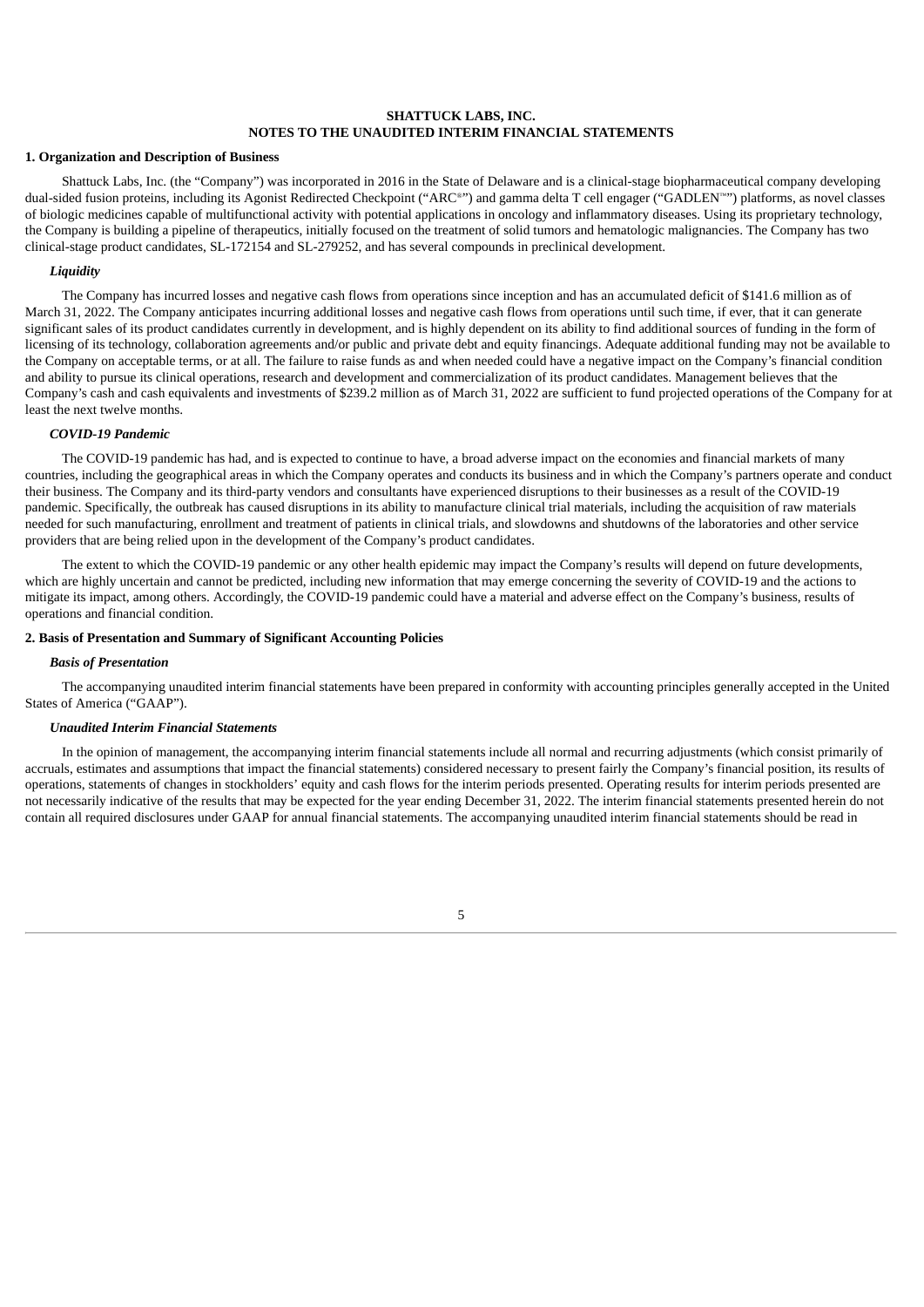conjunction with the annual audited financial statements and related notes in our Annual Report on Form 10-K for the year ended December 31, 2021.

## *Use of Estimates*

The preparation of financial statements in conformity with GAAP requires management to make estimates and assumptions that affect the amounts reported in the financial statements and accompanying notes. Significant estimates and assumptions reflected in these financial statements include, but are not limited to, revenue recognition, the accrual of research and development expenses, and the valuation of stock-based awards. Estimates are periodically reviewed in light of changes in circumstances, facts and experience. Changes in estimates, if any, are recorded in the period in which they become known and actual results could differ from management's estimates.

# *Fair Value of Financial Instruments*

Fair value is defined as the price that would be received upon the sale of an asset or paid upon the transfer of a liability in an orderly transaction between market participants at the measurement date and in the principal or most advantageous market for that asset or liability. Fair value measurements are classified and disclosed in one of the following categories:

- Level 1: Observable inputs such as quoted prices in active markets for identical assets the reporting entity has the ability to access as of the measurement date;
- Level 2: Inputs, other than quoted prices in active markets, that are observable either directly or indirectly; and
- Level 3: Unobservable inputs in which there is little or no market data, which require the reporting entity to develop its own assumptions.

Fair value measurements are classified based on the lowest level of input that is significant to the measurement. The Company's assessment of the significance of a particular input to the fair value measurement requires judgment, which may affect the valuation of the assets and liabilities and their placement within the fair value hierarchy levels. The determination of the fair values stated below takes into account the market for its financial assets and liabilities, the associated credit risk and other factors as required. The Company considers active markets as those in which transactions for the assets or liabilities occur with sufficient frequency and volume to provide pricing information on an ongoing basis.

Management believes that the carrying amounts of the Company's financial instruments, including investments and accounts payable, approximate fair value due to the short-term nature of those instruments.

#### *Concentration of Risk*

Financial instruments that potentially subject the Company to concentrations of credit risk primarily consist of cash, cash equivalents and investments. The Company maintains its cash and cash equivalents at two accredited financial institutions in amounts that exceed federally-insured limits. The Company does not believe that it is subject to unusual credit risk beyond the normal credit risk associated with commercial banking relationships. The Company invests in only highly rated debt securities that management believes protects the Company from risk of default and impairment of value.

All of the Company's revenue was derived from its collaboration agreement with Millennium Pharmaceuticals, Inc., a wholly-owned subsidiary of Takeda Pharmaceutical Company Limited ("Takeda"), which was mutually terminated pursuant to a termination agreement, dated November 8, 2021.

The Company is highly dependent on two third-party contract manufacturing organizations ("CMO") to supply drug products for its research and development activities of its programs, including clinical trials and non-clinical studies. These programs could be adversely affected by a significant interruption in the supply of such drug products.

The Company is highly dependent on three contract research organizations ("CROs") and a limited number of third-party service providers to manage and support its clinical trials. These programs could be adversely affected by a significant disruption in services provided by these CROs and third parties.

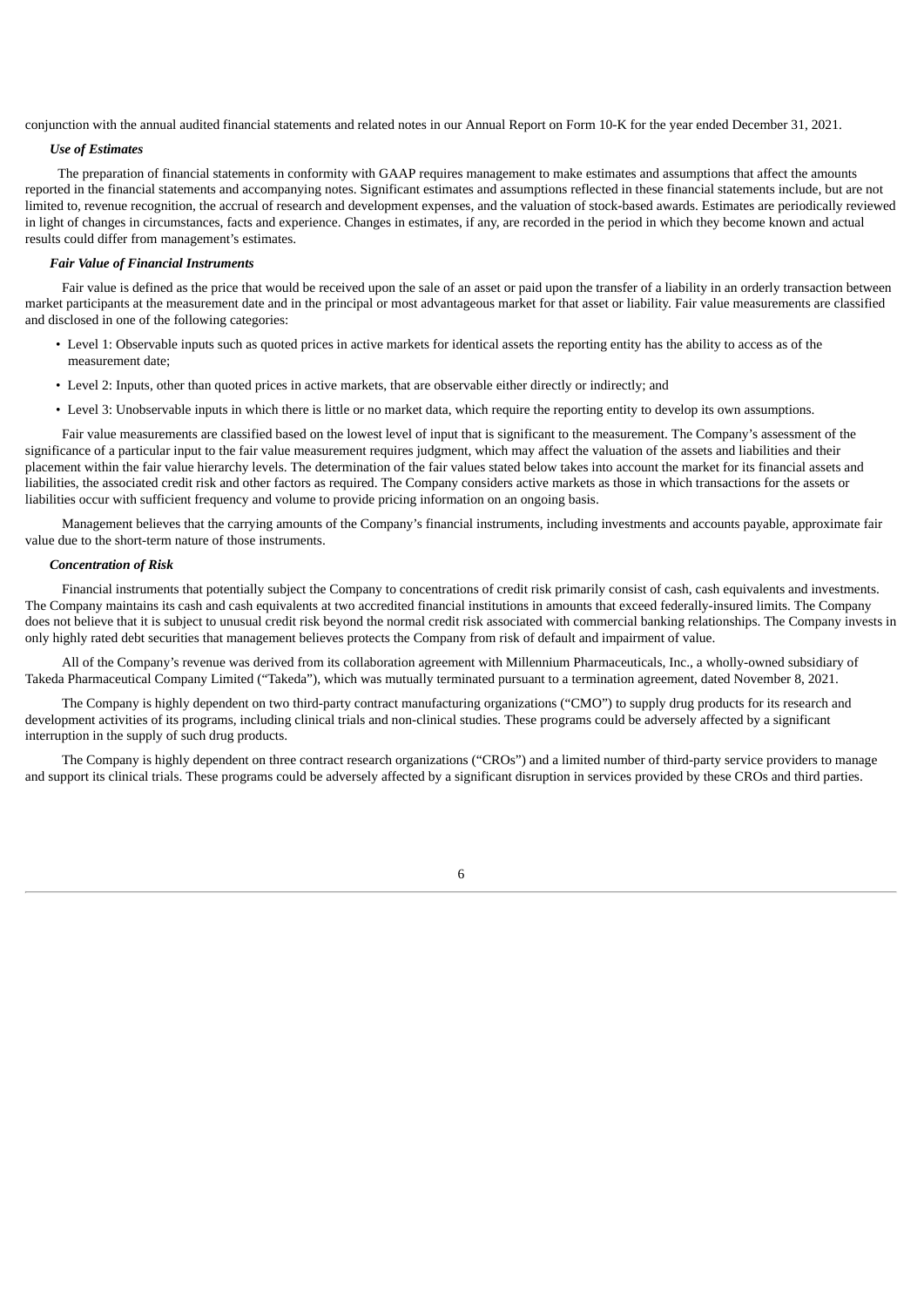#### *Cash and Cash Equivalents*

The Company considers all demand deposits with financial institutions and all highly liquid investments with original maturities of 90 days or less at the date of purchase to be cash and cash equivalents. Cash and cash equivalents consisted of \$2.4 million held in operating accounts and \$48.3 million held in money market funds as of March 31, 2022, and \$14.6 million held in operating accounts and \$77.7 million held in money market funds as of December 31, 2021.

#### *Investments*

The Company's investments consist of highly-rated U.S. Treasury securities and have been classified as available-for-sale and are carried at estimated fair value as determined based upon quoted market prices. Management determines the appropriate classification of its investment securities at the time of purchase. The Company may hold securities with stated maturities greater than one year until maturity. All available-for-sale securities are considered available to support current operations and are classified as current assets. Credit impairments for available-for-sale securities are recorded through an allowance rather than a direct write-down of the security and are recorded through a charge to the statements of operations. Unrealized gains or losses not related to credit impairments are recorded in accumulated other comprehensive income, a component of stockholders' equity, until realized. The Company reviews availablefor-sale debt securities for impairments related to credit losses and other factors each quarter. As of March 31, 2022, there were no impairments related to credit losses of investments.

### *Deferred Offering Costs*

The Company capitalizes certain legal, accounting and other third-party fees that are directly associated with in-process equity financings as deferred offering costs until such financings are consummated. After consummation of the equity financing, these costs will be recorded against gross proceeds.

#### *Leases*

The Company determines if an arrangement is a lease at inception. Right-of-use ("ROU") assets represent the Company's right to use an underlying asset for the lease term and lease liabilities represent the Company's obligation to make lease payments arising from the lease. The classification of the Company's leases as operating or finance leases, along with the initial measurement and recognition of the associated ROU assets and lease liabilities, are performed at the lease commencement date. The measurement of lease liabilities is based on the present value of future lease payments over the lease term. As the Company's leases do not provide an implicit rate, the Company uses its incremental borrowing rate based on the information available at the lease commencement date in determining the present value of future lease payments. The ROU asset is based on the measurement of the lease liability and also includes any lease payments made prior to or on lease commencement and excludes lease incentives and initial direct costs incurred, as applicable. The lease terms may include options to extend or terminate the lease when it is reasonably certain the Company will exercise any such options. Rent expense for the Company's operating leases is recognized on a straight-line basis over the lease term. The Company has elected to not apply the recognition requirement of ASC Topic 842, *Leases* ("Topic 842") to leases with a term of 12 months or less for all classes of assets.

#### *Revenue Recognition*

Collaboration revenue is recognized in accordance with ASC 606, *Revenue from Contracts with Customers* ("ASC 606"). Arrangements with collaborators may include licenses to intellectual property, research and development services, manufacturing services for clinical and commercial supply and participation on joint steering committees. The Company evaluates the promised goods or services in the contract to determine which promises, or group of promises, represent performance obligations. In contemplation of whether a promised good or service meets the criteria required of a performance obligation, the Company considers the stage of development of the underlying intellectual property, the capabilities and expertise of the customer relative to the underlying intellectual property and whether the promised goods or services are integral to or dependent on other promises in the contract. When accounting for an arrangement that contains multiple performance obligations, the Company must develop judgmental assumptions, which may include market conditions, reimbursement rates for personnel costs,

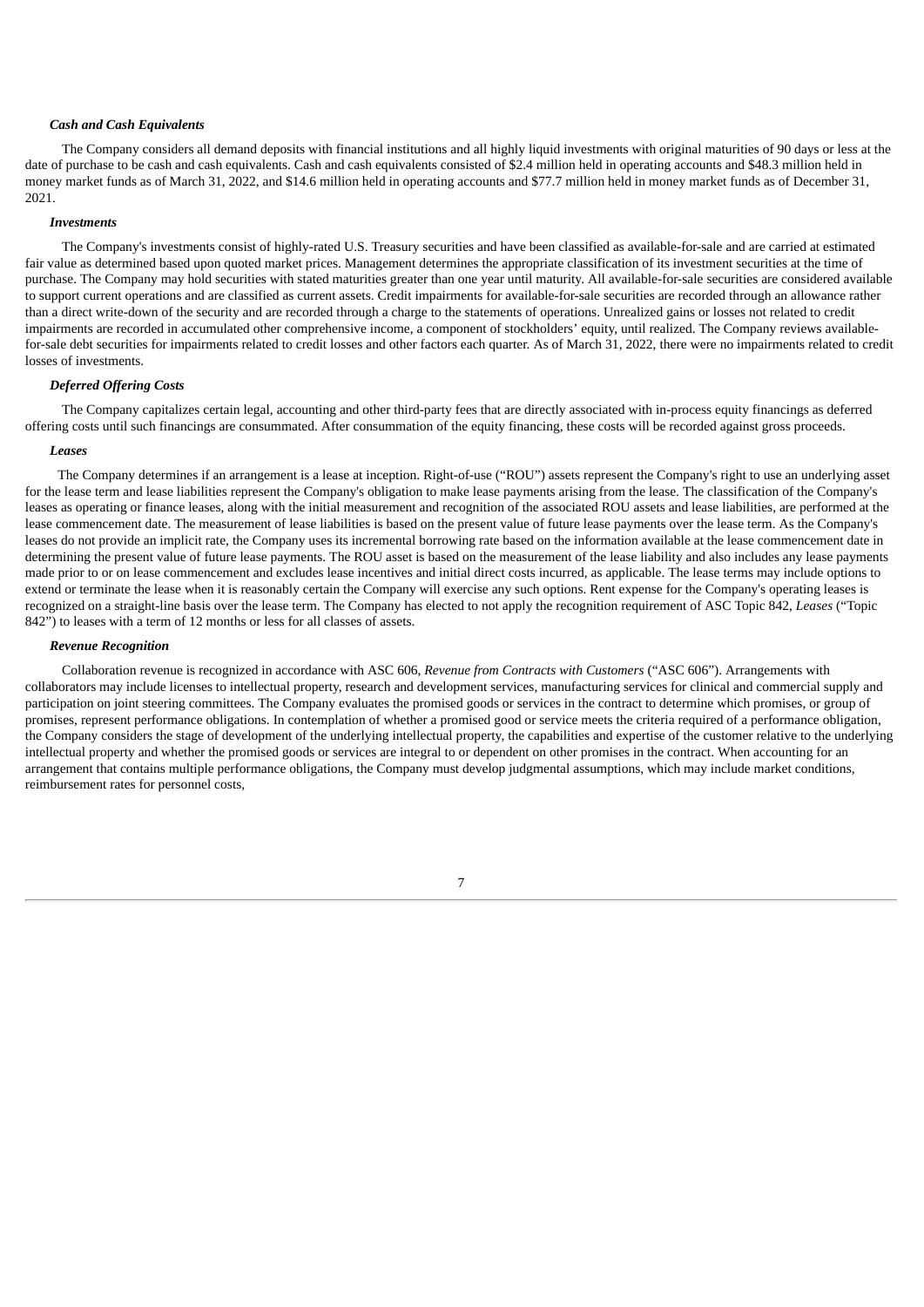development timelines and probabilities of regulatory success, to determine the stand-alone selling price for each performance obligation identified in the contract.

Upon the amendment of an existing agreement, the Company evaluates whether the amendment represents a modification to an existing contract that would be recorded through a cumulative catch-up to revenue, or a separate contract. If it is determined that it is a separate contract, the Company will evaluate the necessary revenue recognition through the five-step process described below.

When the Company concludes that a contract should be accounted for as a combined performance obligation and recognized over time, the Company must then determine the period over which revenue should be recognized and the method by which to measure revenue. The Company generally recognizes revenue using a cost-based input method.

The Company recognizes collaboration revenue in an amount that reflects the consideration that the Company expects to receive in exchange for those goods or services when its customer or collaborator obtains control of promised goods or services. To determine revenue recognition for arrangements that the Company determines are within the scope of ASC 606, the following five steps are performed:

- i. identify the contract(s) with a customer;
- ii. identify the performance obligations in the contract;
- iii. determine the transaction price;
- iv. allocate the transaction price to the performance obligations within the contract; and
- v. recognize revenue when (or as) the entity satisfies a performance obligation.

The Company only applies the five-step model to contracts when it determines that it is probable it will collect the consideration it is entitled to in exchange for the goods or services it transfers to the customer.

At contract inception, once the contract is determined to be within the scope of ASC 606, the Company assesses the goods or services promised within the contract to determine whether each promised good or service is a performance obligation. The promised goods or services in the Company's arrangements may consist of a license of, or options to license, the Company's intellectual property and research, development and manufacturing services. The Company may provide options to additional items in such arrangements, which are accounted for as separate contracts when the customer elects to exercise such options, unless the option provides a material right to the customer. Performance obligations are promises in a contract to transfer a distinct good or service to the customer that (i) the customer can benefit from on its own or together with other readily available resources and (ii) are separately identifiable from other promises in the contract. Goods or services that are not individually distinct performance obligations are combined with other promised goods or services until such combined group of promises meet the requirements of a performance obligation.

The Company determines transaction price based on the amount of consideration the Company expects to receive for transferring the promised goods or services in the contract. Consideration may be fixed, variable or a combination of both. At contract inception for arrangements that include variable consideration, the Company estimates the probability and extent of consideration it expects to receive under the contract utilizing either the most-likely amount method or expected amount method, whichever best estimates the amount expected to be received. The Company then considers any constraints on the variable consideration and includes variable consideration in the transaction price to the extent it is deemed probable that a significant reversal in the amount of cumulative revenue recognized will not occur when the uncertainty associated with the variable consideration is subsequently resolved.

The Company then allocates the transaction price to each performance obligation based on the relative standalone selling price and recognizes as revenue the amount of the transaction price that is allocated to the respective performance obligation when (or as) control is transferred to the customer and the performance obligation is satisfied. For performance obligations which consist of licenses and other promises, the Company utilizes judgment to assess the nature of the combined performance obligation to determine whether the combined performance obligation is satisfied over time or at a point in time and, if over time, the appropriate method of measuring progress. The Company evaluates the measure of progress each reporting period and, if necessary, adjusts the measure of performance and related revenue recognition.

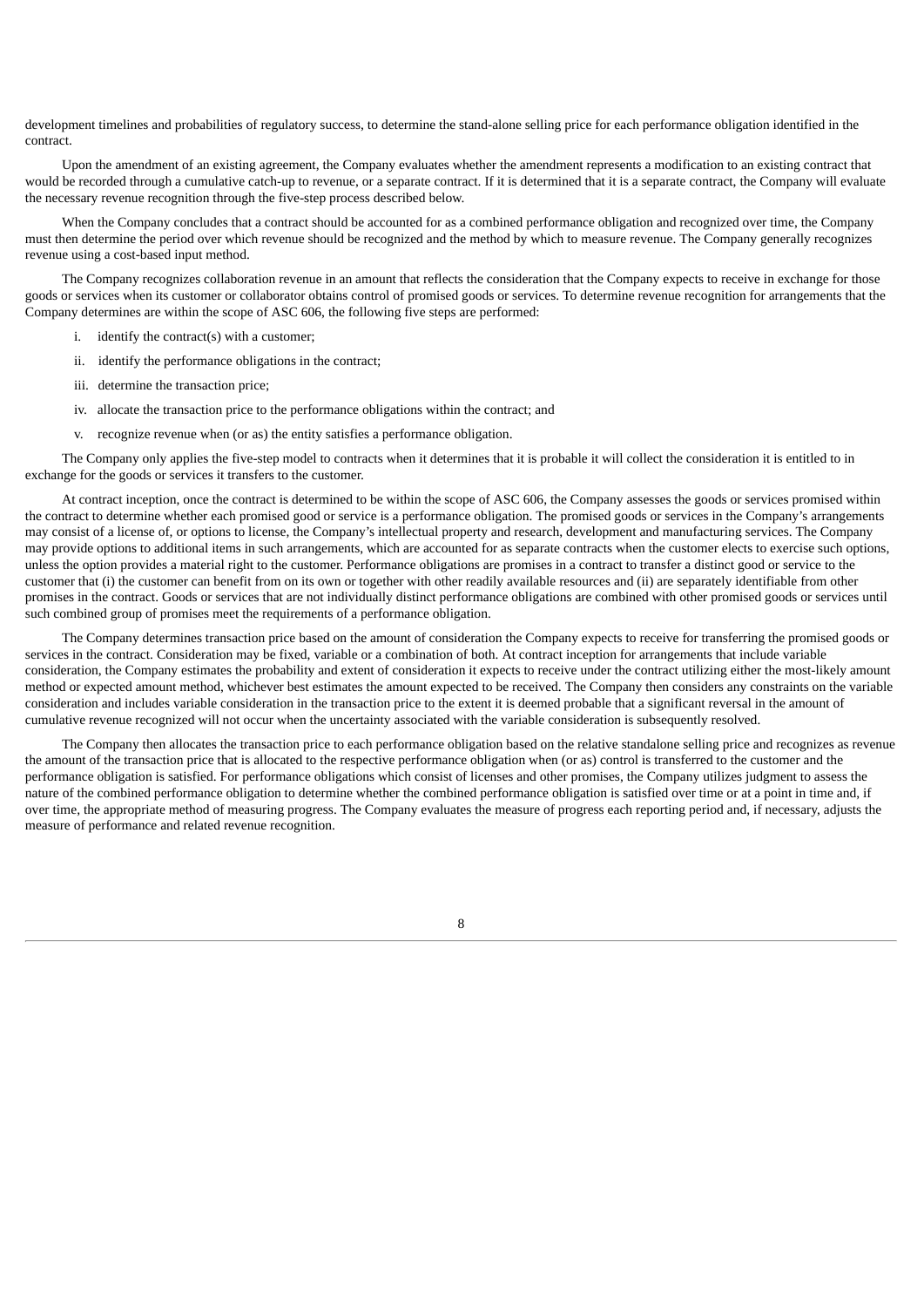The Company records amounts as accounts receivable when the right to consideration is deemed unconditional. When consideration is received, or such consideration is unconditionally due, from a customer prior to transferring goods or services to the customer under the terms of a contract, a contract liability is recorded as deferred revenue.

Amounts received prior to satisfying the revenue recognition criteria are recognized as deferred revenue in the Company's accompanying balance sheet. Deferred revenues expected to be recognized as revenue within the 12 months following the balance sheet date are classified as a current liability. Deferred revenues not expected to be recognized as revenue within the 12 months following the balance sheet date are classified as non-current liabilities.

*The Company's collaboration revenue arrangements may include the following:*

Up-front License Fees: If a license is determined to be distinct from the other performance obligations identified in the arrangement, the Company recognizes revenues from nonrefundable, up-front fees allocated to the license when the license is transferred to the licensee and the licensee is able to use and benefit from the license. For licenses that are bundled with other promises, the Company utilizes judgment to assess the nature of the combined performance obligation to determine whether the combined performance obligation is satisfied over time or at a point in time and, if over time, the appropriate method of measuring progress for purposes of recognizing revenue from non-refundable, up-front fees. The Company evaluates the measure of progress each reporting period and, if necessary, adjusts the measure of performance and related revenue recognition.

Milestone Payments: At the inception of an agreement that includes research and development milestone payments, the Company evaluates each milestone to determine when and how much of the milestone to include in the transaction price. The Company first estimates the amount of the milestone payment that the Company could receive using either the expected value or the most-likely amount approach. The Company primarily uses the most-likely amount approach as that approach is generally most predictive for milestone payments with a binary outcome. The Company then considers whether any portion of that estimated amount is subject to the variable consideration constraint (that is, whether it is probable that a significant reversal of cumulative revenue would not occur upon resolution of the uncertainty). The Company updates the estimate of variable consideration included in the transaction price at each reporting date which includes updating the assessment of the likely amount of consideration and the application of the constraint to reflect current facts and circumstances.

Royalties: For arrangements that include sales-based royalties, including milestone payments based on a level of sales, and the license is deemed to be the predominant item to which the royalties relate, the Company will recognize revenue at the later of (i) when the related sales occur, or (ii) when the performance obligation to which some or all of the royalty has been allocated has been satisfied (or partially satisfied).

To date, the Company has not granted a development and commercialization license nor recognized any revenue related to sales-based royalties or milestone payments based on the level of sales.

Research and Development Services: The Company will record costs associated with development and process optimization activities as research and development expenses in the statements of operations and comprehensive loss consistent with ASC 730, *Research and Development.* The Company considered the guidance in ASC 808, *Collaborative Agreements* and will recognize the payments received from these agreements as revenue when the related costs are incurred.

#### *Research and Development Costs*

Research and development costs are expensed as incurred, and include salaries, stock-based compensation and other personnel-related costs, equipment and supplies, depreciation, nonclinical studies, clinical trials and manufacturing development activities.

A substantial portion of the Company's ongoing research and development activities are conducted by third-party service providers, including CROs and CMOs. The Company accrues for expenses resulting from obligations under agreements with CROs, CMOs and other outside service providers for which payment flows do not match the periods over which materials or services are provided to the Company. Accruals are recorded based on estimates of services received and efforts expended pursuant to agreements established with CROs, CMOs and other outside service providers. These estimates are typically based on contracted amounts applied to the proportion of work performed and determined through an evaluation of the progress or stage of completion of the services. In the event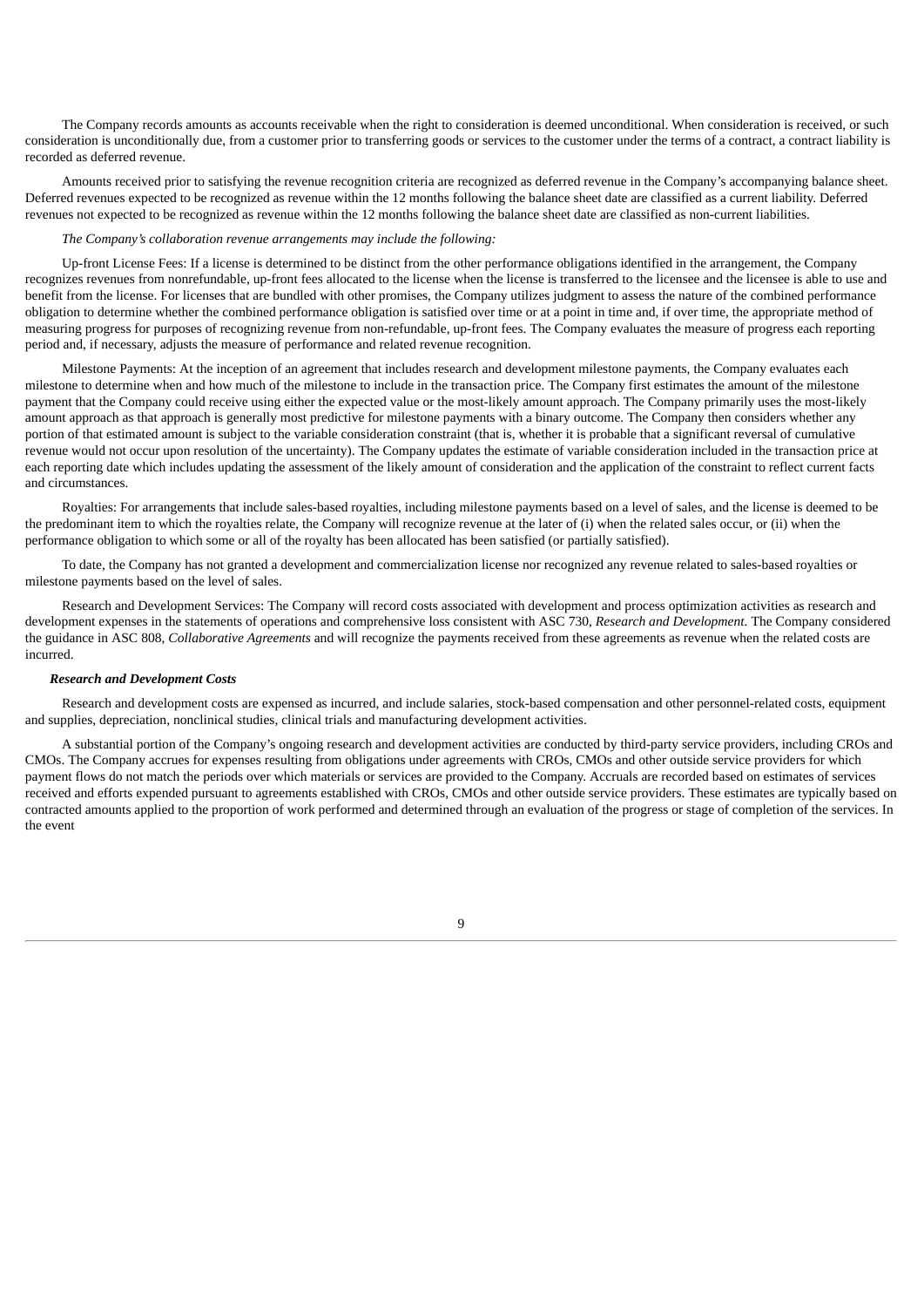advance payments are made to a CRO, CMO or outside service provider, the payments will be recorded as a prepaid asset, which will be amortized as the contracted services are performed. As actual costs become known, the Company adjusts its accruals and prepaid assets accordingly. Inputs, such as the services performed, the number of patients enrolled or the study duration, may vary from the Company's estimates, resulting in adjustments to research and development expense in future periods. The Company makes significant judgements and estimates in determining the accrual and/or prepaid balance in each reporting period and changes in these estimates may result in material changes to the Company's accruals that could materially affect the Company's results of operations.

#### *Net Loss Per Share*

Basic loss per share of common stock is computed by dividing net loss attributable to common stockholders by the weighted-average number of shares of common stock outstanding during each period. Diluted loss per share of common stock includes the effect, if any, from the potential exercise or conversion of securities, such as redeemable convertible preferred stock or convertible notes (if any), stock options and unvested shares of restricted stock, which would result in the issuance of incremental shares of common stock. For diluted net loss per share, the weighted-average number of shares of common stock is the same for basic net loss per share due to the fact that when a net loss exists, dilutive securities are not included in the calculation as the impact is anti-dilutive.

The following potentially dilutive securities have been excluded from the computation of diluted weighted-average shares of common stock outstanding in the three months ended March 31, 2022 and 2021, as they would be anti-dilutive:

|                           | Three Months Ended March 31, |  |
|---------------------------|------------------------------|--|
|                           | 2022<br>2021                 |  |
| Stock options             | 3,460,911<br>2,723,617       |  |
| Unvested restricted stock | 313,390<br>6,715             |  |
|                           | 3,774,301<br>2,730,332       |  |

#### *Other Comprehensive Income (Loss)*

Other comprehensive income (loss) is defined as the change in equity of a business enterprise during a period from transactions and other events and circumstances from non-owner sources. Other comprehensive income (loss) is comprised of the net loss and unrealized gains and losses on investments.

#### *Recently Adopted Accounting Pronouncements*

In February 2016, the Financial Accounting Standards Board ("FASB") issued Topic 842 which requires a lessee to record a right-of-use asset and a corresponding lease liability on the balance sheet for all leases with terms longer than 12 months. A modified retrospective transition approach is required for lessees for capital and operating leases existing at, or entered into after, the beginning of the earliest comparative period presented in the financial statements, with certain practical expedients available. The FASB deferred the effective date of this ASU until the annual periods beginning after December 15, 2021. The Company adopted this pronouncement effective January 1, 2022. See Note 5 to our financial statements found elsewhere in this Quarterly Report on Form 10-Q for the impact on the financial statements. No prior period amounts were adjusted and such prior period amounts continue to be reported in accordance with previous lease guidance, ASC Topic 840, *Leases* ("Topic 840"). The Company elected to use all of the available practical expedients permitted under the transition guidance within the new standard, which, among other things, allowed the Company to carry forward the historical lease classification of those leases in place as of January 1, 2022.

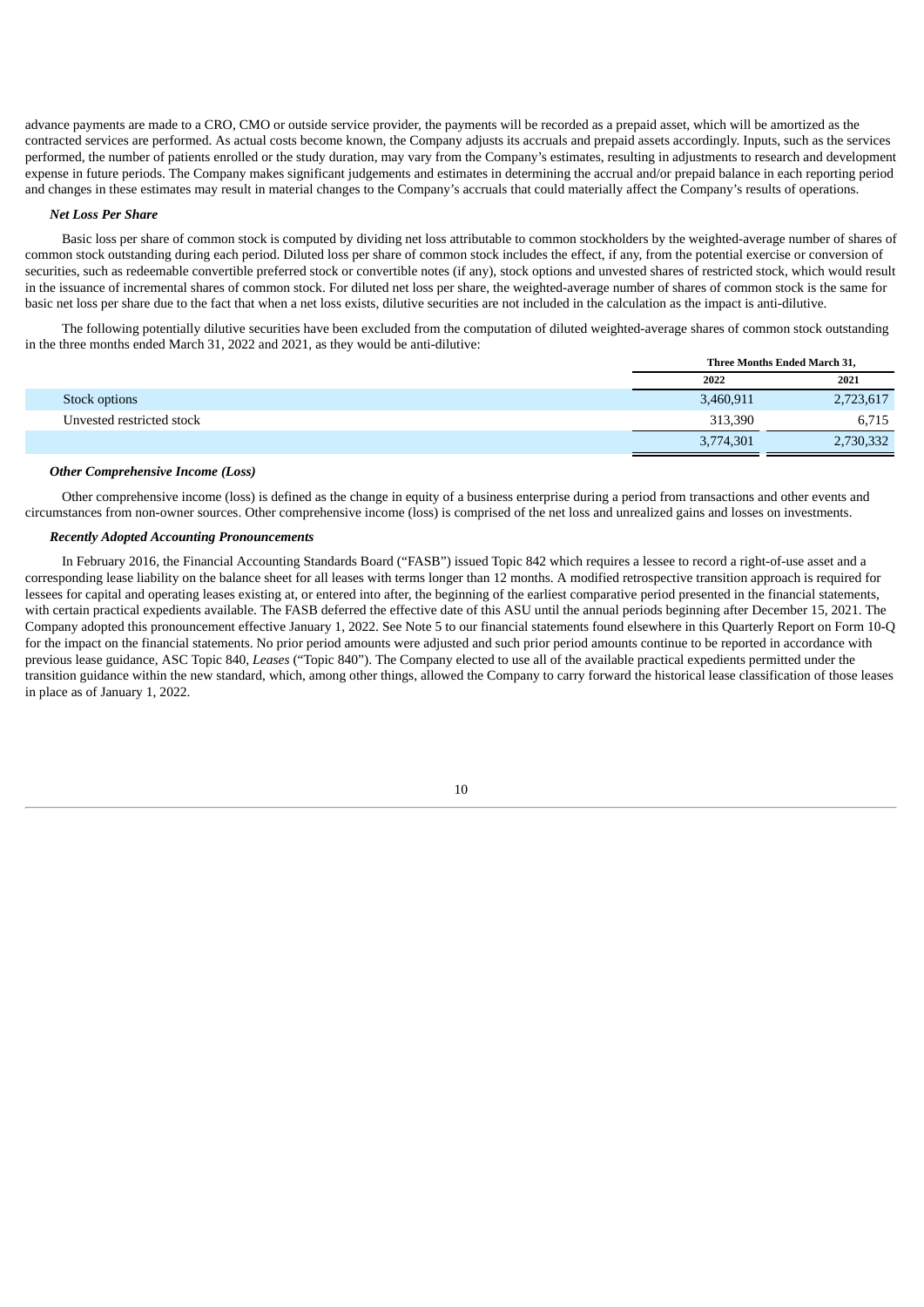The following table summarizes the impact of the adoption of Topic 842 on the accompanying balance sheet as of January 1, 2022 (in thousands):

|                                                    | December 31, 2021 | Effect of the Adoption of Topic 842 | January 1, 2022 |
|----------------------------------------------------|-------------------|-------------------------------------|-----------------|
| Other assets $(1)$                                 | 381 \$            | $2,945$ \$                          | 3,326           |
|                                                    |                   |                                     |                 |
| Lease Liabilities:                                 |                   |                                     |                 |
| Accrued expenses and other current liabilities (2) | 14,574 \$         | 255S                                | 14,829          |
| Non-current operating lease liabilities            | $-$ \$            | 4,903 \$                            | 4,903           |
| Deferred Rent (3)                                  | $2,213$ \$        | $(2,213)$ \$                        |                 |

(1) Operating lease right-of-use assets are classified within other assets.

(2) Current operating lease liabilities are classified within accrued expenses and other current liabilities. Current deferred rent was classified within accrued expenses as of December 31, 2021.

(3) Non-current deferred rent was classified within deferred rent as of December 31, 2021.

# **3. Investments**

The following table represents the Company's available for sale investments by major security type (amounts in thousands):

|                               |                          |                          |                                 |                                        |               |               |                          |                                 |                                 | March 31, 2022                         |     |                          |       |                       |                                 |                                        |    |                   |  |  |
|-------------------------------|--------------------------|--------------------------|---------------------------------|----------------------------------------|---------------|---------------|--------------------------|---------------------------------|---------------------------------|----------------------------------------|-----|--------------------------|-------|-----------------------|---------------------------------|----------------------------------------|----|-------------------|--|--|
|                               |                          |                          |                                 | Less Than 12 Months                    |               |               |                          |                                 |                                 | 12 months or Longer                    |     |                          | Total |                       |                                 |                                        |    |                   |  |  |
|                               | Amortized<br>Cost        |                          | Gross<br><b>Unrealized Loss</b> |                                        | Fair<br>Value |               | <b>Amortized</b><br>Cost |                                 | Gross<br><b>Unrealized Loss</b> |                                        |     | Fair<br>Value            |       | <b>Amortized Cost</b> | Gross<br><b>Unrealized Loss</b> |                                        |    | <b>Fair Value</b> |  |  |
| Investments                   |                          |                          |                                 |                                        |               |               |                          |                                 |                                 |                                        |     |                          |       |                       |                                 |                                        |    |                   |  |  |
| U.S. government<br>securities | \$                       | 162,215                  | \$                              | (482)                                  | - S           | 161,733       | - \$                     | 26,794 \$                       |                                 | (45)                                   | -S  | 26,749                   | S     | 189,009               | $\mathbf{s}$                    | (527)                                  | -S | 188,482           |  |  |
| <b>Total Investments</b>      |                          | 162,215                  | \$                              | (482)                                  | $\mathbf{s}$  | 161,733       | -S                       | 26,794 \$                       |                                 | (45)                                   | - S | 26,749                   | S.    | 189,009               | $\mathbf{s}$                    | (527)                                  | -5 | 188,482           |  |  |
|                               | <b>December 31, 2021</b> |                          |                                 |                                        |               |               |                          |                                 |                                 |                                        |     |                          |       |                       |                                 |                                        |    |                   |  |  |
|                               |                          |                          |                                 | Less Than 12 Months                    |               |               |                          |                                 |                                 | 12 months or Longer                    |     |                          | Total |                       |                                 |                                        |    |                   |  |  |
|                               |                          | <b>Amortized</b><br>Cost |                                 | <b>Gross</b><br><b>Unrealized Loss</b> |               | Fair<br>Value |                          | <b>Amortized</b><br>Cost        |                                 | <b>Gross</b><br><b>Unrealized Loss</b> |     | Fair<br>Value            |       | Amortized<br>Cost     |                                 | <b>Gross</b><br><b>Unrealized Loss</b> |    | <b>Fair Value</b> |  |  |
| Investments                   |                          |                          |                                 |                                        |               |               |                          |                                 |                                 |                                        |     |                          |       |                       |                                 |                                        |    |                   |  |  |
| U.S. government<br>securities |                          | 177,096                  | Ŝ.                              | (560)                                  | - \$          | 176,536 \$    |                          | $\hspace{0.1mm}-\hspace{0.1mm}$ | -S                              | $\longrightarrow$                      | \$  | $\overline{\phantom{m}}$ | \$    | 177,096 \$            |                                 | (560)                                  |    | 176,536           |  |  |
| <b>Total Investments</b>      |                          | 177,096                  | \$                              | (560)                                  | - \$          | 176,536       | $\mathbf{s}$             | $\overline{\phantom{0}}$        |                                 | $\overline{\phantom{0}}$               |     | $\overline{\phantom{0}}$ | \$    | 177,096               | $\mathbf{s}$                    | $(560)$ \$                             |    | 176,536           |  |  |

The Company's investment instruments and cash and cash equivalents are classified using Level 1 inputs within the fair value hierarchy and are valued using quoted market prices, broker or dealer quotations, or alternative pricing sources with reasonable levels of price transparency. Debt securities have an average maturity of 0.63 years as of March 31, 2022.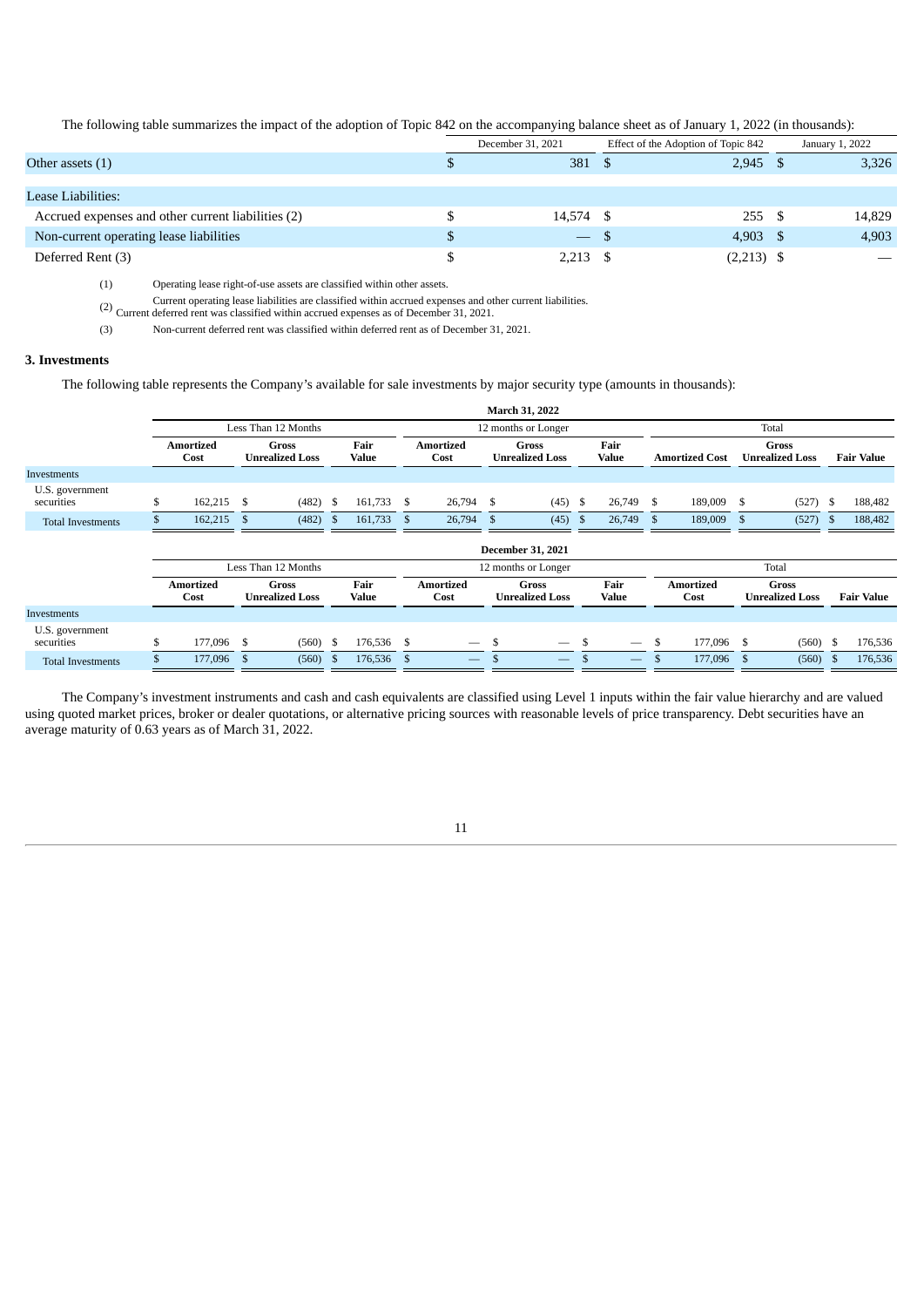### **4. Accrued Expenses**

Accrued expenses consisted of the following (amounts in thousands):

|                                         | March 31,<br>2022 |           | December 31,<br>2021 |
|-----------------------------------------|-------------------|-----------|----------------------|
| Research and development contract costs |                   | 11,845 \$ | 10,253               |
| Compensation and related benefits       |                   | 1,454     | 3,320                |
| Other                                   |                   | 922       | 1,001                |
| Total accrued expenses                  |                   | 14.221    | 14,574               |

### **5. Commitments and Contingencies**

# *Operating Leases*

The Company leases certain office space, laboratory facilities, and equipment. These leases require monthly lease payments that may be subject to annual increases throughout the lease term. Certain of these leases also include renewal options at the election of the Company to renew or extend the lease. These optional periods have not been considered in the determination of the ROU assets or lease liabilities associated with these leases as the Company did not consider it reasonably certain it would exercise the options. The Company performed evaluations of its contracts and determined it has operating leases.

The following table summarizes the Company's recognition of its operating leases (in thousands):

| <b>Balance Sheet Classification</b>            | March 31, 2022 |       |  |
|------------------------------------------------|----------------|-------|--|
| Other assets                                   |                | 2.871 |  |
|                                                |                |       |  |
| Accrued expenses and other current liabilities |                | 607   |  |
| Non-current operating lease liabilities        |                | 4.738 |  |
| <b>Total liabilities</b>                       |                | 5,345 |  |

The following table summarizes the weighted-average remaining lease term and discount rates for the Company's operating leases:

|                    | March 31, 2022 |
|--------------------|----------------|
| Lease term (years) |                |
| Discount rate      | 8.63<br>$\%$   |

For the three months ended March 31, 2022 and 2021, the Company incurred \$0.2 million and \$0.1 million of rent expense, respectively. Cash paid for amounts included in the measurement of operating lease liabilities for the three months ended March 31, 2022 was \$0.2 million and was included in net cash used in operating activities in the statement of cash flows.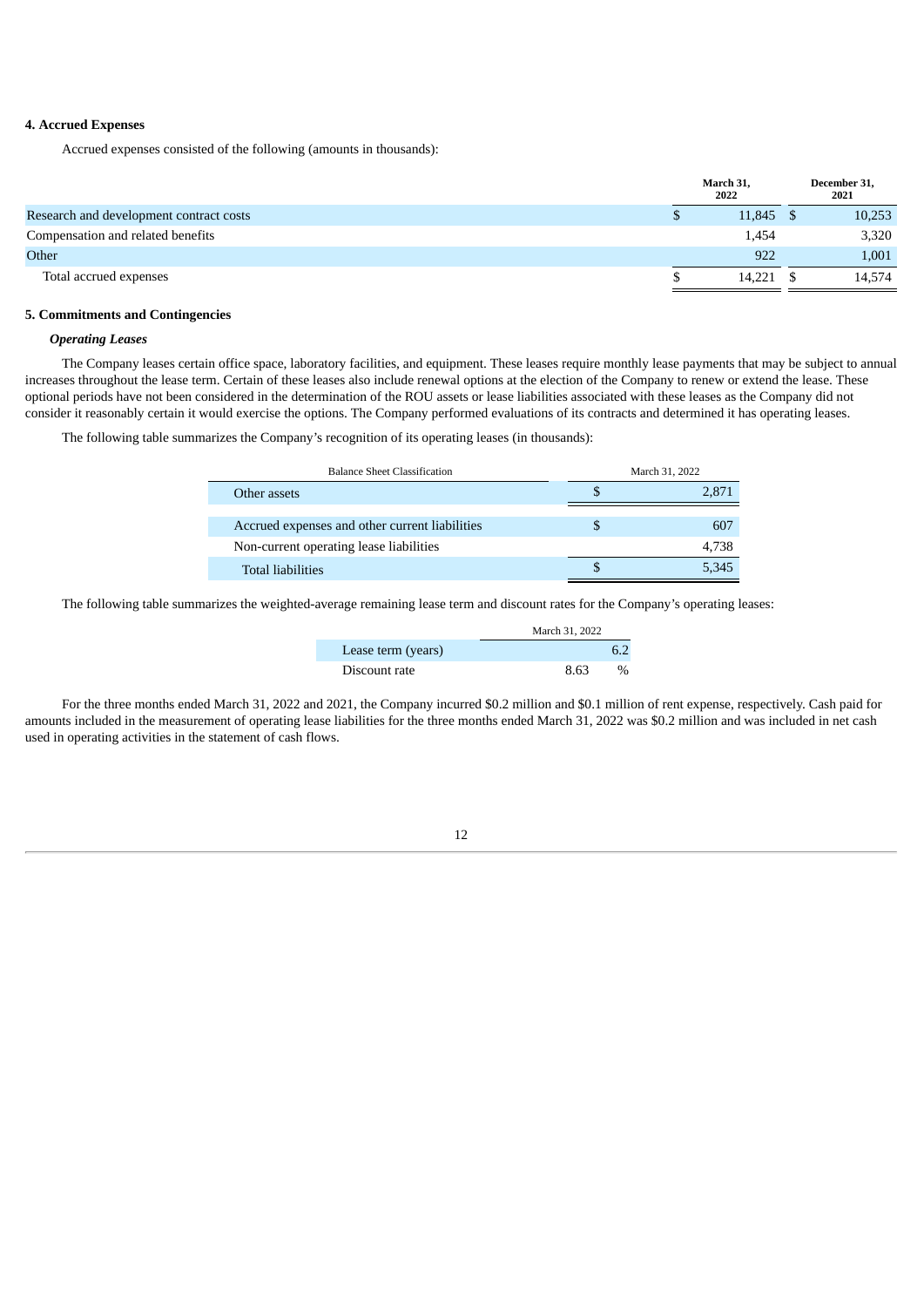The maturities of the Company's operating lease liabilities as of March 31, 2022 were as follows (in thousands):

|                                                        | March 31, 2022 |
|--------------------------------------------------------|----------------|
| 2022 (excluding the three months ended March 31, 2022) | 7 <sup>1</sup> |
| 2023                                                   | 1,0            |
| 2024                                                   | 1,1.           |
| 2025                                                   | 1,1!           |
| 2026                                                   | 1,0            |
| Thereafter                                             | 1,7.           |
| Total lease payments                                   | 6,94           |
| Less:                                                  |                |
| Imputed interest                                       | (1, 60)        |
| Total                                                  | 5,34           |

As of December 31, 2021, future annual minimum lease payments, as defined under the previous lease accounting guidance of Topic 840, due under noncancelable operating leases at December 31 of each year are as follows (in thousands):

|                              | December 31, 2021 |
|------------------------------|-------------------|
| 2022                         | 98                |
| 2023                         | 1,0               |
| 2024                         | 1,1.              |
| 2025                         | 1,1!              |
| 2026                         | 1,09              |
| Thereafter                   | 1,7.              |
| Total minimum lease payments | 7.10              |

#### *Heat License Agreement*

In connection with a license agreement with Heat Biologics Inc. ("Heat"), the Company is required to make payments of up to \$20.6 million in aggregate for the achievement of specified development, regulatory and commercial sales milestones for certain licensed products. The Company is required to pay Heat a percentage of upfront fees or other non-royalty payments not tied to milestone events that it receives in connection with certain sublicenses of the licensed patents. The Company is also required to pay Heat a royalty on all of its worldwide net sales, those of its affiliates, and sublicenses of certain licensed patents in the low single digits. The Company has not recorded a liability for the aforementioned payments given the achievement of specified development, regulatory and commercial sales milestones for certain licensed products is not probable as of the balance sheet date.

### *Litigation*

From time to time, the Company may become involved in various legal actions arising in the ordinary course of business. On January 31, 2022 and February 11, 2022, putative class action lawsuits were filed in the U.S. District Court for the Eastern District of New York against us and certain of the Company's officers and directors. In each complaint, the plaintiff cites the volatility in the Company's common stock and alleges that the defendants made or are responsible for false or misleading statements regarding the Company's collaboration agreement with Takeda. The plaintiffs in both lawsuits seek a ruling that the case may proceed as a class action, and seek unspecified damages and attorneys' fees, expert fees and costs. The Company and the individual defendants deny any allegations of wrongdoing and intend to vigorously defend against these lawsuits.

# *Contractual Obligations*

Contractual obligations represent future cash commitments and liabilities under agreements with third parties, and exclude contingent liabilities for which the Company cannot reasonably predict future payment. The Company's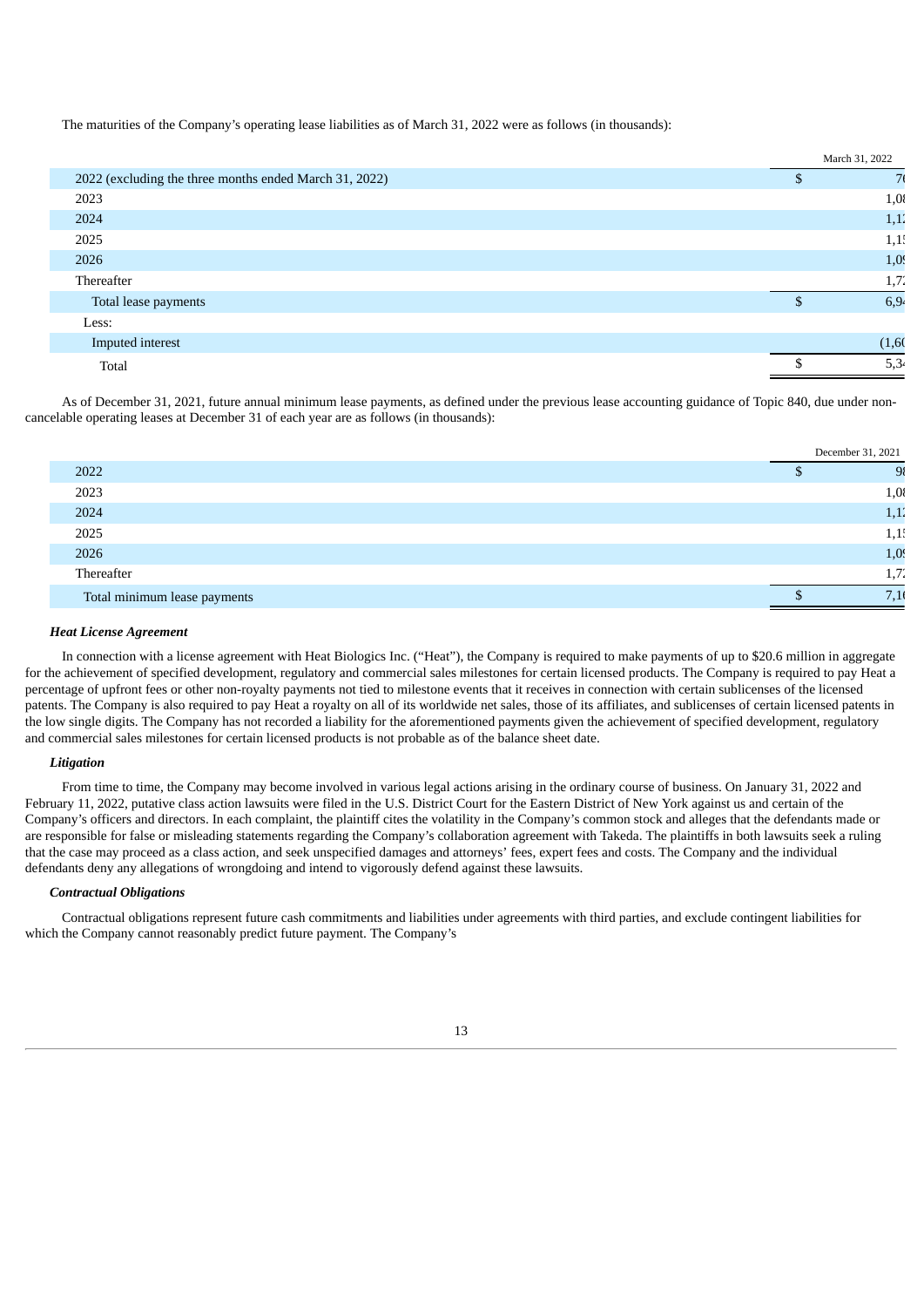contractual obligations result primarily from obligations for various CMOs and CROs, which include potential payments that may be required under its agreements. The contracts also contain variable costs and milestones that are hard to predict, as they are based on such things as patients enrolled and clinical trial sites. The timing of payments and actual amounts paid under CMO and CRO agreements may be different depending on the timing of receipt of goods or services or changes to agreed-upon terms or amounts for some obligations. Such agreements are cancellable upon written notice by the Company and, therefore, are not long-term liabilities.

#### **6. Stock-Based Compensation**

#### *2020 Equity Incentive Plan*

In September 2020, the Company adopted the 2020 Stock Incentive Plan (the "2020 Plan") which, as of the adoption date, replaced the 2016 Stock Incentive Plan. Under the 2020 Plan, the share reserve automatically increases on January 1st of each year beginning in 2021 and ending with a final increase on January 1, 2030 in an amount equal to 4% of the Company's outstanding common shares on December 31st of the preceding calendar year. The Board of Directors (the "Board") may provide that there will be no increase in the share reserve for any such year or that the increase in the share reserve may be smaller than would otherwise occur. On January 1, 2022, the share reserve automatically increased by 1,693,555 shares. As of March 31, 2022, there were 4,245,949 shares available for future grants. The 2020 Plan permits the granting of options, stock appreciation rights, restricted stock, restricted stock units ("RSUs"), performance stock, and performance cash awards. The terms of the agreements under the 2020 Plan are determined by the Board. The Company's awards generally vest over four years and have a term of 10 years. In January 2022, the Company granted 178,150 awards that vest based on the Company achieving a closing share price of equal to or greater than \$18.00 for thirty consecutive trading days on or before the fourth anniversary of the grant date,

### *2020 Employee Stock Purchase Plan*

The 2020 Employee Stock Purchase Plan ("2020 ESPP") became effective in connection with the Company's initial public offering ("IPO"). A total of 395,795 shares of common stock were reserved for issuance under the 2020 ESPP. Eligible employees may purchase shares of common stock under the 2020 ESPP at 85% of the lower of the fair market value of the Company's common stock as of the first or the last day of each offering period. Employees are limited to contributing 15% of the employee's eligible compensation and may not purchase more than \$25,000 of stock during any calendar year or more than 600 shares during any one purchase period. The 2020 ESPP share reserve automatically increases on January 1st of each calendar year for ten years commencing on January 1, 2021, in an amount equal to 1% of the total number of shares of common stock outstanding on December 31st of the preceding calendar year. The Board may act prior to January 1st of a given year to provide that there will be no January 1st increase of the share reserve for such year or that the increase in the share reserve for such year will be a smaller number of shares of common stock than would otherwise occur pursuant to the preceding sentence. On January 1, 2022, the share reserve increased by 423,388 shares. The Company issued 5,227 shares of common stock for aggregate cash proceeds of \$0.1 million during the three months ended March 31, 2022. There were no shares of common stock issued during the three months ended March 31, 2021.

The Company recorded stock-based compensation expense in the following expense categories of its accompanying unaudited interim statements of operations and comprehensive loss (in thousands):

|                                | Three Months Ended March 31, |       |  |       |
|--------------------------------|------------------------------|-------|--|-------|
|                                |                              | 2022  |  | 2021  |
| Research and development       | D                            | 827   |  | 414   |
| General and administrative     |                              | 686   |  | 766   |
| Total stock-based compensation |                              | 1,513 |  | 1,180 |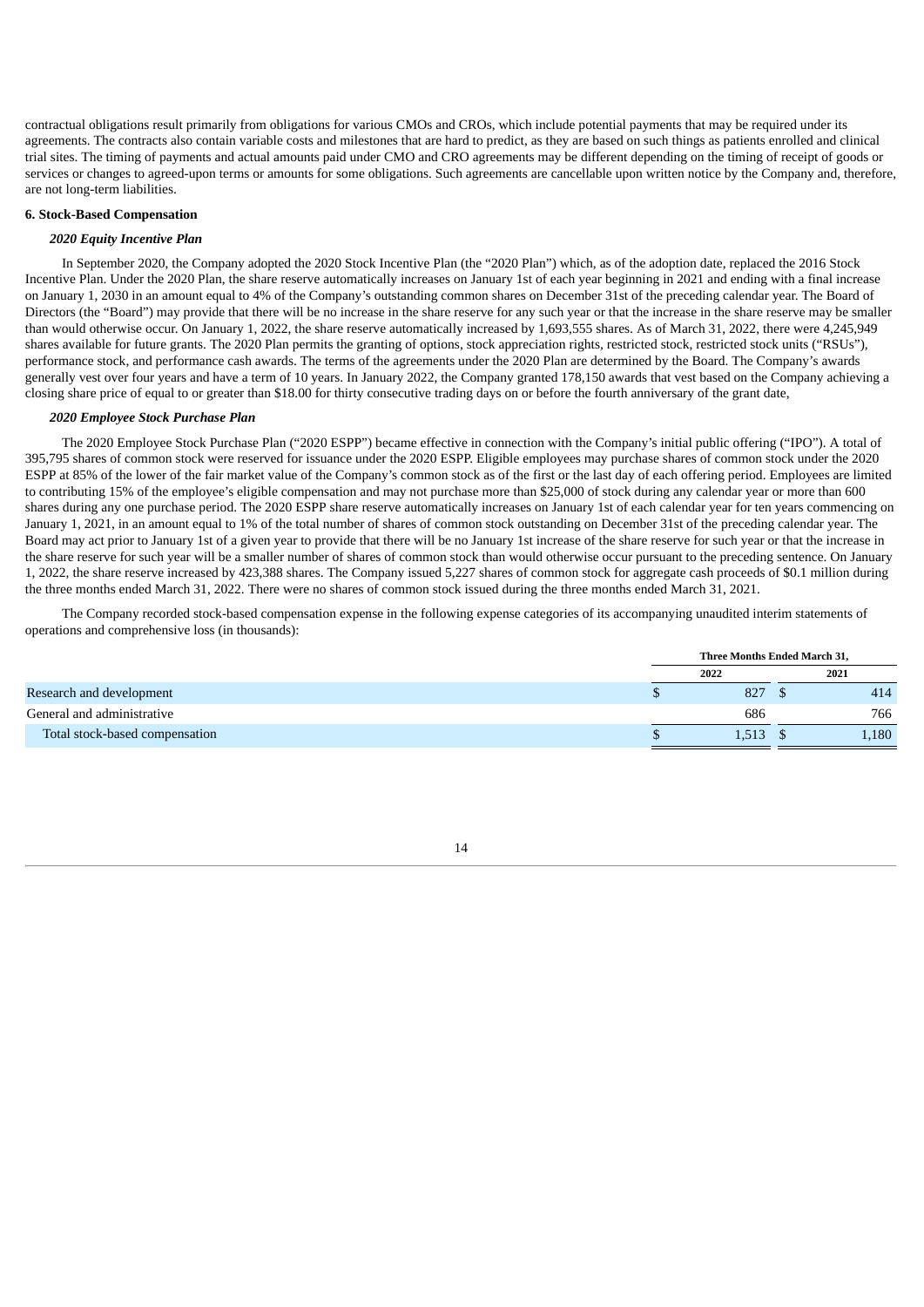The following table summarizes option activity under the 2020 Plan:

|                                            | <b>Options</b> | Weighted<br>Average<br>Exercise<br>Price | <b>Weighted Average</b><br>Remaining<br><b>Contract Life</b><br>(Years) |
|--------------------------------------------|----------------|------------------------------------------|-------------------------------------------------------------------------|
| Balance at January 1, 2022                 | 2,448,676      | \$10.96                                  | 8.08                                                                    |
| Granted                                    | 1,078,284      | 7.30                                     |                                                                         |
| Exercised                                  | (34, 389)      | 3.26                                     |                                                                         |
| Forfeited                                  | (31,660)       | 16.46                                    |                                                                         |
| Balance at March 31, 2022                  | 3,460,911      | \$9.70                                   | 8.46                                                                    |
| Vested and expected to vest March 31, 2022 | 3,396,256      | \$9.67                                   | 8.44                                                                    |
| Exercisable at the end of the period       | 1,344,583      | \$6.72                                   | 7.39                                                                    |
|                                            |                |                                          |                                                                         |

Options granted during the three months ended March 31, 2022 had a weighted-average grant-date fair value of \$5.13. As of March 31, 2022, unrecognized compensation cost for options issued was \$15.4 million, and will be recognized over an estimated weighted-average amortization period of 2.9 years. The aggregate intrinsic value of options exercised as of March 31, 2022 and 2021 was \$4.1 million and \$28.1 million, respectively. The aggregate intrinsic value of options outstanding and exercisable as of March 31, 2022 was \$1.3 million.

### *Restricted Stock Units*

The Company granted 318,153 RSUs during the three months ended March 31, 2022 to certain employees. There were no RSUs granted for the year ended December 31, 2021. The Company recognized \$0.1 million of stock-based compensation as of March 31, 2022. The fair values of RSUs are based on the fair value of the Company's common stock on the date of the grant.

**Weighted**

The following table summarizes employee RSU activity for the three months ended March 31, 2022:

|                                       | Awards                          | Weighted<br>Average<br><b>Grant Date Fair Value</b> |  |  |
|---------------------------------------|---------------------------------|-----------------------------------------------------|--|--|
| Unvested RSUs as of December 31, 2021 | $\hspace{0.1mm}-\hspace{0.1mm}$ | മ                                                   |  |  |
| Granted                               | 318,153                         | 7.43                                                |  |  |
| Vested                                |                                 |                                                     |  |  |
| Forfeited                             | (4,763)                         | 7.43                                                |  |  |
| Balance at March 31, 2022             | 313,390                         | 7.43<br><sup>\$</sup>                               |  |  |

#### *Fair Value of Stock Options and Shares Issued*

The Company accounts for stock-based compensation by measuring and recognizing as compensation expense the fair value of all share-based payment awards made to employees, including employee stock options and restricted stock awards. The Company uses the Black-Scholes option pricing model to estimate the fair value of employee stock options that only have service or performance conditions. The Company uses the Monte Carlo pricing model to estimate the fair value of options that have market-based conditions. The inputs to both pricing models require a number of management estimates such as the expected term, volatility, risk-free interest rate and dividend yield. The fair value of stock options was determined using the methods and assumptions discussed below.

- The expected term of employee stock options with service-based vesting is determined using the "simplified" method, whereby the expected life equals the arithmetic average of the vesting term and the original contractual term of the option due to the Company's lack of sufficient historical data.
- The expected stock price volatility is based on historical volatilities of comparable public entities within the Company's industry.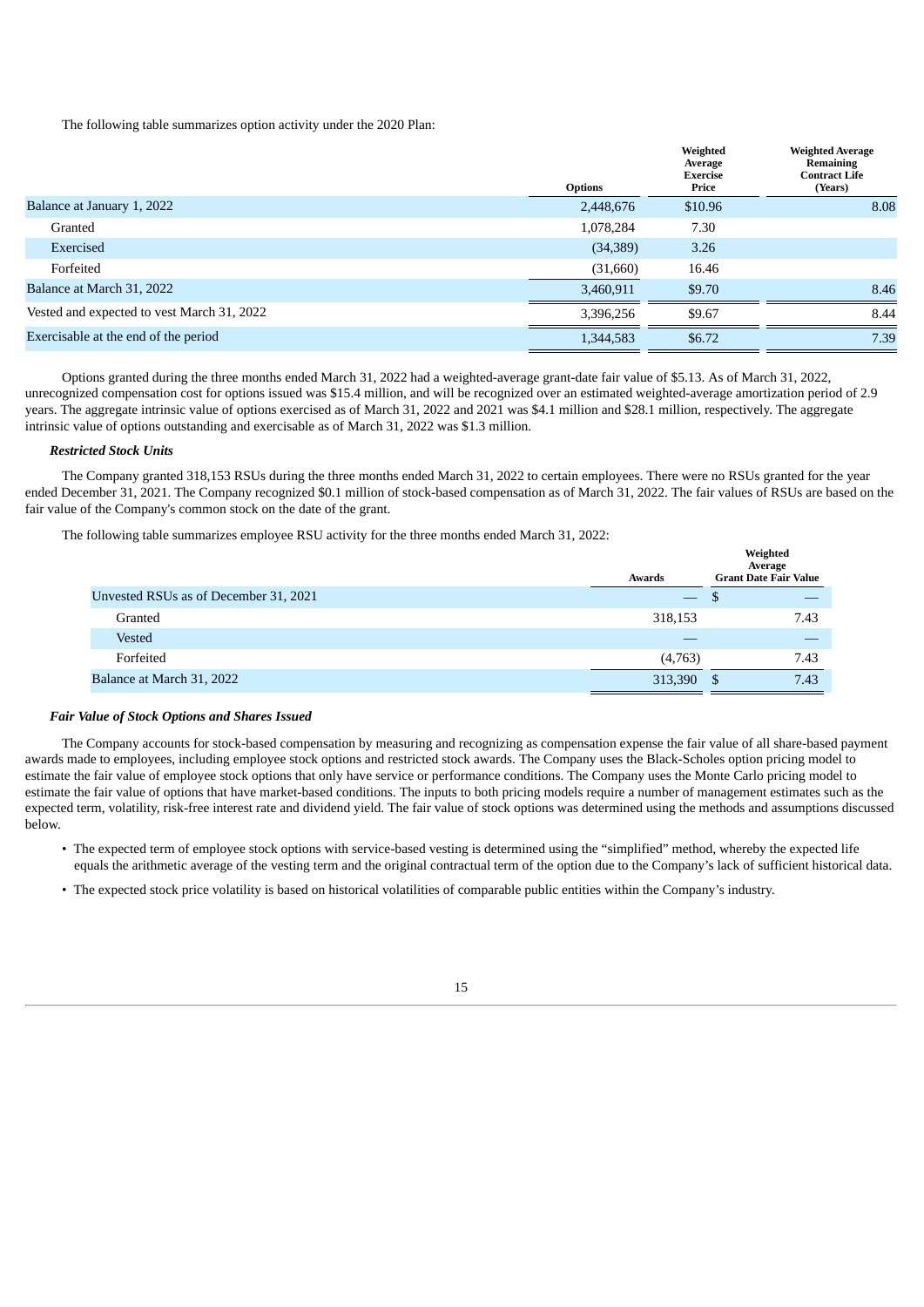- The risk-free interest rate is based on the interest rate payable on U.S. Treasury securities in effect at the time of grant for a period that is commensurate with the expected term.
- The expected dividend yield is 0% because the Company has not historically paid, and does not expect, for the foreseeable future, to pay dividends on its common stock.
- Prior to the Company's IPO, the Board periodically estimated the fair value of the Company's common stock considering, among other things, contemporaneous valuations of its common stock prepared by an unrelated third-party valuation firm. Subsequent to the Company's IPO, options are issued with a strike price no less than the market price on date of grant.

The grant-date fair value of options granted under the Company's 2020 Plan were estimated throughout the year using the following weighted-average assumptions:

#### 2020 Plan

| Expected term - years     | 6.08   |
|---------------------------|--------|
| Expected volatility       | 81.9 % |
| Risk-free interest rate   | 1.6 %  |
| <b>Expected dividends</b> |        |

The grant-date fair value of shares issued under the Company's 2020 ESPP were estimated throughout the year using the Black-Scholes option-pricing model using the following weighted-average assumptions:

# 2020 ESPP

| Expected term - years     | 0.49    |
|---------------------------|---------|
| Expected volatility       | 81.8%   |
| Risk-free interest rate   | $2.0\%$ |
| <b>Expected dividends</b> |         |

# **7. Collaboration Agreement - Related Party**

The Company recognized revenue for the allocated up-front payments using a cost-based input measure. In applying the cost-based input method of revenue recognition, the Company used actual costs incurred relative to budgeted costs expected to be incurred for the combined performance obligation. In August 2017, the Company entered into a Collaboration Agreement with Takeda related to the development of certain ARC<sup>®</sup> molecules, as amended in April 2018, October 2018 and March 2020 (the "Collaboration Agreement"). The Collaboration Agreement was mutually terminated pursuant to a termination agreement dated November 8, 2021 (the "Termination Agreement"). The remaining deferred revenue was recognized as revenue in the fourth quarter of 2021.

#### <span id="page-19-0"></span>**Item 2. Management's Discussion and Analysis of Financial Condition and Results of Operations**

You should read the following discussion and analysis of our financial condition and results of operations together with our unaudited condensed financial statements and related notes appearing in this Quarterly Report on Form 10-Q, as well as the audited financial statements, notes and Management's Discussion and Analysis of Financial Condition and Results of Operations included in our Annual Report on Form 10-K for the year ended December 31, 2021. This discussion and other parts of this Quarterly Report on Form 10-Q contain forward-looking statements that involve risks and uncertainties, such as statements of our plans, objectives, expectations and intentions. Our actual results could differ materially from those discussed in these forward-looking statements. Factors that could cause or contribute to such differences include, but are not limited to, those discussed in the "Risk Factors" section of our Annual Report on Form 10-K. You should carefully read the "Cautionary Note About Forward-Looking Statements" of this Quarterly Report on Form 10-Q and the "Risk Factors" section of our Annual Report on Form 10-K to gain an understanding of the important factors that could cause actual results to differ *materially from the results described below.*

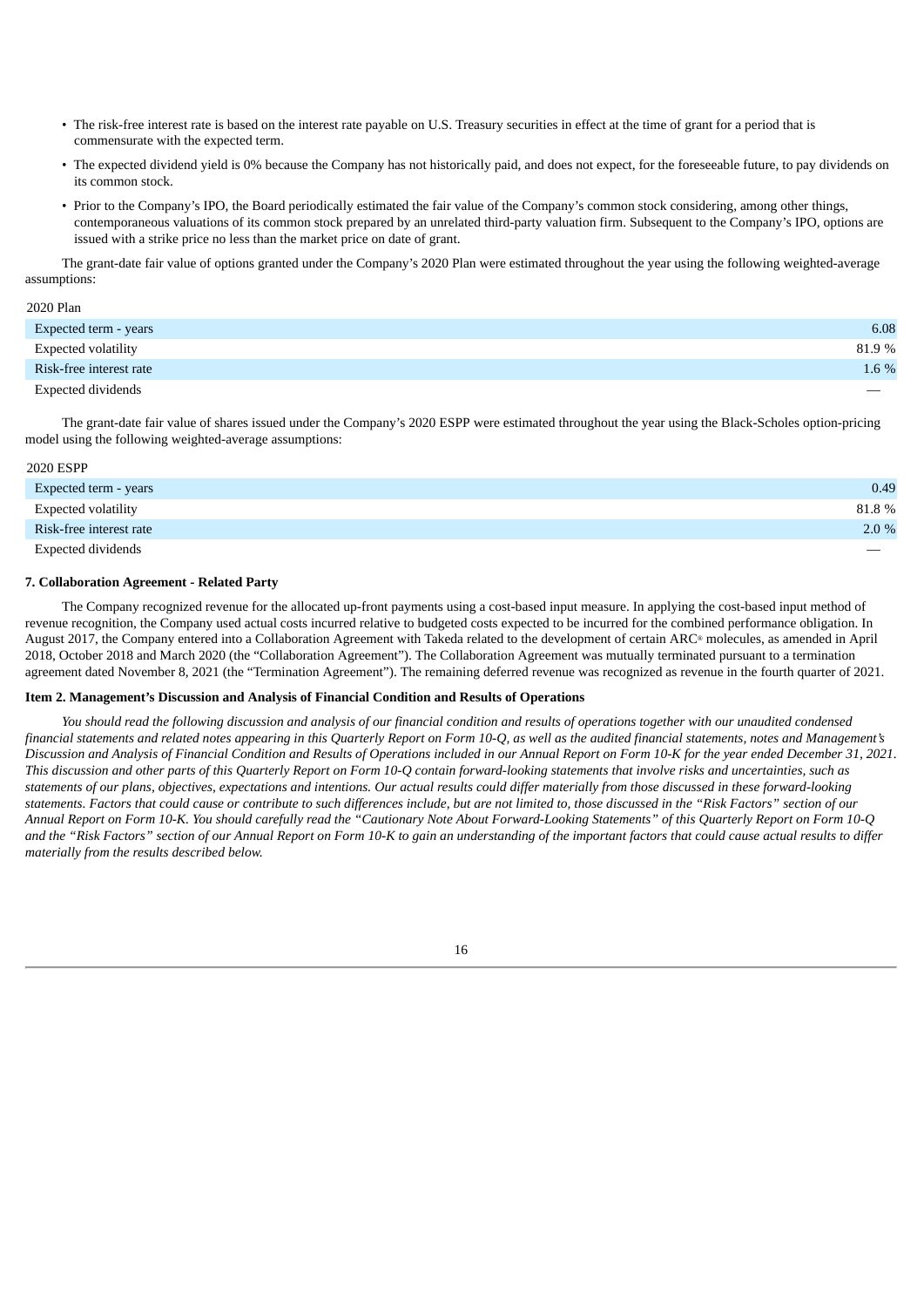#### **Overview**

We are an innovative clinical-stage biotechnology company pioneering the development of dual-sided fusion proteins as an entirely new class of biologic medicine. We have created a novel approach to immune modulation by designing biologics with structural characteristics that may not be achievable by existing therapeutic modalities, including monoclonal or bispecific antibodies. Compounds derived from our proprietary Agonist Redirected Checkpoint, or ARC<sup>®</sup>, platform simultaneously inhibit checkpoint molecules and activate costimulatory molecules within a single therapeutic.

Our lead product candidate, SL-172154, is designed to simultaneously inhibit the CD47/SIRPα macrophage checkpoint interaction and activate the CD40 costimulatory receptor to induce an antitumor immune response. Coupling CD40 activation with CD47 inhibition differentiates SL-172154 from all other clinical-stage CD47/SIRPα inhibitors in development, and in our published preclinical studies, SL-172154 resulted in superior antitumor immunity as compared to certain CD47/SIRPα inhibitors. We are pursuing a broad clinical development strategy in both hematologic and solid tumors, with multiple ongoing clinical trials. SL-172154 is in an ongoing Phase 1 clinical trial for the treatment of patients with ovarian cancer. In addition to our clinical trials in solid tumors, we are also evaluating SL-172154 in an ongoing Phase 1 clinical trial for the treatment of patients with certain hematologic malignancies, including acute myeloid leukemia, or AML, and higher-risk myelodysplastic syndromes, or HR-MDS. We believe our clinical development plan will provide both first-in-class and bestin-class development opportunities for SL-172154.

Our second product candidate, SL-279252, is designed to simultaneously inhibit the PD-1/PD-L1 interaction and activate the OX40 costimulatory receptor and is in an ongoing Phase 1 clinical trial in patients with advanced solid tumors.

In November 2021, at the  $36<sup>th</sup>$  annual meeting of the Society for Immunotherapy of Cancer, or the SITC Meeting, we announced initial clinical data from our ongoing Phase 1 clinical trials for SL-172154 in ovarian cancer and for SL-279252 in advanced solid tumors and lymphoma. We believe that these data generated in human cancer patients have demonstrated that the unique protein engineering and physical properties of the ARC platform have led to a differentiated profile in terms of safety and on-target immune activation as compared to monoclonal or bispecific antibodies.

In addition to our clinical-stage ARC product candidates, we possess a deep pipeline of preclinical immuno-oncology candidates. As an example, SL-9258, an ARC compound in preclinical development, is designed to inhibit the TIGIT/PVR checkpoint interaction while simultaneously activating HVEM and LTβ costimulatory receptors.

Furthermore, our expertise in dual-sided fusion proteins has led to the development of a second novel platform technology. We call this our gamma delta T cell engager, or GADLEN, platform.

We plan to nominate a third clinical product candidate from our preclinical pipeline in 2022. Longer-term, we are pursuing additional disease areas, including autoimmune diseases, where our dual-sided fusion protein platforms may provide advantages over current treatment modalities.

#### *Overview of Operations*

Since our inception in 2016, we have devoted substantially all of our resources to developing and perfecting our intellectual property rights, conducting research and development activities, including undertaking nonclinical studies of our product candidates, conducting clinical trials of our most advanced product candidates, manufacturing our product candidates, organizing and staffing our company, business planning and raising capital. We do not have any products approved for sale, and we have not generated any revenue from product sales. We have funded our operations as of the filing date of this Quarterly Report on Form 10-Q through the net proceeds from our initial public offering of approximately \$213.5 million, the sale of redeemable convertible preferred stock for approximately \$152.9 million, the issuance of convertible notes for approximately \$10.5 million and payments received pursuant to our collaboration agreement with Takeda for approximately \$82.0 million.

For the three months ended March 31, 2022 and 2021, our net loss was \$24.5 million and \$11.8 million, respectively. We have not been profitable since inception, and as of March 31, 2022, we had an accumulated deficit of \$141.6 million and \$239.2 million in cash and cash equivalents and investments. We expect to continue to incur

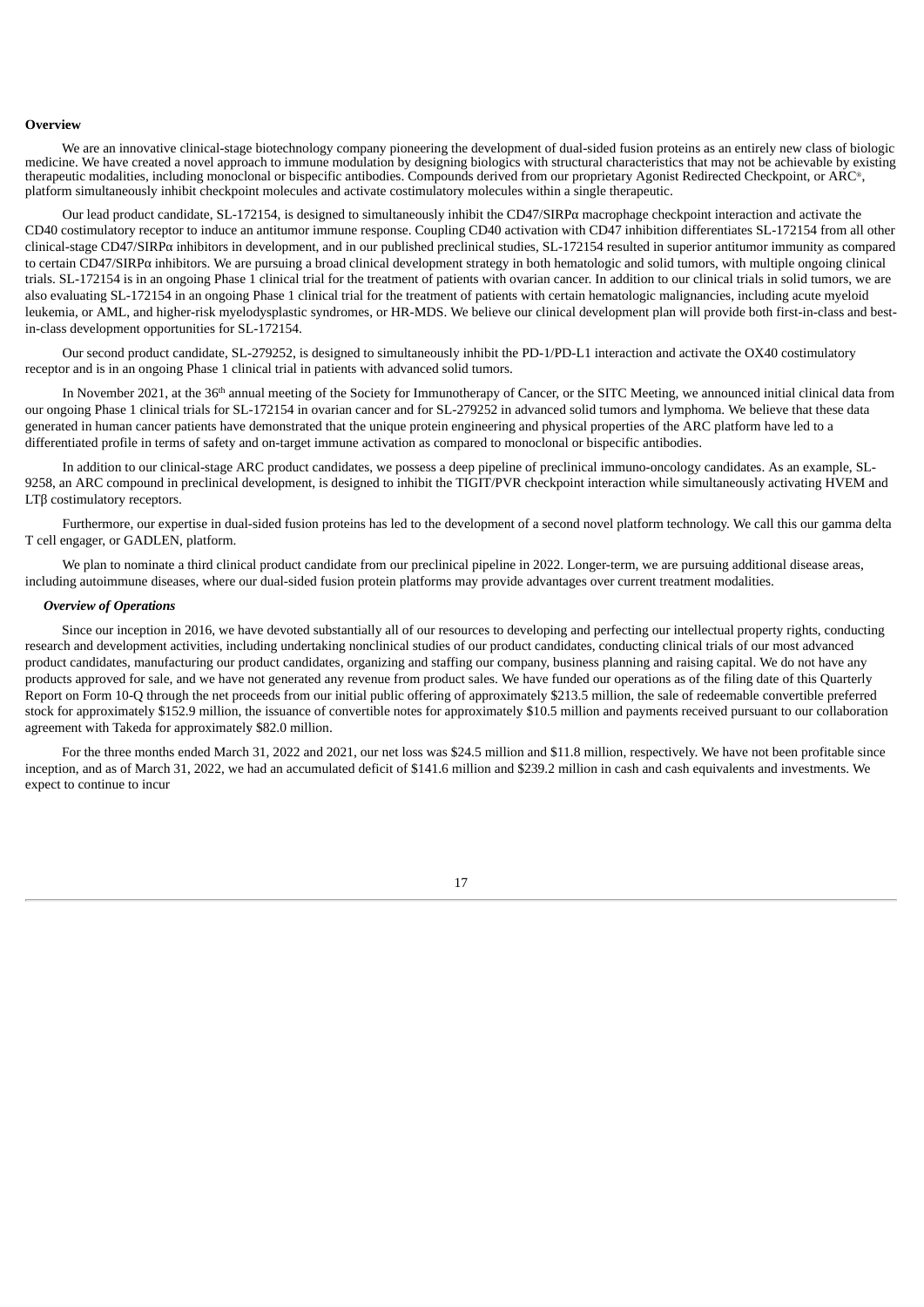significant expenses and increasing operating losses in the near term. We expect our expenses will increase substantially in connection with our ongoing activities, as we:

- continue to advance the nonclinical and clinical development of our clinical-stage product candidates, SL-172154 and SL-279252;
- initiate nonclinical studies and clinical trials for additional product candidates that we may identify in the future;
- manufacture sufficient quantities of bulk drug substance and drug product to support our ongoing and planned nonclinical studies and clinical trials;
- continue our process development efforts for our current and future product candidates;
- expand our operational, financial, and management systems;
- increase personnel and infrastructure to support our clinical development, research and manufacturing efforts;
- build out and expand our in-house process development and manufacturing capabilities;
- continue to develop, perfect, and defend our intellectual property portfolio; and
- incur additional legal, accounting, or other expenses in operating our business, including the additional costs associated with operating as a public company.

We do not expect to generate significant product revenue unless and until we successfully complete development and obtain regulatory and marketing approval of, and begin to sell, one or more of our product candidates, which we expect will take several years. We expect to spend a significant amount in development and marketing costs prior to such time. We may never succeed in achieving regulatory and marketing approval for our product candidates. We may obtain unexpected results from our nonclinical and clinical trials. We may elect to discontinue, delay, or modify nonclinical and clinical trials of our product candidates. A change in the outcome of any of these variables with respect to the development of a product candidate could mean a significant change in the costs and timing associated with the development of that product candidate. Accordingly, until such time as we can generate significant product revenue, if ever, we expect to continue to seek private or public equity and debt financing to meet our capital requirements. There can be no assurance that such funding may be available to us on acceptable terms, or at all, or that we will be able to commercialize our product candidates. In addition, we may not be profitable even if we commercialize any of our product candidates.

#### **COVID-19 Pandemic**

As a result of the COVID-19 pandemic, we have experienced, and expect to continue to experience, delays in our SL-172154 and SL-279252 clinical trials. Our manufacturing operations have been impacted, including delays with certain third-party manufacturers and difficulties in obtaining raw materials needed to manufacture material for our clinical trials. Additionally, we have experienced, and expect to continue to experience, delays in enrolling patients, missed treatments for enrolled patients, and performance delays from certain third-party vendors supporting the SL-172154 and SL-279252 clinical trials, although the significance of any future delays is difficult to predict.

Certain of our research and development activities, including the conduct of nonclinical studies, have been delayed and may be further delayed due to the impact of the COVID-19 pandemic. The COVID-19 pandemic or local outbreaks associated with the COVID-19 pandemic could result in difficulty manufacturing our product candidates, securing clinical trial site locations, contract research organizations, or CROs, and/or trial monitors and other critical vendors and consultants supporting our clinical trials. In addition, outbreaks or the perception of an outbreak near a clinical trial site location could impact our ability to enroll patients or to complete all scheduled physician visits for currently enrolled patients. These situations, or others associated with COVID-19 pandemic, could cause delays in our clinical trial plans and could increase expected costs, all of which could have a material and adverse effect on our business and its financial condition. At the current time, we are unable to quantify the potential effects of the COVID-19 pandemic on our future operations.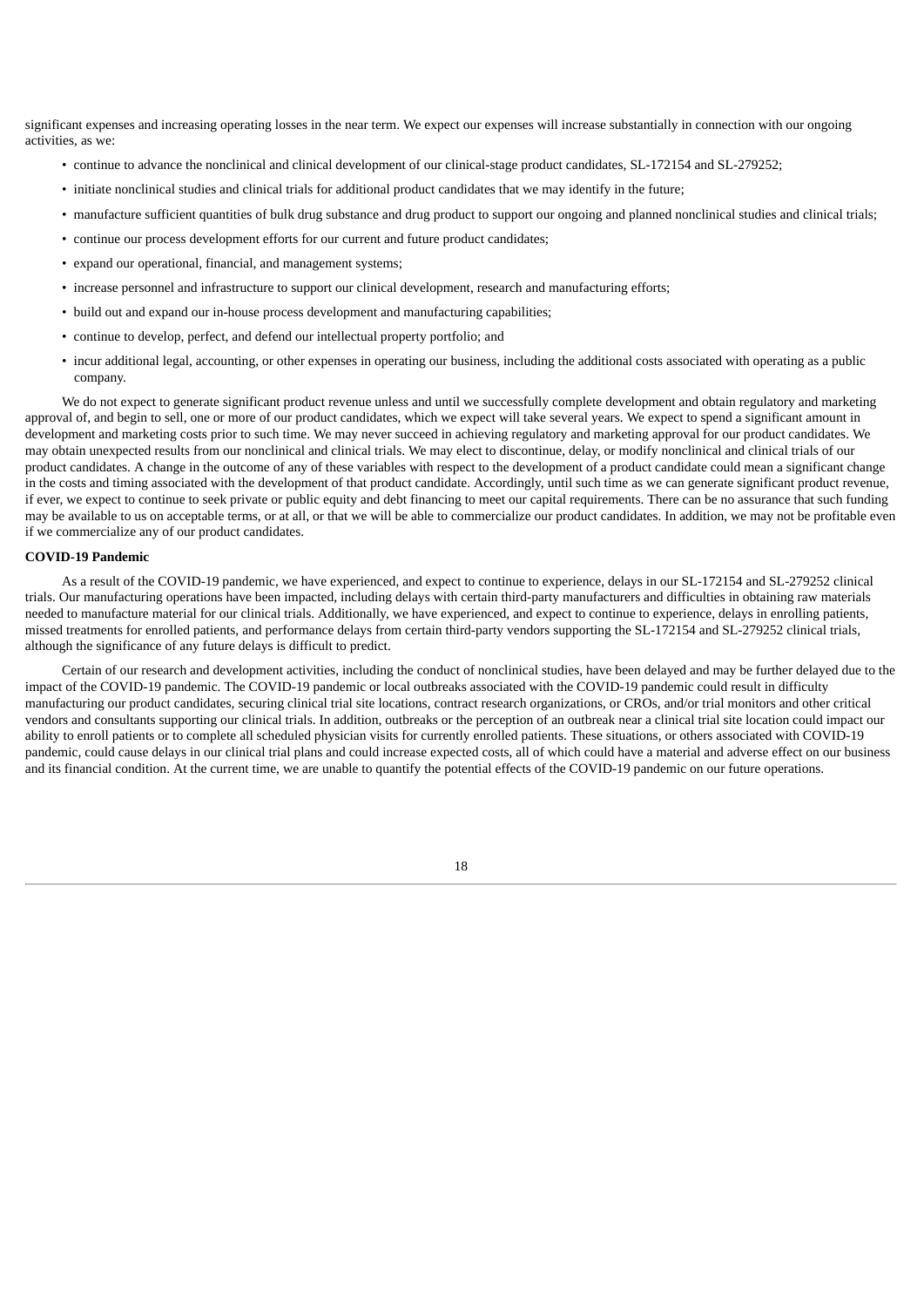#### **Collaboration Agreement**

On August 8, 2017, we entered into a Collaboration Agreement with Millennium Pharmaceuticals, Inc., or Takeda, a wholly owned subsidiary of Takeda Pharmaceutical Company, Ltd., or the Collaboration Agreement. The Collaboration Agreement was mutually terminated pursuant to the termination agreement, or the Termination Agreement, dated November 8, 2021. Under the terms of the Termination Agreement, we are not required to satisfy any remaining performance obligations, we will not make any payments to or receive any future milestone or royalty payments from Takeda, and all options to license and rights of first negotiation held by Takeda under the Collaboration Agreement were terminated.

#### **Components of our Results of Operation**

# *Collaboration Revenue - Related Party*

We have no products approved for commercial sale, and we have not generated any revenue from commercial product sales. Our total revenue to date has been generated solely from our Collaboration Agreement with Takeda, which was terminated in November 2021. We expect that any collaboration revenue we may generate from any future collaboration partners will fluctuate from period to period.

#### *Operating Expense*

#### *Research and Development Expense*

Our research and development expenses consist primarily of costs incurred in connection with the discovery and development of our product candidates. These expenses include:

- expenses incurred to conduct our clinical trials and nonclinical studies;
- costs of manufacturing clinical trial and nonclinical study materials, including the costs of raw materials required for manufacturing;
- process development activities to optimize manufacturing processes;
- employee-related expenses, including salaries, benefits, and stock-based compensation;
- fees paid to third parties who assist with research and development activities;
- expenses relating to regulatory activities, including filing fees paid to regulatory agencies;
- laboratory materials and supplies used to support our research activities; and
- allocated expenses for facility-related costs.

The following table summarizes our research and development expenses by product candidate:

|                                                                                   |  | Three Months Ended March 31, |             |        |
|-----------------------------------------------------------------------------------|--|------------------------------|-------------|--------|
| (in thousands)                                                                    |  | 2022                         |             | 2021   |
|                                                                                   |  |                              | (unaudited) |        |
| SL-172154                                                                         |  | 8,182                        |             | 1,962  |
| SL-279252                                                                         |  | 732                          |             | 2,937  |
| Other pipeline candidates                                                         |  | 4,548                        |             | 2,011  |
| Internal costs, including personnel related benefits, facilities and depreciation |  | 5.725                        |             | 3,427  |
|                                                                                   |  | 19,187                       |             | 10,337 |

Research and development activities are central to our business model. Product candidates in later stages of clinical development generally have higher development costs than those in earlier stages of clinical development, primarily due to the increased size and duration of later-stage clinical trials, including increased demand for clinical trial material. We expect our research and development expenses to increase significantly over the next several years as we conduct additional nonclinical studies and clinical trials, including later-stage clinical trials, for our current and future product candidates and pursue regulatory approval of our product candidates.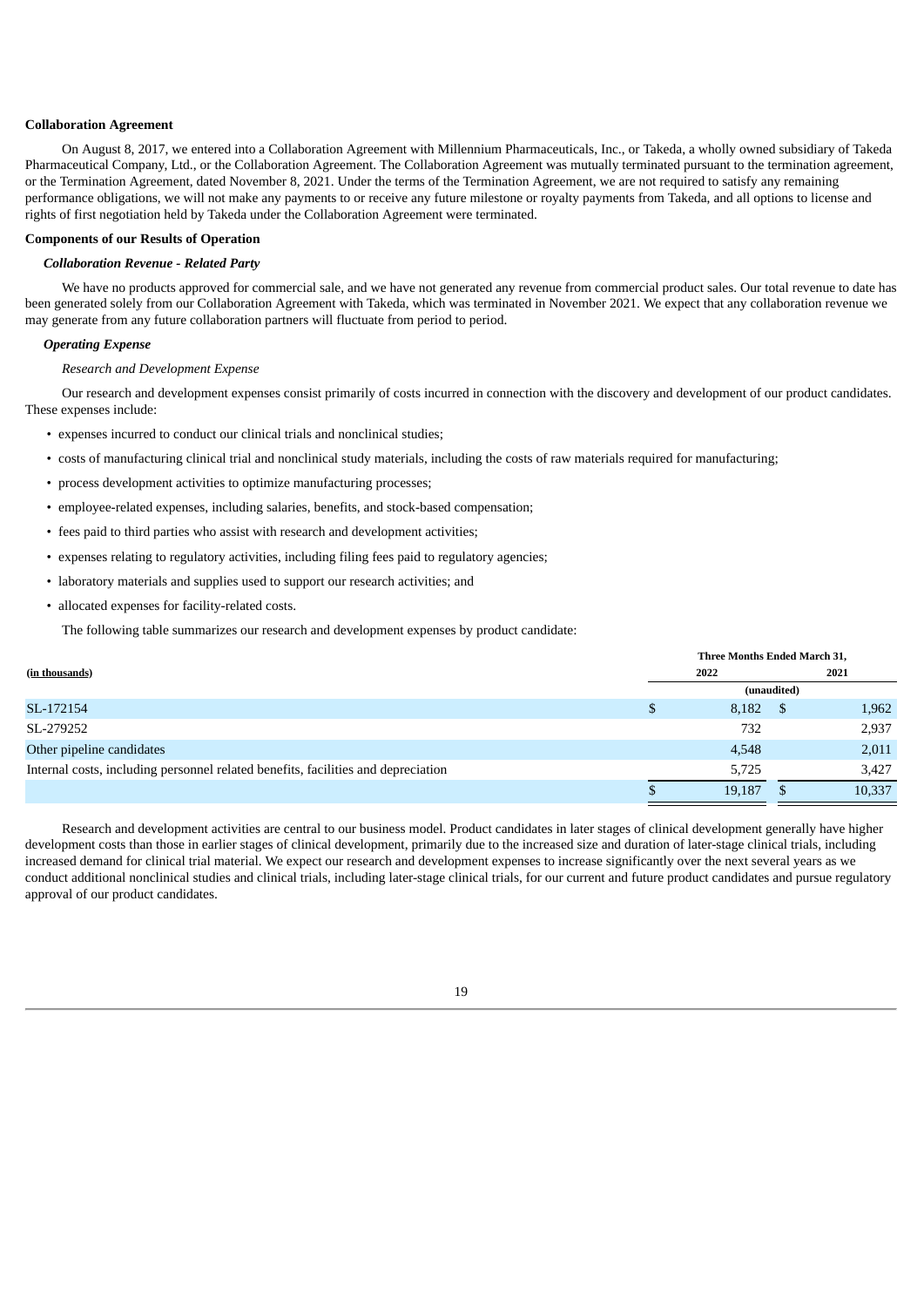The process of conducting the necessary nonclinical and clinical research to obtain regulatory approval is costly and time consuming. The actual probability of success for our product candidates may be affected by a variety of factors including:

- the safety and efficacy of our product candidates;
- early clinical data for our product candidates;
- investment in our clinical programs;
- competition;
- manufacturing capability; and
- commercial viability.

We may never succeed in achieving regulatory approval for any of our product candidates due to the uncertainties discussed above. We are unable to determine the duration and completion costs of our research and development projects or when and to what extent we will generate revenue from the commercialization and sale of our product candidates, if ever.

# *General and Administrative Expense*

General and administrative expense consists primarily of personnel expenses, including salaries, benefits, and stock-based compensation expense, for employees and consultants in executive, finance, accounting, legal, information technology, business development and human resource functions. General and administrative expense also includes corporate facility costs, including rent, utilities, depreciation, and maintenance, not otherwise included in research and development expense, as well as legal fees related to intellectual property and corporate matters and fees for accounting and tax services.

We expect that our general and administrative expense will increase in the future to support our growing research and development activities and as a result of the increased costs of operating as a public company. These increases will likely include increased costs related to the hiring of additional personnel and fees to outside consultants, lawyers, and accountants, among other expenses. Additionally, we anticipate increased costs associated with being a public company, including expenses related to services associated with maintaining compliance with the requirements of Nasdaq and the Securities and Exchange Commission, or SEC, insurance, and investor relations costs. If any of our current or future product candidates obtains regulatory approval, we expect that we would incur significantly increased expenses associated with building a sales and marketing team.

#### *Other Income*

Other income consists of interest earned on our cash, cash equivalents and investments, which consists of amounts held in a money market fund and at various times in government and corporate obligations as well as investment fees and realized gain or losses on investments (if any).

# *Income Taxes*

Since our inception, we have not recorded any income tax benefits for the net operating losses, or NOLs, we have incurred or for our research and development tax credits, as we believe, based upon the weight of available evidence, that it is more likely than not that all of our NOLs and tax credits will not be realized. Our NOLs and tax credit carryforwards will begin to expire in 2036. We have recorded a full valuation allowance against our deferred tax assets at each balance sheet date.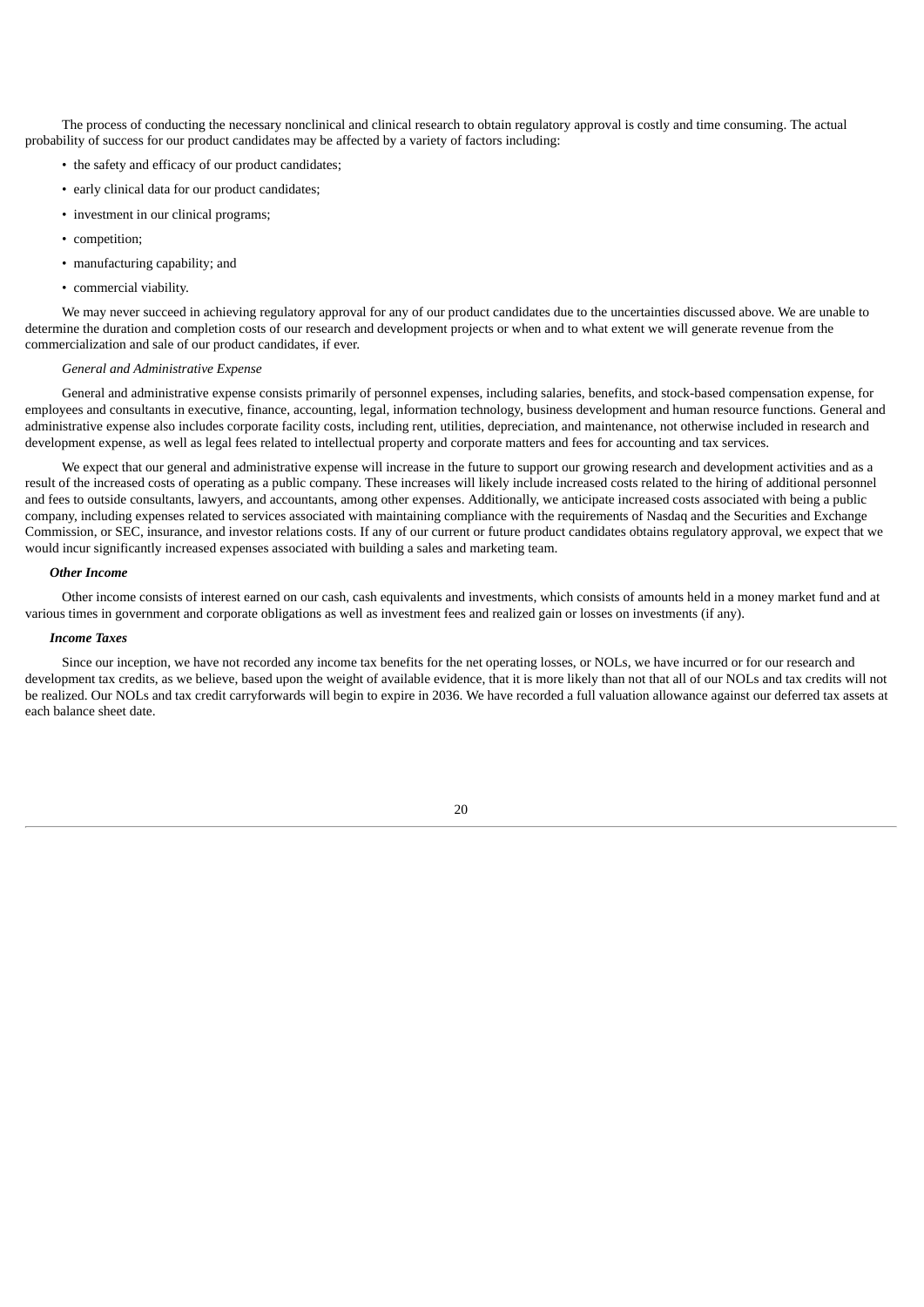#### **Results of Operations**

# *Comparison of the Three Months Ended March 31, 2022 and 2021*

The following table sets forth our results of operations for the three months ended March 31, 2022 and 2021.

|                                       | Three Months Ended March 31, |    |               | Change |               |             |
|---------------------------------------|------------------------------|----|---------------|--------|---------------|-------------|
| (in thousands)                        | 2022                         |    | 2021          |        | <b>Dollar</b> | Percentage  |
|                                       | (unaudited)                  |    |               |        |               |             |
| Collaboration revenue - related party | \$                           | \$ | $2,270$ \$    |        | (2,270)       | $(100.0)\%$ |
| Operating expenses:                   |                              |    |               |        |               |             |
| Research and development              | 19,187                       |    | 10.337        |        | 8.850         | 85.6 %      |
| General and administrative            | 4,979                        |    | 4,356         |        | 623           | 14.3 %      |
| Loss from operations                  | (24, 166)                    |    | (12, 423)     |        | (11,743)      | 94.5 %      |
| Other income (expense):               |                              |    |               |        |               |             |
| Other                                 | (362)                        |    | 610           |        | (972)         | $(159.3)\%$ |
| Net loss                              | \$<br>$(24,528)$ \$          |    | $(11,813)$ \$ |        | (12, 715)     | 107.6 %     |
|                                       |                              |    |               |        |               |             |

#### *Collaboration Revenue - Related Party*

Collaboration revenue decreased by \$2.3 million, or (100.0)%, to \$0.0 million for the three months ended March 31, 2022 from \$2.3 million for the three months ended March 31, 2021. We ceased work with Takeda under the Collaboration Agreement, which was mutually terminated in the fourth quarter of 2021.

#### *Research and Development Expense*

Research and development expenses increased by \$8.9 million, or 85.6%, to \$19.2 million for the three months ended March 31, 2022 from \$10.3 million for the three months ended March 31, 2021. The increase was primarily due to an increase of \$5.4 million in manufacturing-related expense, including process development costs and manufacturing of clinical trial materials, an increase of \$1.8 million in personnel costs related to the expansion of our in-house manufacturing and clinical development capabilities, and an increase of \$1.0 million in nonclinical pipeline costs.

#### *General and Administrative Expense*

General and administrative expenses increased by \$0.6 million, or 14.3%, to \$5.0 million for the three months ended March 31, 2022 from \$4.4 million for the three months ended March 31, 2021. The increase was primarily due to an increase of \$0.4 million in compensation related costs and other operating costs. As a percentage of overall operating expense, general and administrative expenses have continued to trend down. As compared to the three months ended March 31, 2021, general and administrative expenses have decreased by 9% of total operating expense as we continue to expand our research and development capabilities and increase the size and scope of our clinical trials.

### **Liquidity and Capital Resources**

Since our inception, our primary sources of liquidity have been generated by sales of our preferred stock and common stock, including our initial public offering, or IPO, and through our Collaboration Agreement with Takeda. As of March 31, 2022, we had an accumulated deficit of \$141.6 million and \$239.2 million of cash and cash equivalents and investments.

# *Capital Resources and Funding Requirements*

Our primary uses of cash and cash equivalents and investments are to fund our operations, which consist primarily of research and development expenditures related to our programs, product development costs, research expenses, administrative support, capital expenditures related to bringing in-house certain process development and manufacturing capabilities and working capital requirements. We anticipate incurring additional net losses and negative cash flows from operations in the near future until such time, if ever, that we can generate significant sales of our product candidates currently in development. Our future funding requirements will depend on many factors, including: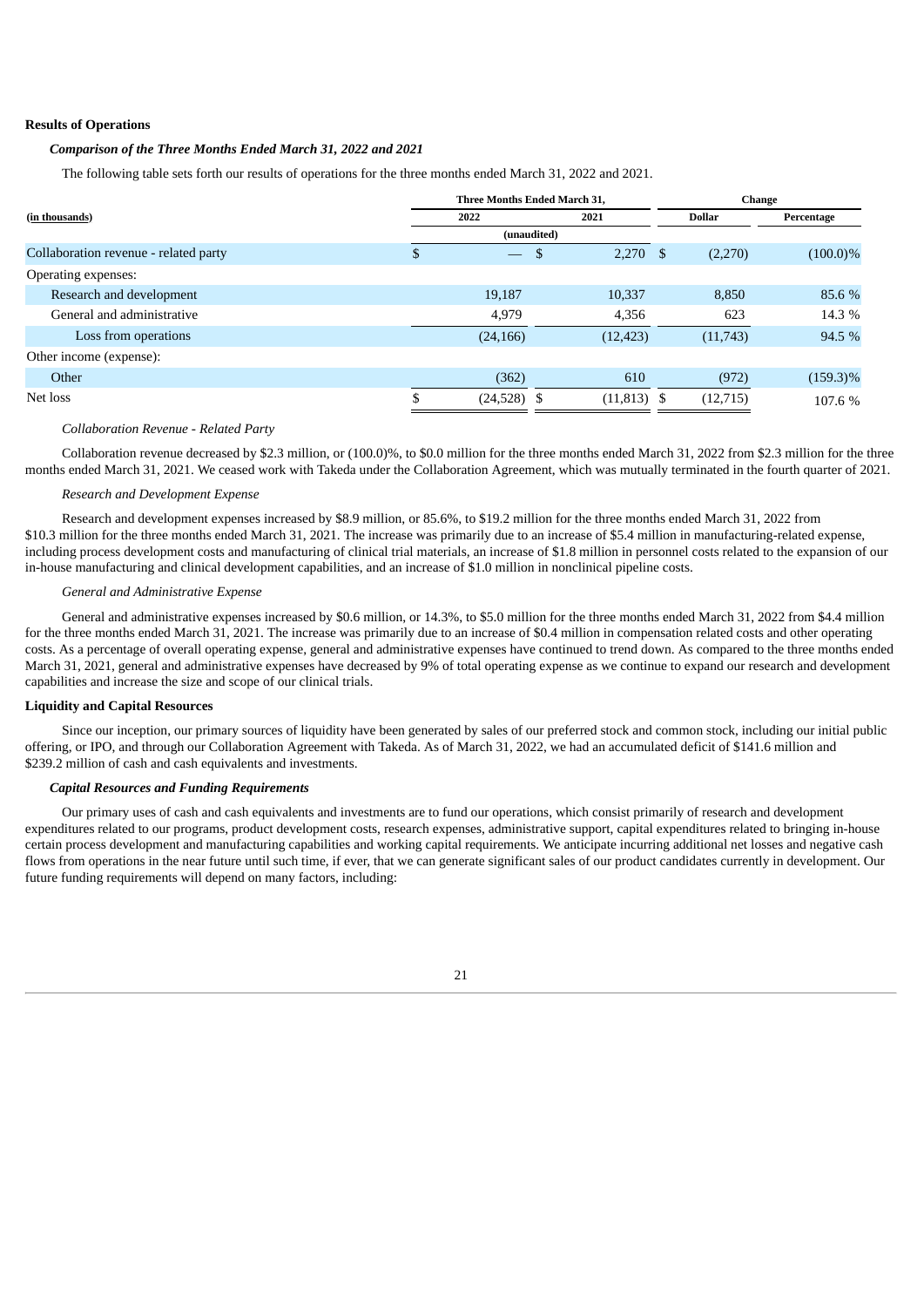- the scope, timing, progress and results of discovery, nonclinical development, laboratory testing and clinical trials for our product candidates;
- the costs of process development and scale up of a commercially ready manufacturing process to support registrational clinical trials;
- the costs of manufacturing our product candidates for clinical trials and in preparation for marketing approval and commercialization;
- the extent to which we enter into collaborations or other arrangements with additional third parties in order to further develop our product candidates;
- the costs of preparing, filing and prosecuting patent applications, maintaining and enforcing our intellectual property rights and defending other intellectual property-related claims;
- the costs and fees associated with the discovery, acquisition or in-license of additional product candidates or technologies;
- the costs of future commercialization activities, if any, including establishing sales, marketing, manufacturing, distribution and storage capabilities, for any of our product candidates for which we receive marketing approval; and
- revenue, if any, received from commercial sales of our product candidates, should any of our product candidates receive marketing approval.

Until we obtain regulatory approval to market our product candidates, if ever, we cannot generate revenues from sales of our products. Even if we are able to sell our products, we may not generate a sufficient amount of product revenues to finance our cash requirements. Accordingly, it will be necessary for us to seek to raise additional capital through equity offerings and/or debt financings or from other potential sources of liquidity, which may include new collaborations, licensing or other commercial agreements for one or more of our development programs or patent portfolios. There can be no assurance that such funding may be available to us on acceptable terms, or at all. The issuance of equity securities may result in dilution to stockholders and the issuance of debt securities may have rights, preferences and privileges senior to those of our common stock and the terms of any such debt securities could impose significant restrictions on our operations. The failure to raise funds as and when needed could have a negative impact on our financial condition and ability to pursue our business strategies. Additionally, if additional funding is not secured when required, we may need to delay or curtail our operations until such funding is received, which would have a material and adverse impact on our business prospects and results of operations.

We believe that our cash and cash equivalents and investments as of March 31, 2022 are sufficient to fund projected operations into the second half of 2024.

### *Cash Flows*

The following table shows a summary of our cash flows for the periods indicated:

|                                           |    | <b>Three Months Ended March 31.</b> |           |  |  |  |
|-------------------------------------------|----|-------------------------------------|-----------|--|--|--|
| (in thousands)                            |    | 2022                                | 2021      |  |  |  |
|                                           |    | (unaudited)                         |           |  |  |  |
| Net cash used in operating activities     | S. | $(26,277)$ \$                       | (11,068)  |  |  |  |
| Net cash used in investing activities     |    | (15,382)                            | (62, 127) |  |  |  |
| Net cash provided by financing activities |    | 134                                 | 31        |  |  |  |
| Net decrease in cash and cash equivalents |    | $(41,525)$ \$                       | (73, 164) |  |  |  |

#### *Net Cash Used in Operating Activities*

During the three months ended March 31, 2022, net cash used in operating activities was \$26.3 million and primarily reflected our net loss of \$24.5 million and a \$4.8 million net change in our operating assets and liabilities, offset by noncash charges of \$1.5 million in stock-based compensation, \$1.5 million in depreciation expense, accretion of investments and non-cash operating lease expense. We expect our operating activities expenses to increase as we continue to conduct our clinical trials and nonclinical studies, incur costs of manufacturing clinical

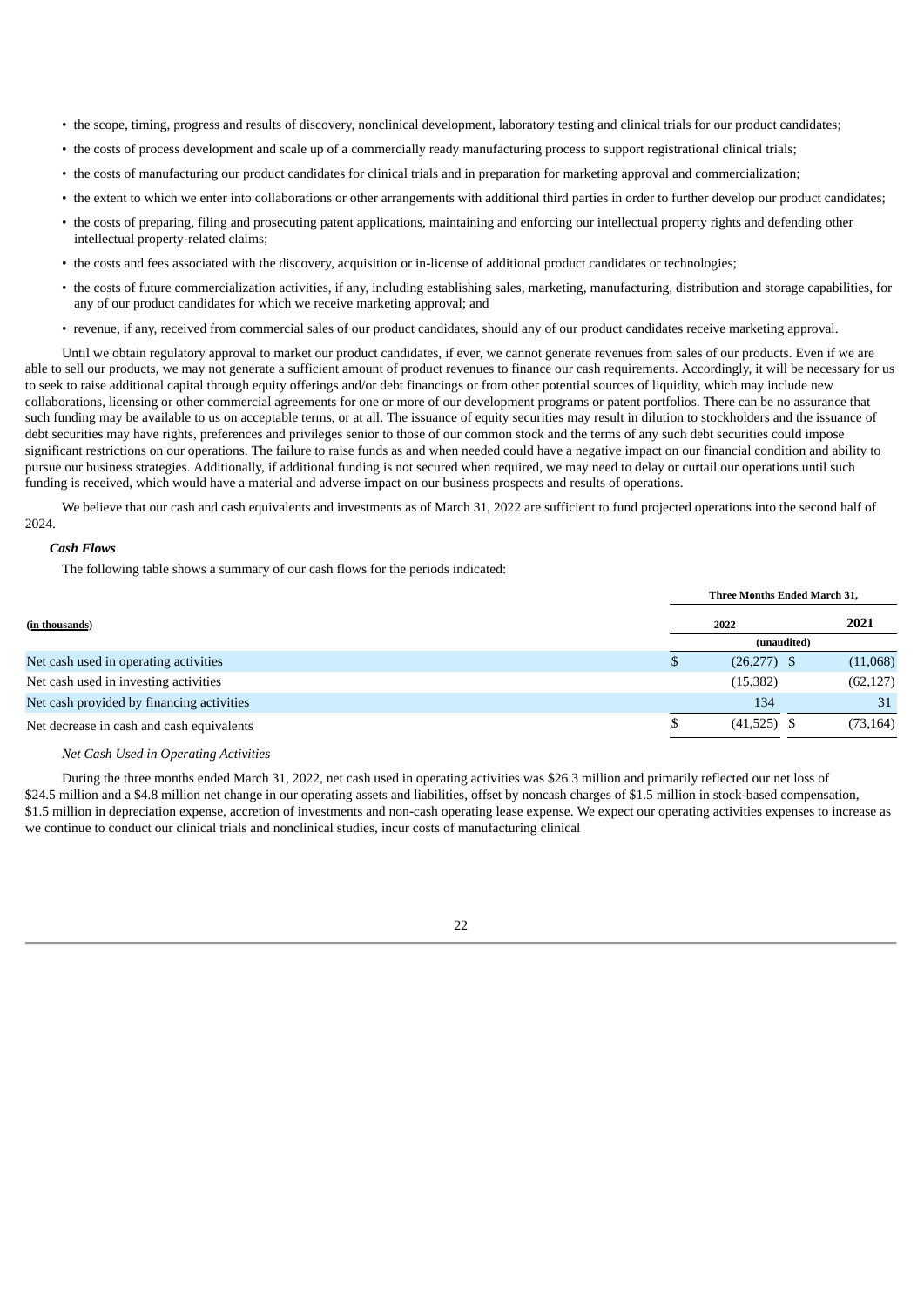trial and nonclinical study materials and continue process development activities to optimize our manufacturing processes.

During the three months ended March 31, 2021, net cash used in operating activities was \$11.1 million and primarily reflected our net loss of \$11.8 million and a \$0.7 million net change in our operating assets and liabilities, partially offset by noncash charges of \$1.2 million in stock-based compensation and \$0.2 million in depreciation expense.

# *Net Cash Used in Investing Activities*

During the three months ended March 31, 2022, net cash used in investing activities was \$15.4 million, of which \$82.6 million was used to purchase investments, \$69.7 million was received from the sale of investments and \$2.5 million was used to purchase property and equipment, primarily attributable to our continued efforts to bring in-house certain process development, manufacturing and laboratory capabilities.

During the three months ended March 31, 2021, net cash provided by investing activities was \$62.1 million, of which \$74.5 million was used to purchase investments, \$15.0 million was received from the sale and maturities of investments and \$2.6 million was used to purchase property and equipment.

#### *Net Cash Provided by Financing Activities*

During the three months ended March 31, 2022, net cash provided by financing activities was \$0.1 million and was primarily from the exercise of stock options and purchases pursuant to our employee stock purchase plan.

During the three months ended March 31, 2021, net cash provided by financing activities was primarily from the exercise of stock options.

### **Contractual Obligations and Other Commitments**

See Note 7 to our financial statements found elsewhere in this Quarterly Report on Form 10-Q for additional disclosures. There have been no other material changes from the Contractual Obligations and Other Commitments disclosed in Item 7 of our Annual Report on Form 10-K for the year ended December 31, 2021.

### **Critical Accounting Policies**

Our management's discussion and analysis of our financial condition and results of operations are based on our financial statements, which have been prepared in accordance with accounting principles generally accepted in the United States of America, or GAAP. The preparation of these financial statements requires us to make estimates and judgments that affect the reported amounts of assets, liabilities and expenses and the disclosure of contingent assets and liabilities in our financial statements. On an ongoing basis, we evaluate our estimates and judgments, including those related to revenue recognition, the accrual for research and development expenses, and the valuation of stock-based awards. We base our estimates on historical experience, known trends and events, and various other factors that are believed to be reasonable under the circumstances, the results of which form the basis for making judgments about the carrying values of assets and liabilities that are not readily apparent from other sources. Actual results may differ from these estimates under different assumptions or conditions.

Our critical accounting policies are those policies which require the most significant judgments and estimates in the preparation of our financial statements. We believe that the assumptions and estimates associated with our most critical accounting policies are those relating to revenue, accrued research and development costs and stock-based compensation.

In January 2022, we granted stock options that vest upon achievement of certain market-based conditions. We use the Monte Carlo pricing model to estimate the fair value of options that have market-based conditions. The inputs to the Monte Carlo pricing models require a number of management estimates such as the expected term, volatility, risk-free interest rate and dividend yield.

There have been no other material changes in our critical accounting policies and estimates as compared to the critical accounting policies and estimates disclosed in Management's Discussion and Analysis of Financial Condition and Results of Operations included in our Annual Report on Form 10-K for the year ended December 31, 2021.

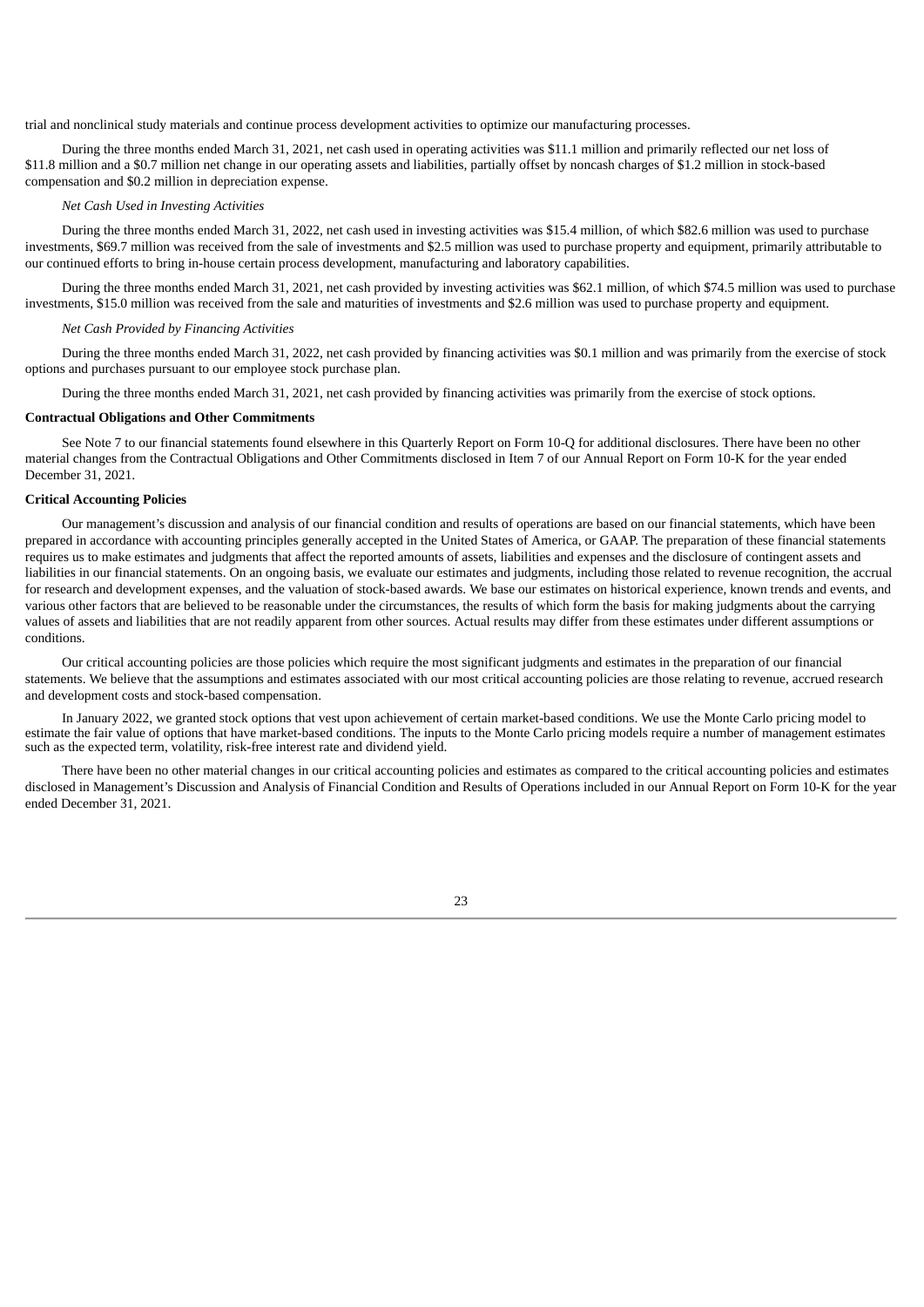#### **Recent Accounting Pronouncements**

See Note 2 to our financial statements found elsewhere in this Quarterly Report on Form 10-Q for a description of recent accounting pronouncements applicable to our financial statements.

#### **Emerging Growth Company and Smaller Reporting Company Status**

We are an emerging growth company as defined in the JOBS Act. Under the JOBS Act, an emerging growth company can take advantage of the extended transition period for complying with new or revised accounting standards and delay the adoption of certain accounting standards until those standards would otherwise apply to private companies. We have elected to avail ourselves of this exemption from complying with new or revised accounting standards and, therefore, will not be subject to the same new or revised accounting standards as other public companies that are not emerging growth companies. As a result, our financial statements may not be comparable to companies that comply with new or revised accounting pronouncements as of public company effective dates.

We have evaluated the benefits of relying on other exemptions and reduced reporting requirements under the JOBS Act. Subject to certain conditions, as an emerging growth company, we may rely on certain of these exemptions, including without limitation exemptions to the requirements for (1) providing an auditor's attestation report on our system of internal controls over financial reporting pursuant to Section 404(b) of the Sarbanes-Oxley Act and (2) complying with any requirement that may be adopted by the Public Company Accounting Oversight Board regarding mandatory audit firm rotation or a supplement to the auditor's report providing additional information about the audit and the financial statements, known as the auditor discussion and analysis. We will remain an emerging growth company until the earlier of (a) the last day of the fiscal year (i) following the fifth anniversary of the completion of our initial public offering, (ii) in which we have total annual gross revenues of at least \$1.07 billion or (iii) in which we are deemed to be a "large accelerated filer" under the rules of the SEC, which means the market value of our common stock that is held by non-affiliates exceeds \$700.0 million as of the prior June 30th, or (b) the date on which we have issued more than \$1.0 billion in non-convertible debt during the prior three-year period.

We are also a "smaller reporting company" as defined under the Exchange Act. We may continue to be a smaller reporting company if either (i) the market value of our stock held by non-affiliates is less than \$250.0 million or (ii) our annual revenue is less than \$100.0 million during the most recently completed fiscal year and the market value of our stock held by non-affiliates is less than \$700.0 million. If we are a smaller reporting company at the time we cease to be an emerging growth company, we may continue to rely on exemptions from certain disclosure requirements that are available to smaller reporting companies. Specifically, as a smaller reporting company we may choose to present only the two most recent fiscal years of audited financial statements in our Annual Report on Form 10-K and, similar to emerging growth companies, smaller reporting companies have reduced disclosure obligations regarding executive compensation.

# <span id="page-27-0"></span>**Item 3. Quantitative and Qualitative Disclosures About Market Risk**

We are a smaller reporting company, as defined by Rule 12b-2 under the Securities and Exchange Act of 1934 and in Item 10(f)(1) of Regulation S-K, and are not required to provide the information under this item.

# <span id="page-27-1"></span>**Item 4. Controls and Procedures**

# **Evaluation of Disclosure Controls and Procedures**

Our management, with the participation of our principal executive officer and our principal financial officer, evaluated, as of the end of the period covered by this Quarterly Report on Form 10-Q, the effectiveness of our disclosure controls and procedures. Based on this evaluation of our disclosure controls and procedures as of March 31, 2022, our principal executive officer and principal financial officer concluded that our disclosure controls and procedures as of such date are effective at the reasonable assurance level. The term "disclosure controls and procedures," as defined in Rules 13a-15(e) and 15d-15(e) under the Securities Exchange Act of 1934, as amended, or the Exchange Act, means controls and other procedures of a company that are designed to ensure that information required to be disclosed by a company in the reports that it files or submits under the Exchange Act are recorded, processed, summarized and reported within the time periods specified in the SEC's rules and forms. Disclosure controls and procedures include, without limitation, controls and procedures designed to ensure that information required to be disclosed by us in the reports we file or submit under the Exchange Act is accumulated and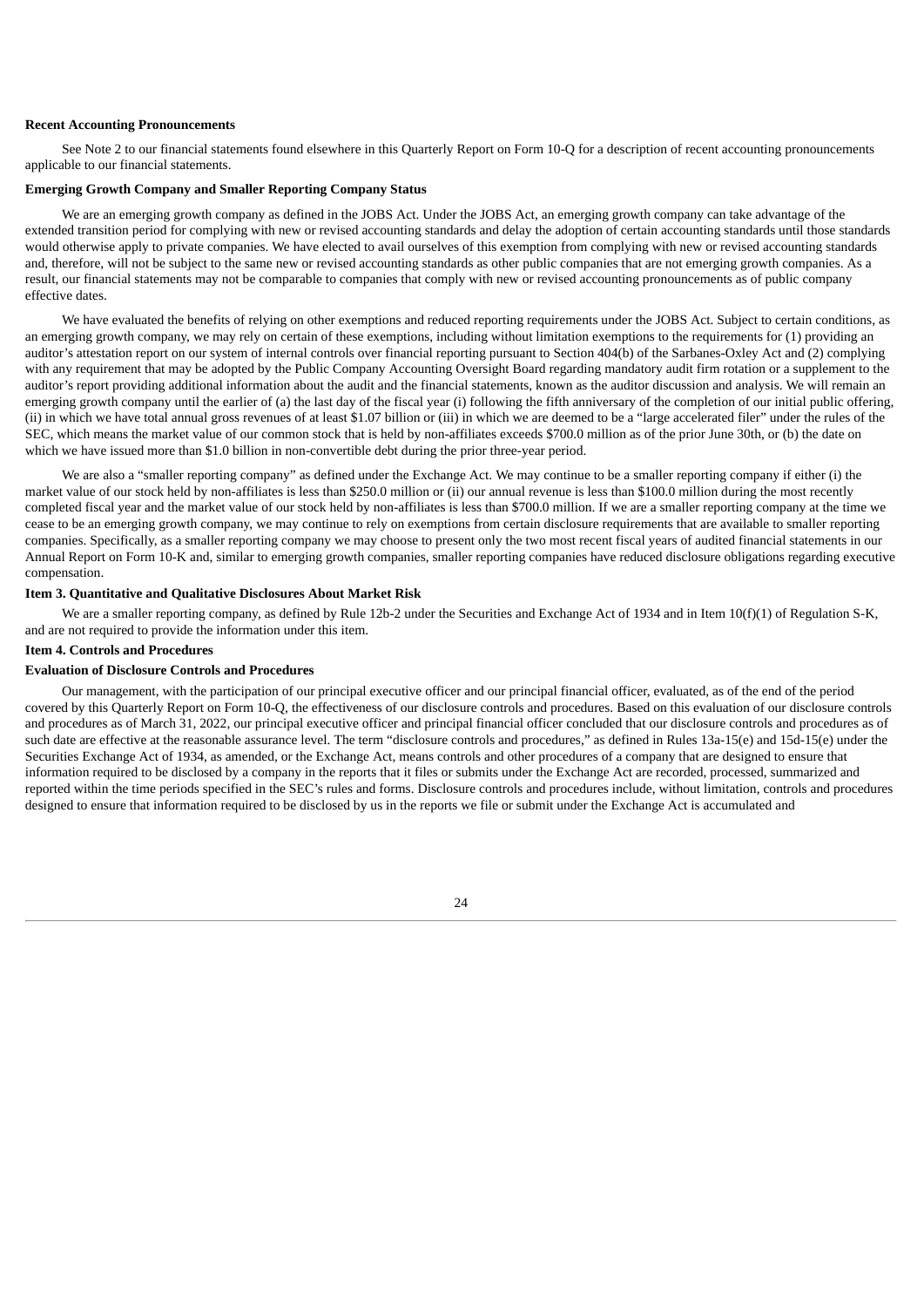communicated to our management, including our principal executive officer and principal financial officer, as appropriate to allow timely decisions regarding required disclosure. Management recognizes that any controls and procedures, no matter how well designed and operated, can provide only reasonable assurance of achieving their objectives and our management necessarily applies its judgment in evaluating the cost-benefit relationship of possible controls and procedures.

#### **Changes in Internal Control over Financial Reporting**

There were no changes in our internal control over financial reporting during the first quarter of the year ending December 31, 2022 that have materially affected, or are reasonably likely to materially affect, our internal control over financial reporting.

# **PART II - OTHER INFORMATION**

### <span id="page-28-1"></span><span id="page-28-0"></span>**Item 1. Legal Proceedings**

On January 31, 2022 and February 11, 2022, putative class action lawsuits were filed in the U.S. District Court for the Eastern District of New York against us and certain of our officers and directors. In each complaint, the plaintiff cites the volatility in our common stock and alleges that the defendants made or are responsible for false or misleading statements regarding our collaboration agreement with Takeda. The plaintiffs in both lawsuits seek a ruling that the case may proceed as a class action, and seek unspecified damages and attorneys' fees, expert fees and costs. We and the individual defendants deny any allegations of wrongdoing and intend to vigorously defend against these lawsuits.

### <span id="page-28-2"></span>**Item 1A. Risk Factors**

Our business is subject to various risks, including those described in Item 1A of our Annual Report on Form 10-K for the year ended December 31, 2021. There have been no material changes from the risk factors disclosed in Item 1A of our Annual Report on Form 10-K.

# <span id="page-28-3"></span>**Item 2. Unregistered Sales of Equity Securities and Use of Proceeds**

None.

<span id="page-28-4"></span>**Item 3. Defaults Upon Senior Securities**

None.

# <span id="page-28-5"></span>**Item 4. Mine Safety Disclosures**

None.

# <span id="page-28-6"></span>**Item 5. Other Information**

<span id="page-28-7"></span>None.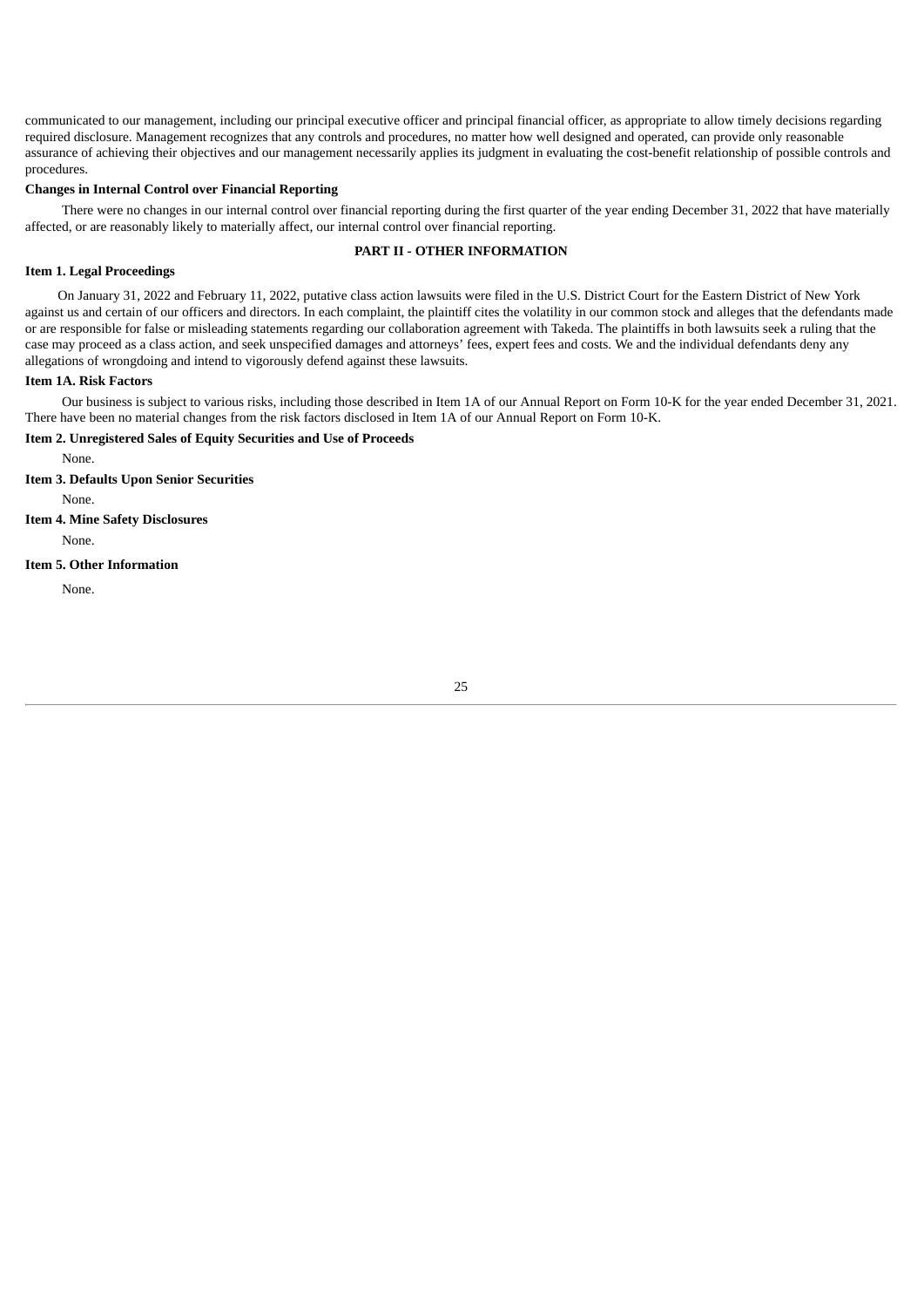# **Item 6. Exhibits**

The exhibits filed or furnished as part of this Quarterly Report on Form 10-Q are set forth below.

| <b>Exhibit</b><br><b>Number</b> | <b>Description of Exhibit</b>                                                                                                                                                                                                                                                                                                      |
|---------------------------------|------------------------------------------------------------------------------------------------------------------------------------------------------------------------------------------------------------------------------------------------------------------------------------------------------------------------------------|
| 3.1                             | Amended and Restated Certificate of Incorporation of Shattuck Labs, Inc. (incorporated by reference from Exhibit 3.1 to Shattuck's Current Report on Form 8-K filed on<br>October 14, 2020 (Commission File No. 001-39593))                                                                                                        |
| 3.2                             | Amended and Restated Bylaws of Shattuck Labs, Inc. (incorporated by reference from Exhibit 3.2 to Shattuck's Current Report on Form 8-K filed on October 14, 2020<br>(Commission File No. 001-39593))                                                                                                                              |
| 4.1                             | Form of common stock certificate of Shattuck (incorporated by reference from Exhibit 4.1 of Shattuck's Amendment No. 2 to Registration Statement on Form S-1 filed on<br>October 8, 2020 (Commission File No. 333-248918))                                                                                                         |
| 4.2                             | Second Amended and Restated Investors' Rights Agreement, dated as of June 12, 2020, by and among Shattuck Labs, Inc. and certain of its stockholders (incorporated by<br>reference from Exhibit 4.2 of Shattuck's Amendment No. 2 to Registration Statement on Form S-1 filed on October 8, 2020 (Commission File No. 333-248918)) |
| $31.1*$                         | Certification of the principal executive officer pursuant to Rules 13a-14(a) and 15d-14(a) under the Securities Exchange Act of 1934                                                                                                                                                                                               |
| $31.2*$                         | Certification of the principal financial officer pursuant to Rules 13a-14(a) and 15d-14(a) under the Securities Exchange Act of 1934                                                                                                                                                                                               |
| $32.1*$ (1)                     | Certification of the principal executive officer and principal financial officer pursuant to 18 U.S.C. Section 1350 and Rule 13a-14(b) under the Securities Exchange Act of 1934                                                                                                                                                   |
| 101.INS*                        | <b>Inline XBRL Instance Document</b>                                                                                                                                                                                                                                                                                               |
| 101.SCH*                        | Inline XBRL Taxonomy Extension Schema Document                                                                                                                                                                                                                                                                                     |
| $101.CAL*$                      | Inline XBRL Taxonomy Extension Calculation Linkbase Document                                                                                                                                                                                                                                                                       |
| $101.DEF*$                      | Inline XBRL Taxonomy Extension Definition                                                                                                                                                                                                                                                                                          |
| $101.LAB*$                      | Inline XBRL Taxonomy Extension Label Linkbase Document                                                                                                                                                                                                                                                                             |
| 101.PRE*                        | Inline XBRL Taxonomy Extension Presentation Linkbase Document                                                                                                                                                                                                                                                                      |
| $104*$                          | The cover page for this report, formatted in Inline XBRL (included in Exhibit 101)                                                                                                                                                                                                                                                 |

<span id="page-29-0"></span>

\* Filed herewith<br>(1) The certifications on Exhibit 32 hereto are deemed not "filed" for purposes of Section 18 of the Exchange Act or otherwise subject to the liability of that Section. Such certifications will not be<br>deem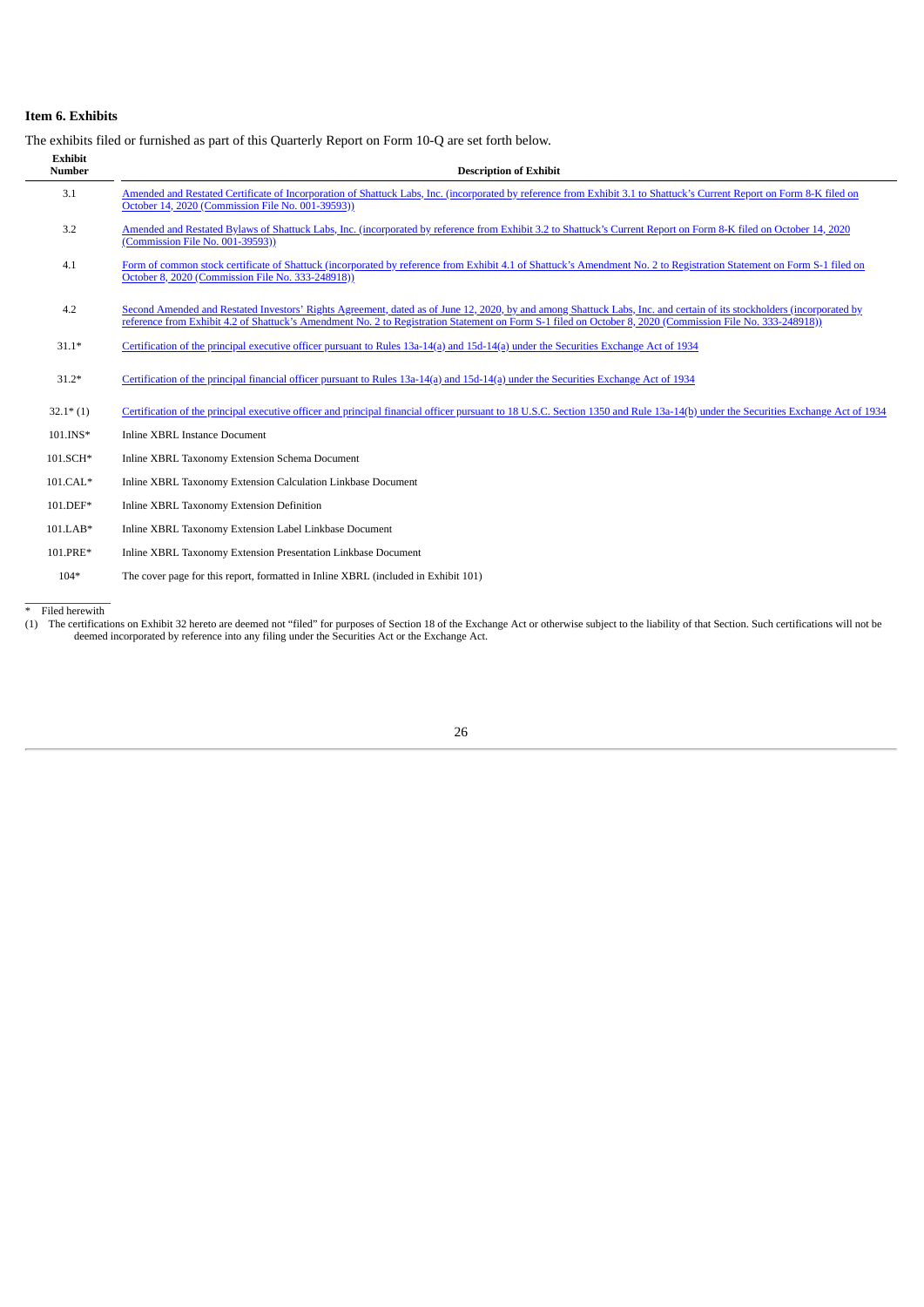# **SIGNATURES**

Pursuant to the requirements of the Securities Exchange Act of 1934, the registrant has duly caused this report to be signed on its behalf by the undersigned thereunto duly authorized.

# **Shattuck Labs, Inc.**

Date: May 12, 2022 By: /s/ Dr. Taylor Schreiber

Dr. Taylor Schreiber *Chief Executive Officer (principal executive officer)*

Date: May 12, 2022 By: /s/ Andrew R. Neill

Andrew R. Neill *Chief Financial Officer (principal financial and accounting officer)*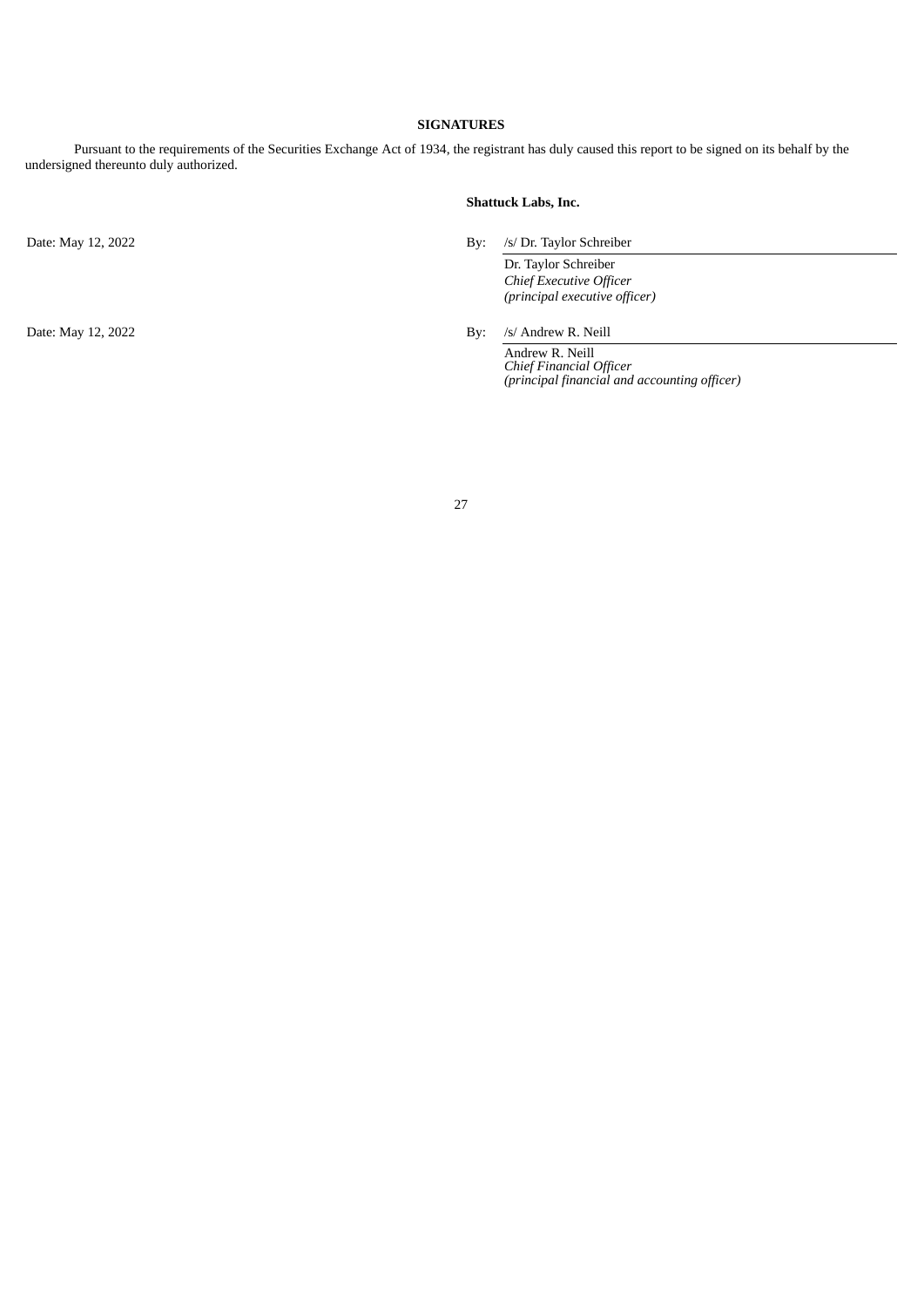### **CERTIFICATION PURSUANT TO RULES 13a-14(a) AND 15d-14(a) UNDER THE SECURITIES EXCHANGE ACT OF 1934, AS ADOPTED PURSUANT TO SECTION 302 OF THE SARBANES-OXLEY ACT OF 2002**

<span id="page-31-0"></span>I, Taylor Schreiber, certify that:

- 1. I have reviewed this Quarterly Report on Form 10-Q of Shattuck Labs, Inc.;
- 2. Based on my knowledge, this report does not contain any untrue statement of a material fact or omit to state a material fact necessary to make the statements made, in light of the circumstances under which such statements were made, not misleading with respect to the period covered by this report;
- 3. Based on my knowledge, the financial statements, and other financial information included in this report, fairly present in all material respects the financial condition, results of operations and cash flows of the registrant as of, and for, the periods presented in this report;
- 4. The registrant's other certifying officer and I are responsible for establishing and maintaining disclosure controls and procedures (as defined in Exchange Act Rules 13a-15(e) and 15d-15(e)) and internal control over financial reporting (as defined in Exchange Act Rules 13a-15(f) and 15d-15(f)) for the registrant and have:
	- a. Designed such disclosure controls and procedures, or caused such disclosure controls and procedures to be designed under our supervision, to ensure that material information relating to the registrant, including its consolidated subsidiaries, is made known to us by others within those entities, particularly during the period in which this report is being prepared;
	- b. Designed such internal control over financial reporting, or caused such internal control over financial reporting to be designed under our supervision, to provide reasonable assurance regarding the reliability of financial reporting and the preparation of financial statements for external purposes in accordance with generally accepted accounting principles;
	- c. Evaluated the effectiveness of the registrant's disclosure controls and procedures and presented in this report our conclusions about the effectiveness of the disclosure controls and procedures, as of the end of the period covered by this report based on such evaluation; and
	- d. Disclosed in this report any change in the registrant's internal control over financial reporting that occurred during the registrant's most recent fiscal quarter (the registrant's fourth fiscal quarter in the case of an annual report) that has materially affected, or is reasonably likely to materially affect, the registrant's internal control over financial reporting; and
- 5. The registrant's other certifying officer and I have disclosed, based on our most recent evaluation of internal control over financial reporting, to the registrant's auditors and the audit committee of the registrant's board of directors (or persons performing the equivalent functions):
	- a. All significant deficiencies and material weaknesses in the design or operation of internal control over financial reporting which are reasonably likely to adversely affect the registrant's ability to record, process, summarize and report financial information; and
	- b. Any fraud, whether or not material, that involves management or other employees who have a significant role in the registrant's internal control over financial reporting.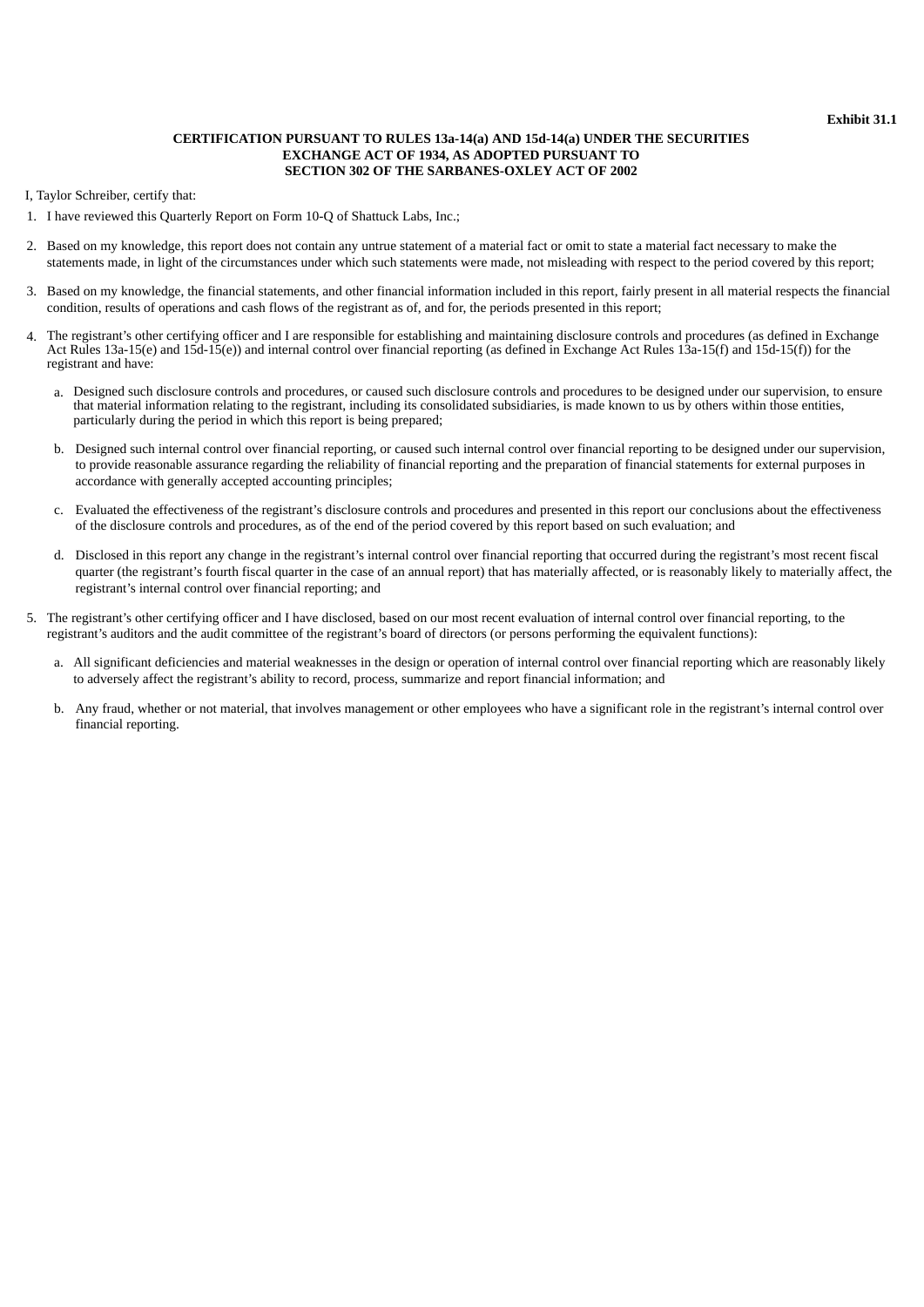Date: May 12, 2022

By: /s/ Dr. Taylor Schreiber

Dr. Taylor Schreiber *Chief* Executive Officer (*principal executive officer*)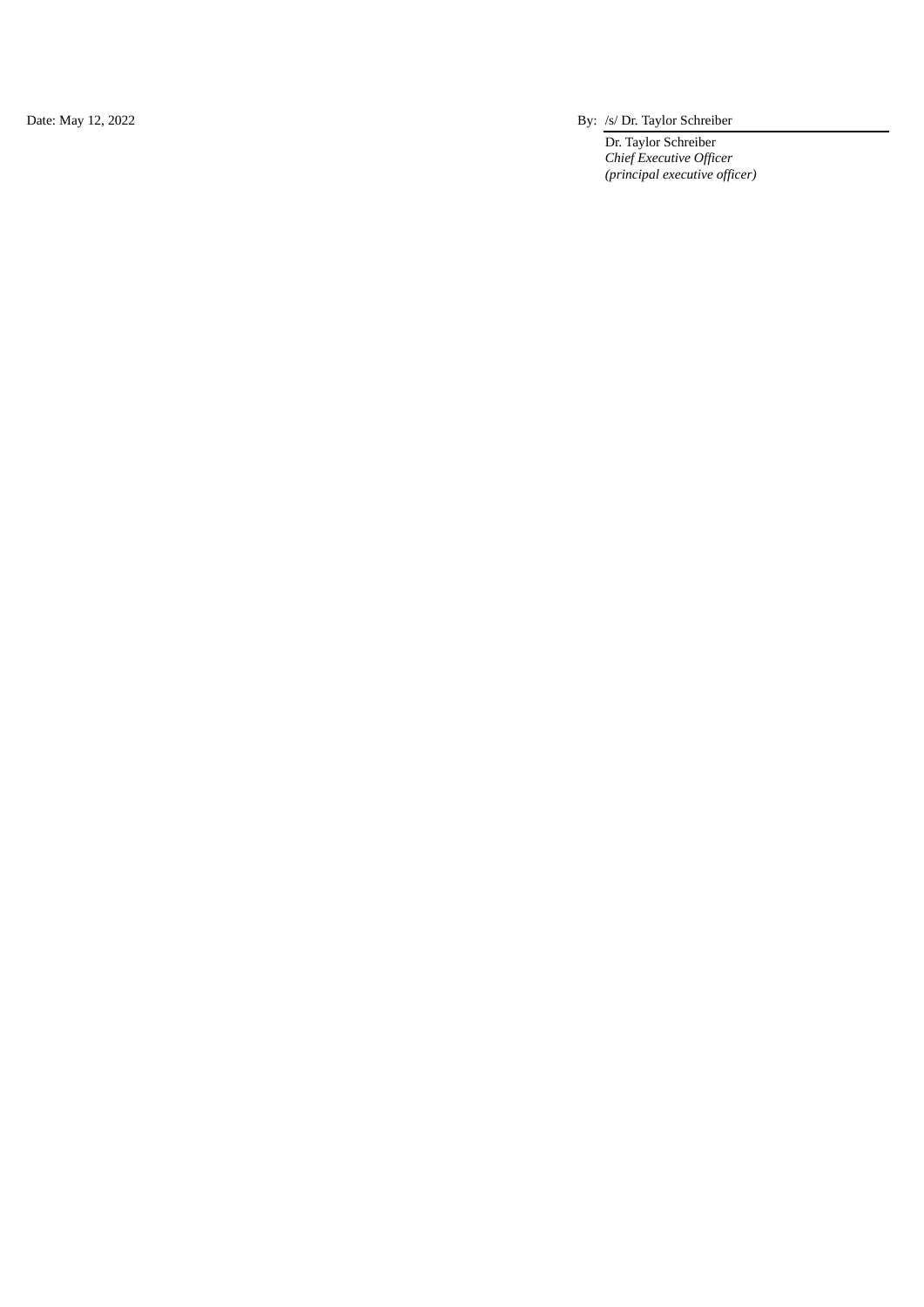### **CERTIFICATION PURSUANT TO RULES 13a-14(a) AND 15d-14(a) UNDER THE SECURITIES EXCHANGE ACT OF 1934, AS ADOPTED PURSUANT TO SECTION 302 OF THE SARBANES-OXLEY ACT OF 2002**

<span id="page-33-0"></span>I, Andrew R. Neill, certify that:

- 1. I have reviewed this Quarterly Report on Form 10-Q of Shattuck Labs, Inc.;
- 2. Based on my knowledge, this report does not contain any untrue statement of a material fact or omit to state a material fact necessary to make the statements made, in light of the circumstances under which such statements were made, not misleading with respect to the period covered by this report;
- 3. Based on my knowledge, the financial statements, and other financial information included in this report, fairly present in all material respects the financial condition, results of operations and cash flows of the registrant as of, and for, the periods presented in this report;
- 4. The registrant's other certifying officer and I are responsible for establishing and maintaining disclosure controls and procedures (as defined in Exchange Act Rules 13a-15(e) and 15d-15(e)) and internal control over financial reporting (as defined in Exchange Act Rules 13a-15(f) and 15d-15(f)) for the registrant and have:
	- a. Designed such disclosure controls and procedures, or caused such disclosure controls and procedures to be designed under our supervision, to ensure that material information relating to the registrant, including its consolidated subsidiaries, is made known to us by others within those entities, particularly during the period in which this report is being prepared;
	- b. Designed such internal control over financial reporting, or caused such internal control over financial reporting to be designed under our supervision, to provide reasonable assurance regarding the reliability of financial reporting and the preparation of financial statements for external purposes in accordance with generally accepted accounting principles;
	- c. Evaluated the effectiveness of the registrant's disclosure controls and procedures and presented in this report our conclusions about the effectiveness of the disclosure controls and procedures, as of the end of the period covered by this report based on such evaluation; and
	- d. Disclosed in this report any change in the registrant's internal control over financial reporting that occurred during the registrant's most recent fiscal quarter (the registrant's fourth fiscal quarter in the case of an annual report) that has materially affected, or is reasonably likely to materially affect, the registrant's internal control over financial reporting; and
- 5. The registrant's other certifying officer and I have disclosed, based on our most recent evaluation of internal control over financial reporting, to the registrant's auditors and the audit committee of the registrant's board of directors (or persons performing the equivalent functions):
	- a. All significant deficiencies and material weaknesses in the design or operation of internal control over financial reporting which are reasonably likely to adversely affect the registrant's ability to record, process, summarize and report financial information; and
	- b. Any fraud, whether or not material, that involves management or other employees who have a significant role in the registrant's internal control over financial reporting.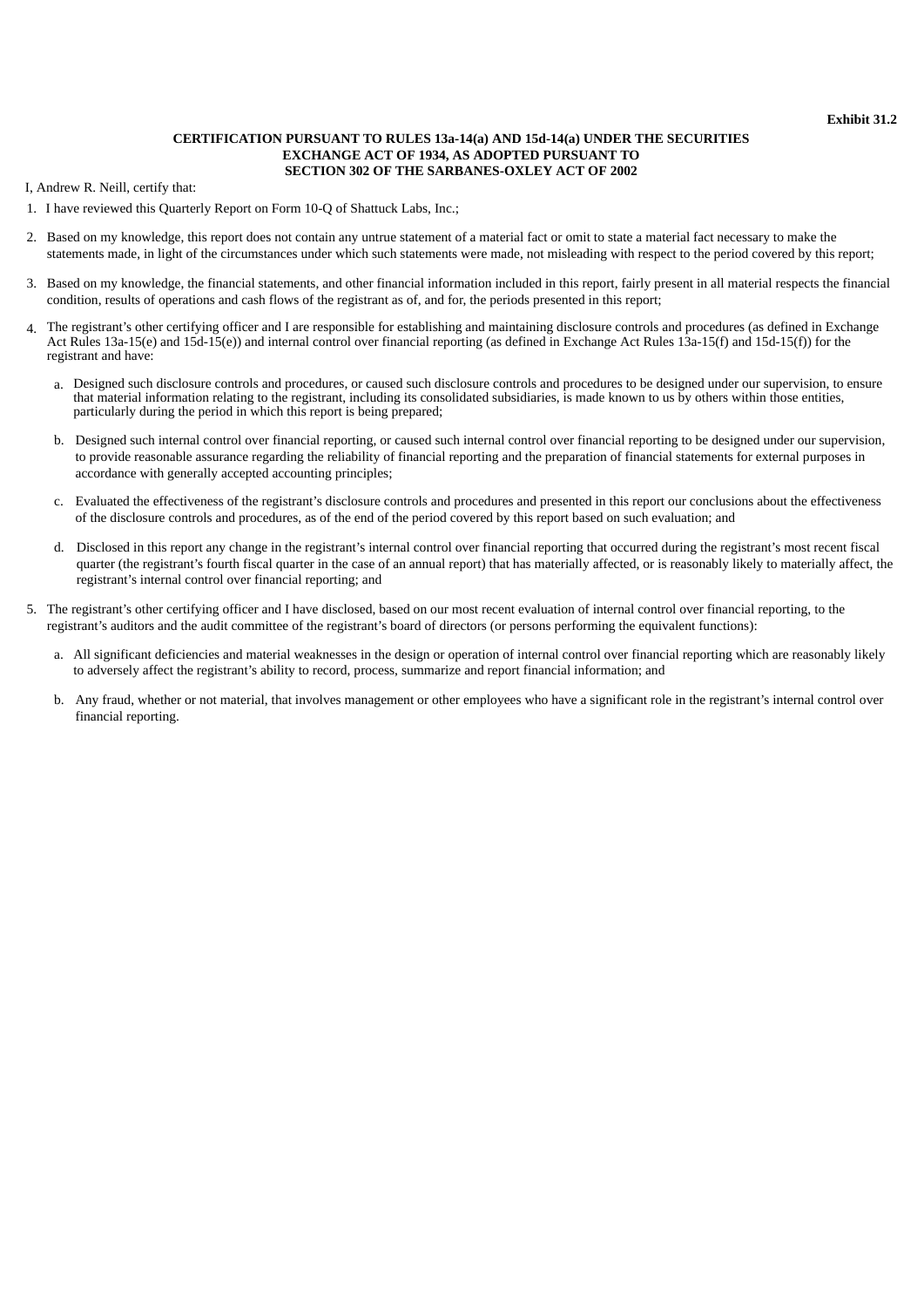Date: May 12, 2022

By: /s/ Andrew R. Neill

Andrew R. Neill *Chief Financial Officer* (principal financial and accounting officer)